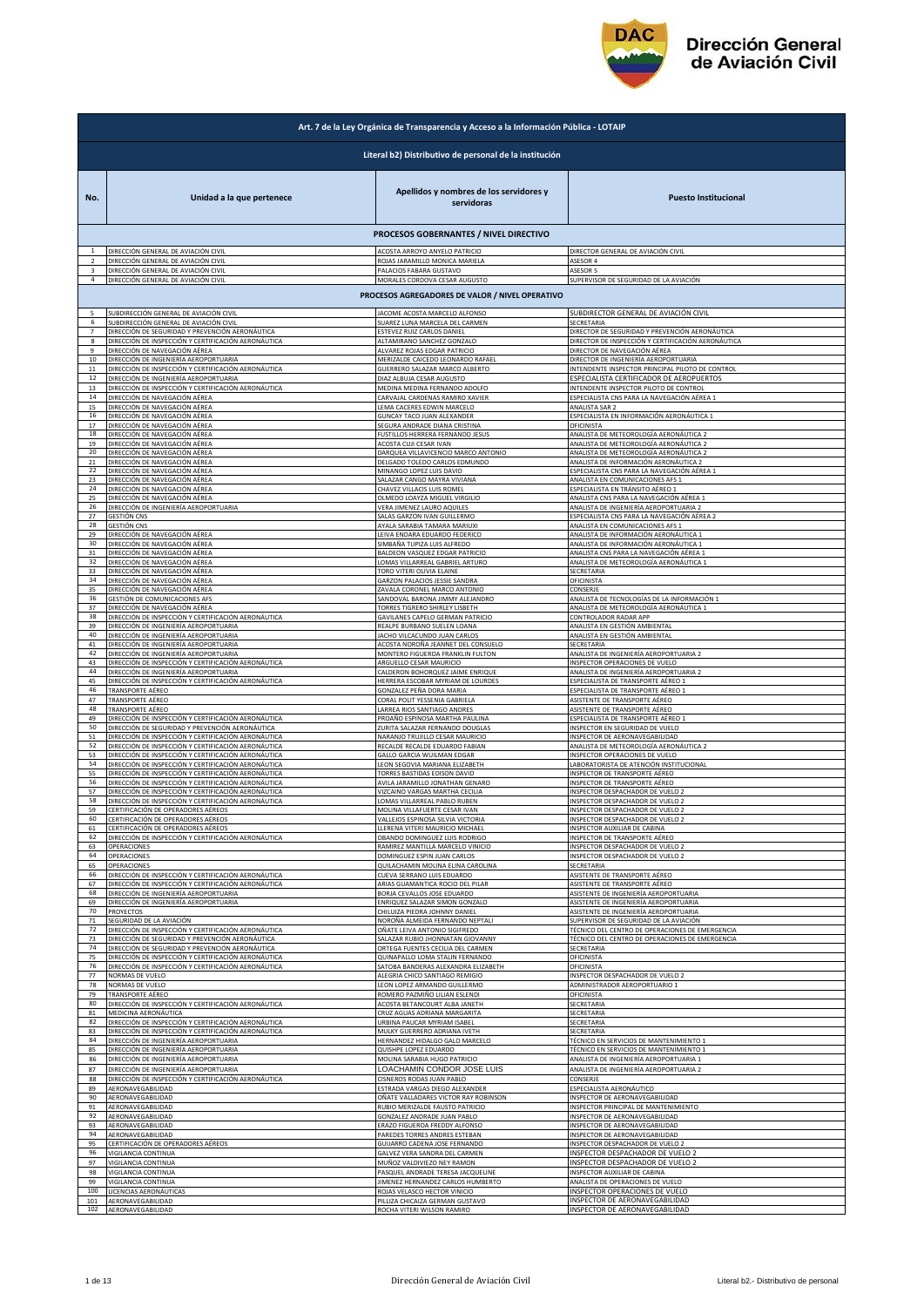

|            | Art. 7 de la Ley Orgánica de Transparencia y Acceso a la Información Pública - LOTAIP |                                                               |                                                                          |  |
|------------|---------------------------------------------------------------------------------------|---------------------------------------------------------------|--------------------------------------------------------------------------|--|
|            | Literal b2) Distributivo de personal de la institución                                |                                                               |                                                                          |  |
| No.        | Unidad a la que pertenece                                                             | Apellidos y nombres de los servidores y<br>servidoras         | <b>Puesto Institucional</b>                                              |  |
| 103        | CERTIFICACIÓN DE OPERADORES AÉREOS                                                    | ACOSTA CUJI CARLOS JULIO                                      | INSPECTOR OPERACIONES DE VUELO                                           |  |
| 104        | DIRECCIÓN DE NAVEGACIÓN AÉREA                                                         | SOTO ORTIZ JUAN FRANCISCO                                     | ESPECIALISTA EN TRÁNSITO AÉREO 1                                         |  |
| 105        | AERONAVEGABILIDAD                                                                     | SANTAMARIA MONTENEGRO GERARDO MANUEL                          | ESPECIALISTA AERONÁUTICO                                                 |  |
| 106        | LICENCIAS AERONÁUTICAS                                                                | CAICEDO LARA ROXANA DOLORES                                   | INSPECTOR DESPACHADOR DE VUELO 2                                         |  |
| 107        | LICENCIAS AERONÁUTICAS                                                                | HIDALGO PROAÑO OSWALDO MAURICIO                               | INSPECTOR DESPACHADOR DE VUELO 2                                         |  |
| 108        | CERTIFICACIÓN DE OPERADORES AÉREOS                                                    | FERNANDEZ GONZALEZ JORGE EDISON                               | INSPECTOR DESPACHADOR DE VUELO 2                                         |  |
| 109        | CERTIFICACIÓN DE OPERADORES AÉREOS                                                    | CATOTA TORRES LUIS WILKIR                                     | INSPECTOR DESPACHADOR DE VUELO 2                                         |  |
| 110        | VIGILANCIA OPERACIONAL A LA NAVEGACIÓN AÉREA                                          | VALENCIA ARMAS VICENTE FERNANDO                               | ANALISTA CNS PARA LA NAVEGACIÓN AÉREA 1                                  |  |
| 111        | VIGILANCIA OPERACIONAL A LA NAVEGACIÓN AÉREA                                          | MARCILLO DUQUE WALTER PATRICIO                                | TÉCNICO DE INSPECCIÓN EN VUELO                                           |  |
| 112        | VIGILANCIA OPERACIONAL A LA NAVEGACIÓN AÉREA                                          | PEREZ YEPEZ VICTOR HUGO                                       | TÉCNICO DE INSPECCIÓN EN VUELO                                           |  |
| 113        | VIGILANCIA OPERACIONAL A LA NAVEGACIÓN AÉREA                                          | LEGARDA GONZALEZ WENDY PATRICIA                               | INSPECTOR DE AERÓDROMO                                                   |  |
| 114        | AERONAVEGABILIDAD                                                                     | AVILA ZARATE EDISON JAVIER                                    | INSPECTOR DESPACHADOR DE VUELO 2                                         |  |
| 115        | VIGILANCIA CONTINUA                                                                   | MORA HERRERA JOSE DAVID                                       | INSPECTOR OPERACIONES DE VUELO                                           |  |
| 116        | CERTIFICACIÓN DE AEROPUERTOS                                                          | CEVALLOS ALOMIA GALO EFRAIN                                   | ESPECIALISTA EN TRÁNSITO AÉREO 1                                         |  |
| 117        | CERTIFICACIÓN DE AEROPUERTOS                                                          | PAREDES ZAMBRANO JOSE ANIBAL                                  | ESPECIALISTA AVSEC 1                                                     |  |
| 118        | CERTIFICACIÓN DE AEROPUERTOS                                                          | CADENA ORTIZ HECTOR FERNANDO                                  | ANALISTA DE GESTIÓN AMBIENTAL                                            |  |
| 119        | CERTIFICACIÓN DE AEROPUERTOS                                                          | BAQUERO FLORES LUIS EDWIN ALEJANDRO                           | INTENDENTE INSPECTOR PRINCIPAL PILOTO DE CONTROL                         |  |
| 120        | CERTIFICACIÓN DE AEROPUERTOS                                                          | MORAN LEYSER EDGAR RENE FELIX                                 | INTENDENTE INSPECTOR PRINCIPAL PILOTO DE CONTROL                         |  |
| 121        | <b>GESTIÓN CNS</b>                                                                    | SOTALIN SOTALIN HERNAN EDISON                                 | ANALISTA CNS PARA LA NAVEGACIÓN AÉREA 1                                  |  |
| 122        | GESTIÓN CNS                                                                           | ZUÑIGA JIBAJA JORGE ALFREDO                                   | CONTROLADOR RADAR APP                                                    |  |
| 123        | GESTIÓN DE TRÁNSITO AÉREO                                                             | VILLAVICENCIO ARMIJOS ALIS JOWANY                             | CONTROLADOR RADAR APP                                                    |  |
| 124        | GESTIÓN DE TRÁNSITO AÉREO                                                             | RAMOS TAPIA CHRISTIAN ALEXIS                                  | CONTROLADOR RADAR APP                                                    |  |
| 125        | GESTIÓN DE TRÁNSITO AÉREO                                                             | VALLEJO NARVAEZ JOSE BOLIVAR                                  | CONTROLADOR RADAR APP                                                    |  |
| 126        | GESTIÓN DE TRÁNSITO AÉREO                                                             | VALENCIA TACO LUIS MARCELO                                    | ESPECIALISTA EN TRÁNSITO AÉREO 1                                         |  |
| 127        | GESTIÓN DE TRÁNSITO AÉREO                                                             | VALENCIA GUERRERO CARLOS GUSTAVO                              | ESPECIALISTA EN TRÁNSITO AÉREO 1                                         |  |
| 128        | SEGURIDAD DE LA AVIACIÓN                                                              | RUEDA ROSERO KARINA ESTEFANIA                                 | SUPERVISOR DE SEGURIDAD DE LA AVIACIÓN                                   |  |
| 129        | SEGURIDAD DE LA AVIACIÓN                                                              | AGUIRRE CARRERA LISSET ALEXANDRA                              | SUPERVISOR DE SEGURIDAD DE LA AVIACIÓN                                   |  |
| 130        | SEGURIDAD DE LA AVIACIÓN                                                              | MIRANDA ORELLANA BORIS DANILO                                 | AGENTE DE SEGURIDAD DE LA AVIACIÓN                                       |  |
| 131        | SEGURIDAD DE LA AVIACIÓN                                                              | TORRES ZAMBRANO ALFREDO NICOLAS                               | AGENTE DE SEGURIDAD DE LA AVIACIÓN                                       |  |
| 132        | SEGURIDAD DE LA AVIACIÓN<br>SEGURIDAD DE LA AVIACIÓN                                  | ZAVALA OÑA CRISTINA MAGDALENA                                 | AGENTE DE SEGURIDAD DE LA AVIACIÓN<br>AGENTE DE SEGURIDAD DE LA AVIACIÓN |  |
| 133<br>134 | SEGURIDAD DE LA AVIACIÓN                                                              | DOMINGUEZ SUAREZ JULIO DENNYS<br>PINCHA TOAPANTA JORGE ANIBAL | AGENTE DE SEGURIDAD DE LA AVIACIÓN                                       |  |
| 135        | SEGURIDAD DE LA AVIACIÓN                                                              | CHUSIN VILLALBA CARLOS ARTURO                                 | AGENTE DE SEGURIDAD DE LA AVIACIÓN                                       |  |
| 136        | SEGURIDAD DE LA AVIACIÓN                                                              | ROMERO ROSALES CRISTIAN RODOLFO                               | SUPERVISOR DE SEGURIDAD DE LA AVIACIÓN                                   |  |
| 137        | SEGURIDAD DE LA AVIACIÓN                                                              | VILLACIS DOMINGUEZ SUSANA ELIZABETH                           | PARVULARIO DE CENTRO INFANTIL                                            |  |
| 138        | GESTIÓN DE METEOROLOGÍA AERONÁUTICA                                                   | ORBE VELASTEGUI NIKITH ALEXANDER                              | ANALISTA DE METEOROLOGÍA AERONÁUTICA 2                                   |  |
| 139        | CERTIFICACIÓN DE OPERADORES AÉREOS                                                    | SANTOS ASTUDILLO GENOVEVA LEONOR                              | INSPECTOR OPERACIONES DE VUELO                                           |  |
| 140        | DIRECCIÓN DE INSPECCIÓN Y CERTIFICACIÓN AERONÁUTICA                                   | FUERTES PAZMIÑO DIEGO ORLANDO                                 | ANALISTA DE INGENIERÍA AEROPORTUARIA 1                                   |  |
| 141        | DIRECCIÓN DE INSPECCIÓN Y CERTIFICACIÓN AERONÁUTICA                                   | MONTERO FIGUEROA IRMA JANET                                   | ESPECIALISTA DE TRANSPORTE AÉREO 1                                       |  |
| 142        | DIRECCIÓN DE CERTIFICACIÓN DOCUMENTACIÓN Y ARCHIVO                                    | CERON CHAFUELAN WILLIAM RONALD                                | ANALISTA DOCUMENTACIÓN Y ARCHIVO 2                                       |  |
|            |                                                                                       | PROCESOS DESCONCENTRADOS                                      |                                                                          |  |
| 143        | DIRECCIÓN REGIONAL I                                                                  | ISCH SOLINES MARCELO XAVIER                                   | DIRECTOR REGIONAL                                                        |  |
| 144        | DIRECCIÓN REGIONAL II                                                                 | CALDERON ALVAREZ KATHERINE VICTORIA                           | DIRECTOR REGIONAL                                                        |  |
| 145        | DIRECCIÓN REGIONAL III                                                                | AVILA CHAVEZ JUAN CARLOS                                      | DIRECTOR REGIONAL                                                        |  |
| 146        | DIRECCIÓN DE EMPRESAS                                                                 | QUIROZ TRUJILLO LUIS ALBERTO                                  | DIRECTOR DE EMPRESAS DGAC                                                |  |
| 147        | DIRECCIÓN ESCUELA TÉCNICA DE AVIACIÓN CIVIL                                           | CHOEZ CHOEZ LUIS ORLANDO                                      | DIRECTOR DE LA ESCUELA TÉCNICA DE AVIACIÓN CIVIL                         |  |
| 148        | INSPECCIÓN Y CERTIFICACIÓN AERONÁUTICA RII                                            | JATIVA CUASPUD HECTOR CRISTOBAL                               | INTENDENTE INSPECTOR PILOTO DE CONTROL                                   |  |
| 149<br>150 | INSPECCIÓN Y CERTIFICACIÓN AERONÁUTICA RII                                            | PUGA BENALCAZAR CARLOS PATRICIO                               | INTENDENTE INSPECTOR PILOTO DE CONTROL                                   |  |
| 151        | AEROPUERTO SHELL                                                                      | CRUZ MONTENEGRO DIOGENES PAUL                                 | INTENDENTE INSPECTOR PILOTO DE CONTROL                                   |  |
|            | INSPECCIÓN Y CERTIFICACIÓN AERONÁUTICA RI                                             | TERAN ANGULO HUGO ANIBAL                                      | INSPECTOR OPERACIONES DE VUELO                                           |  |
| 152        | JUZGADO DE INFRACCIONES AERONÁUTICAS RI                                               | REYES CORDERO SANDRA MARIA DEL MAR                            | ESPECIALISTA EN INFRACCIONES AERONÁUTICAS                                |  |
| 153        | COORDINACIÓN ADMINISTRATIVA                                                           | HERNANDEZ JACOME YASMINA GUADALUPE                            | ANALISTA FINANCIERO 2                                                    |  |
| 154        | AEROPUERTO COCA                                                                       | TERAN ANGULO GERMAN OSWALDO                                   | ANALISTA DE INFORMACIÓN AERONÁUTICA 1                                    |  |
| 155        | AEROPUERTO QUITO                                                                      | LEON JATIVA ELIANA BEATRIZ                                    | OFICINISTA                                                               |  |
| 156        | AEROPUERTO QUITO                                                                      | CARRION CUEVA MARIANA DE JESUS                                | SECRETARIA                                                               |  |
| 157        | AEROPUERTO QUITO                                                                      | HERNANDEZ JATIVA MARIA GABRIELA                               | ASISTENTE DE TRANSPORTE AÉREO                                            |  |
| 158        | AEROPUERTO QUITO                                                                      | BAQUERO SILVA FABIAN MARCELO                                  | INSPECTOR EN VUELO                                                       |  |
| 159        | AEROPUERTO QUITO                                                                      | COX RICARDO NAPOLEON                                          | CONTROLADOR RADAR APP                                                    |  |
| 160        | AEROPUERTO NUEVA LOJA                                                                 | TORRES RAZA WILSON STALIN                                     | ADMINISTRADOR AEROPORTUARIO 2                                            |  |
| 161        | SEGURIDAD Y PREVENCIÓN AFRONÁUTICA RI                                                 | BARRIGA DE LA VEGA DARWIN FRANCISCO                           | <b>FSPECIALISTA AVSEC 1</b>                                              |  |
| 162        | INSPECCIÓN Y CERTIFICACIÓN AERONÁUTICA RII                                            | VERDEZOTO VERDEZOTO JOE LUIS                                  | <b>NSPECTOR DESPACHADOR DE VUELO 2</b>                                   |  |
| 163        | AEROPUERTO DE GUAYAQUIL                                                               | JARAMILLO VALENCIA DIEGO RODRIGO                              | CONTROLADOR RADAR APP                                                    |  |
| 164        | AEROPUERTO DE GUAYAQUIL                                                               | ASPIAZU CALDERON ALLYSON YAZMIN                               | INSPECTOR DE AERÓDROMO                                                   |  |
| 165        | NAVEGACIÓN AÉREA RI                                                                   | PAREDES SILVA JOSE LUIS                                       | ESPECIALISTA EN COMUNICACIONES AFS 1                                     |  |
| 166        | RECURSOS HUMANOS RII                                                                  | RADA LAURIDO JOHANNA PERPETUA                                 | ANALISTA DE RECURSOS HUMANOS 1                                           |  |
| 167        | NAVEGACIÓN AÉREA RI                                                                   | GRANDE CONDOR FRANKLIN GONZALO                                | GUARDIÁN                                                                 |  |
| 168        | NAVEGACIÓN AÉREA RI                                                                   | BOADA MONGE ANIBAL RODOLFO                                    | CONTROLADOR RADAR APP                                                    |  |
| 169        | NAVEGACIÓN AÉREA RI                                                                   | RUALES NEIRA JUAN CARLOS                                      | ANALISTA EN COMUNICACIONES AFS 2                                         |  |
| 170        | NAVEGACIÓN AÉREA RI                                                                   | MEJIA ISCH HUGO ERNESTO                                       | CONTROLADOR DE AERÓDROMO 2                                               |  |
| 171        | NAVEGACIÓN AÉREA RI                                                                   | REYES GALLARDO JORGE ALEJANDRO                                | ANALISTA EN COMUNICACIONES AFS 1                                         |  |
| 172        | NAVEGACIÓN AÉREA RIII                                                                 | ORBE VELASTEGUI JOSE TULIO                                    | ANALISTA DE METEOROLOGÍA AERONÁUTICA 1                                   |  |
| 173        | INSPECCIÓN Y CERTIFICACIÓN AERONÁUTICA RII                                            | BRIONES ALCIVAR DAVID ALBERTO                                 | INSPECTOR DE AERÓDROMO                                                   |  |
| 174        | AEROPUERTO NUEVA LOJA                                                                 | SUAREZ LOPEZ EDISON RAUL                                      | INSPECTOR DESPACHADOR DE VUELO 1                                         |  |
| 175        | NAVEGACIÓN AÉREA RI                                                                   | CAMPOS VARGAS FRANKLIN PATRICIO                               | ANALISTA EN COMUNICACIONES AFS 1                                         |  |
| 176        | CAPACITACIÓN NACIONAL                                                                 | SALAZAR CHAVEZ VICENTE MARCELO                                | NSTRUCTOR TÉCNICO DE CAPACITACIÓN AERONÁUTICA                            |  |
| 177        | CAPACITACIÓN INTERNACIONAL                                                            | LEIVA RAMOS JUAN CARLOS                                       | INSPECTOR DE SEGURIDAD DE LA AVIACIÓN                                    |  |
| 178        | AEROPUERTO SHELL                                                                      | HARO SANCHEZ WILLIAMS GERMAN                                  | AGENTE DE SEGURIDAD DE LA AVIACIÓN                                       |  |
| 179        | AEROPUERTO SHELL                                                                      | YEDRA MACHADO MARGOTH VICTORIA                                | CONTROLADOR DE AERÓDROMO 1                                               |  |
| 180        | <b>AEROPUERTO TAISHA</b>                                                              | BONILLA ANDRADE LESLY GABRIELA                                | CONTROLADOR DE AERÓDROMO 1                                               |  |
| 181        | CAPACITACIÓN INTERNACIONAL                                                            | MUÑOZ NAVAS JOSE AUGUSTO                                      | ESPECIALISTA TÉCNICO DE CAPACITACIÓN AERONÁUTICA                         |  |
| 182        | CAPACITACIÓN INTERNACIONAL                                                            | GUERRA RENGIFO JUAN FRANCISCO                                 | ANALISTA DE METEOROLOGÍA AERONÁUTICA 2                                   |  |
| 183        | NAVEGACIÓN AÉREA RI                                                                   | SUAREZ LEON DARWIN FRANCISCO                                  | CONTROLADOR RADAR APP                                                    |  |
| 184        | AEROPUERTO CUENCA                                                                     | RIVERA PEREZ RODRIGO FERNANDO                                 | ANALISTA DE METEOROLOGÍA AERONÁUTICA 1                                   |  |
| 185        | INSPECCIÓN Y CERTIFICACIÓN AERONÁUTICA RII                                            | DARQUEA ORELLANA MARIA DEL PILAR                              | SECRETARIA                                                               |  |
| 186        |                                                                                       | NUÑEZ CHACON JAVIER ALBERTO                                   | ANALISTA DE METEOROLOGÍA AERONÁUTICA 1                                   |  |
| 187        | AEROPUERTO QUITO<br>CAPACITACIÓN NACIONAL                                             | TULCAN ORMAZA IVAN ALFREDO                                    | CONTROLADOR RADAR APP                                                    |  |
| 188        | CALIDAD Y MEJORA CONTINUA                                                             | ALVAREZ HERRERA JUAN CARLOS                                   | ESPECIALISTA DE LICENCIAS AERONÁUTICAS                                   |  |
| 189        | AEROPUERTO QUITO                                                                      | VEINTIMILLA CORTEZ LUIS EDUARDO                               | INSPECTOR DESPACHADOR DE VUELO 2                                         |  |
| 190        | INSPECCIÓN Y CERTIFICACIÓN AERONÁUTICA RI                                             | BEDON CHACON ERNESTO ANTONIO                                  | INSPECTOR DE AERONAVEGABILIDAD                                           |  |
| 191        | INSPECCIÓN Y CERTIFICACIÓN AERONÁUTICA RI                                             | FIALLOS PAZMIÑO EDGAR PATRICIO                                | INSPECTOR DESPACHADOR DE VUELO 2                                         |  |
| 192        | INSPECCIÓN Y CERTIFICACIÓN AERONÁUTICA RI                                             | BARREZUETA MACIAS FREDDY AUSBERTO                             | ESPECIALISTA EN INGENIERÍA AEROPORTUARIA                                 |  |
| 193        | SERVICIO DE SALVAMENTO Y EXTINCIÓN DE INCENDIOS (SSEI)                                | PEÑAFIEL ARIAS GUSTAVO DARIO                                  | BOMBERO AERONÁUTICO                                                      |  |
| 194        | AEROPUERTO QUITO                                                                      | GRIJALVA NOROÑA FREDDY EDGARDO                                | ANALISTA DE INFORMACIÓN AERONÁUTICA 1                                    |  |
| 195        | <b>AEROPUERTO TENA</b>                                                                | PEREZ HARO JAIME ROLANDO                                      | ANALISTA DE METEOROLOGÍA AERONÁUTICA 1                                   |  |
| 196        | RECURSOS HUMANOS RII                                                                  | AVENDAÑO ARIAS ANA MERCEDES                                   | ENFERMERA DE ATENCIÓN INSTITUCIONAL                                      |  |
| 197        | AEROPUERTO QUITO                                                                      | QUISHPE FUERTES MAURICIO RAFAEL                               | ANALISTA DE INFORMACIÓN AERONÁUTICA 1                                    |  |
| 198        | NAVEGACIÓN AÉREA RI                                                                   | SALAZAR CERDA JULIO EUCLIDES                                  | INSPECTOR DE AERONAVEGABILIDAD                                           |  |
| 199        | INSPECCIÓN Y CERTIFICACIÓN AERONÁUTICA RII                                            | MARCILLO DELGADO ALIDA ALEXANDRA                              | SECRETARIA                                                               |  |
| 200        | AEROPUERTO DE GUAYAQUIL                                                               | MORA VIVAR MARIO FERNANDO                                     | ANALISTA DE INFORMACIÓN AERONÁUTICA 1                                    |  |
| 201        | SECRETARIA ACADÉMICA                                                                  | BASANTES ERAZO ANITA DEL PILAR                                | PARVULARIO DE CENTRO INFANTIL                                            |  |
| 202        | RECURSOS HUMANOS RII                                                                  | VILLAMAR ROBALINO MERCY AUXILIADORA                           | PARVULARIO DE CENTRO INFANTII                                            |  |
| 203        | RECURSOS HUMANOS RII                                                                  | HIDROVO ENCALADA MARIELA LINDMILA                             | PARVULARIO DE CENTRO INFANTIL                                            |  |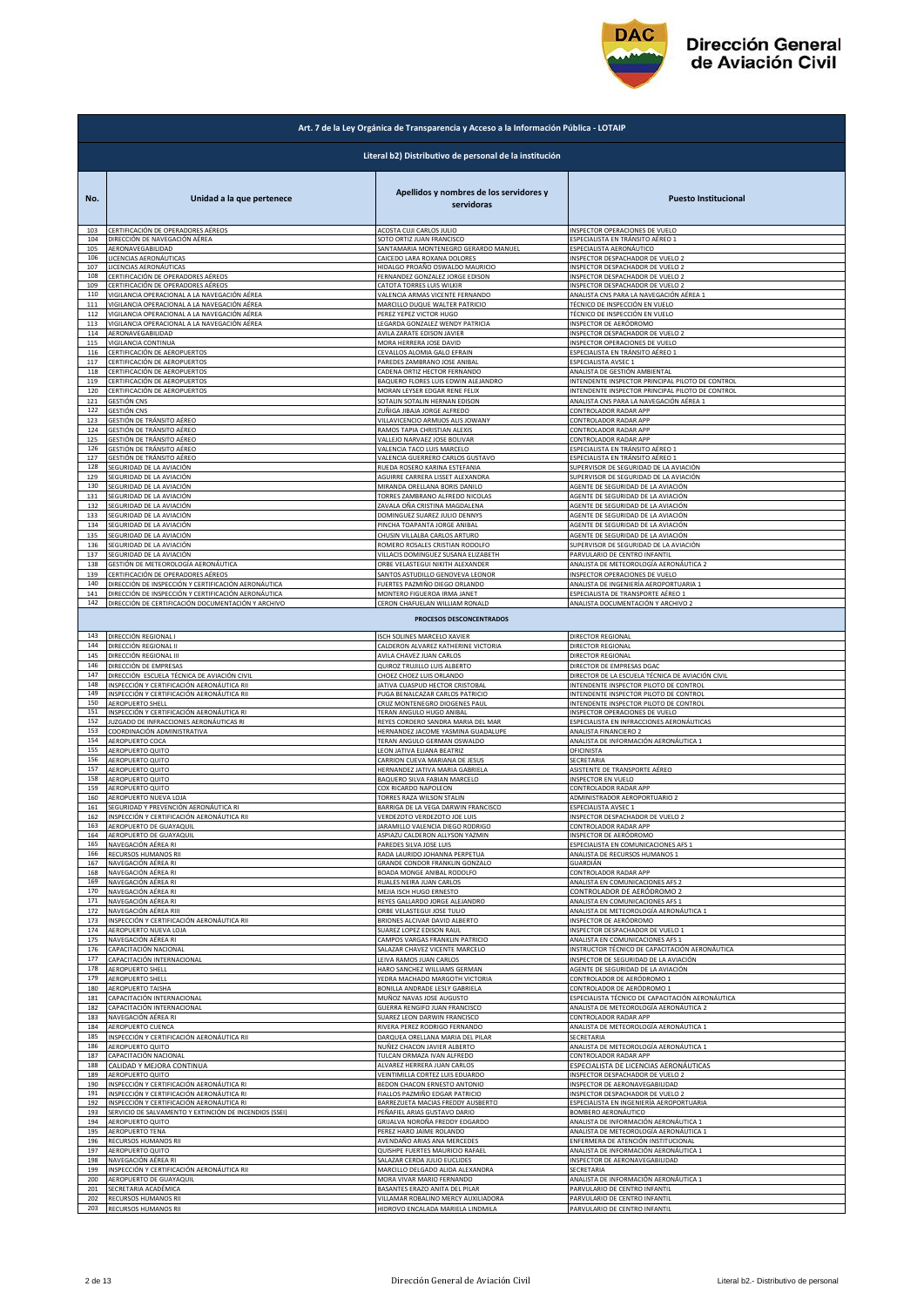

|            | Art. 7 de la Ley Orgánica de Transparencia y Acceso a la Información Pública - LOTAIP |                                                                    |                                                                    |  |
|------------|---------------------------------------------------------------------------------------|--------------------------------------------------------------------|--------------------------------------------------------------------|--|
|            |                                                                                       | Literal b2) Distributivo de personal de la institución             |                                                                    |  |
| No.        | Unidad a la que pertenece                                                             | Apellidos y nombres de los servidores y<br>servidoras              | <b>Puesto Institucional</b>                                        |  |
| 204        | SEGURIDAD Y PREVENCIÓN AERONÁUTICA RII                                                | ROMERO IMAICELA GILBERTO MANUEL                                    | CONTROLADOR RADAR APP                                              |  |
| 205        | <b>FINANCIERO RI</b>                                                                  | GARCES MANCHENO PATRICIO ENRIQUE                                   | ANALISTA FINANCIERO 3                                              |  |
| 206        | <b>FINANCIERO RI</b>                                                                  | GODOY GUALPAZ VIOLETA DEL ROSARIO                                  | ASISTENTE FINANCIERO                                               |  |
| 207        | NAVEGACIÓN AÉREA RII                                                                  | MEJILLON ENRIQUEZ ROBERT ALBERTO                                   | CONTROLADOR DE AERÓDROMO 2                                         |  |
| 208        | ADMINISTRATIVO RII                                                                    | ESPARZA LOPEZ SANDRA KATHERINE                                     | PARVULARIO DE CENTRO INFANTIL                                      |  |
| 209        | RECURSOS HUMANOS RII                                                                  | GOMEZ ALEJANDRO CAROLINA AURORA                                    | PARVULARIO DE CENTRO INFANTIL                                      |  |
| 210        | COORDINACIÓN ADMINISTRATIVA                                                           | VALLE SONIA DEL CARMEN                                             | DFICINISTA                                                         |  |
| 211        | ADMINISTRATIVO RII                                                                    | CONTRERAS CERVANTES NARCISA DEL CARMEN                             | OFICINISTA                                                         |  |
| 212        | AEROPUERTO DE GUAYAQUIL                                                               | ZAMBRANO MOREIRA JACOB ELIAS                                       | SPECIALISTA EN TRÁNSITO AÉREO 1                                    |  |
| 213        | AEROPUERTO QUITO                                                                      | ARCOS PEREZ JONI CAMILO                                            | CONTROLADOR RADAR APP                                              |  |
| 214        | NAVEGACIÓN AÉREA RI                                                                   | CABRERA YEPEZ JUAN VICENTE                                         | CONTROLADOR RADAR APP                                              |  |
| 215        | NAVEGACIÓN AÉREA RI                                                                   | PASTOR RODAS DIEGO PATRICIO                                        | CONTROLADOR RADAR APP                                              |  |
| 216        | NAVEGACIÓN AÉREA RI                                                                   | ZURITA AGUILAR DANILO FABIAN                                       | CONTROLADOR RADAR APP                                              |  |
| 217        | NAVEGACIÓN AÉREA RII                                                                  | GORDILLO TIRADO MAX LEONARDO                                       | CONTROLADOR RADAR APP                                              |  |
| 218        | NAVEGACIÓN AÉREA RI                                                                   | SANCAN BAQUE ISACIO PABLO                                          | CONTROLADOR RADAR APP                                              |  |
| 219        | AEROPUERTO QUITO                                                                      | BONILLA FRAGA EDDY XAVIER                                          | CONTROLADOR RADAR APP                                              |  |
| 220        | <b>AEROPUERTO QUITO</b>                                                               | LOPEZ LOPEZ OSCAR PACIFICO                                         | CONTROLADOR RADAR APP                                              |  |
| 221        | NAVEGACIÓN AÉREA RI                                                                   | PILLAJO CAIZA GUSTAVO ALFREDO                                      | CONTROLADOR RADAR APP                                              |  |
| 222        | AEROPUERTO QUITO                                                                      | BERMUDEZ PAZ LUIS ALBERTO                                          | CONTROLADOR RADAR APP                                              |  |
| 223        | NAVEGACIÓN AÉREA RI                                                                   | SANGUINO SUAREZ KLEVER FERNANDO                                    | CONTROLADOR RADAR APP                                              |  |
| 224        | AEROPUERTO QUITO                                                                      | CARVAJAL CASTRO WASHINGTON AMILCAR                                 | CONTROLADOR RADAR APP                                              |  |
| 225        | AEROPUERTO QUITO                                                                      | <b>JARAMILLO OJEDA RICHARD IVAN</b>                                | CONTROLADOR RADAR APP                                              |  |
| 226<br>227 | NAVEGACIÓN AÉREA RI                                                                   | MENDEZ GUERRERO MARCO PATRICIO<br>LANDETA MUÑOZ LENIN TITO         | CONTROLADOR RADAR APP                                              |  |
| 228        | AEROPUERTO QUITO<br>NAVEGACIÓN AÉREA RI                                               | MOLINA SIMBAÑA CARLOS VINICIO                                      | CONTROLADOR RADAR APP<br>CONTROLADOR RADAR APP                     |  |
| 229        | AEROPUERTO MANTA                                                                      | ZAMBRANO LOPEZ ADRIANO RAFAEL                                      | ADMINISTRADOR AEROPORTUARIO 3                                      |  |
| 230        | AEROPUERTO DE GUAYAQUIL                                                               | BALON ANASTACIO CESAR ANTONIO                                      | CONTROLADOR RADAR APP                                              |  |
| 231<br>232 | AEROPUERTO DE GUAYAQUIL                                                               | REGATO CHANG FERNANDO ARTURO<br>CORONADO MARTINEZ ALEJANDRO ANDRES | CONTROLADOR RADAR APP                                              |  |
| 233        | AEROPUERTO DE GUAYAQUII<br>AEROPUERTO DE GUAYAQUIL                                    | ULLOA LARA EDGAR OSWALDO                                           | CONTROLADOR RADAR APP<br>CONTROLADOR RADAR APP                     |  |
| 234        | AEROPUERTO DE GUAYAQUIL                                                               | JURADO RIVERA SANTIAGO GIOVANNY                                    | CONTROLADOR RADAR APP                                              |  |
| 235        | AEROPUERTO DE GUAYAQUIL                                                               | LUZARDO REMACHE JUAN CARLOS                                        | CONTROLADOR RADAR APP                                              |  |
| 236<br>237 | AEROPUERTO DE GUAYAQUIL                                                               | ESPINOZA VERGARA JOHN GENARO                                       | CONTROLADOR RADAR APP                                              |  |
| 238        | AEROPUERTO DE GUAYAQUIL                                                               | FREIRE NAVAS ELMER GIOVANNI                                        | CONTROLADOR RADAR APP                                              |  |
|            | AEROPUERTO DE GUAYAQUIL                                                               | ESPINOZA MURILLO DENNY ALEX                                        | CONTROLADOR RADAR APP                                              |  |
| 239        | AEROPUERTO DE GUAYAQUIL                                                               | MONTES CHUNGA EDUARDO MARCELO                                      | CONTROLADOR RADAR APP                                              |  |
| 240        | AEROPUERTO DE GUAYAQUIL                                                               | POALASIN NARVAEZ JUAN FERNANDO                                     | CONTROLADOR RADAR APP                                              |  |
| 241<br>242 | AEROPUERTO DE GUAYAQUIL                                                               | ROMERO VEINTIMILLA JORGE BOLIVAR                                   | CONTROLADOR RADAR APP                                              |  |
| 243        | AEROPUERTO MANTA                                                                      | YASELGA MANCHENO RAUL IVAN                                         | CONTROLADOR RADAR APP                                              |  |
|            | AEROPUERTO DE GUAYAQUII                                                               | PINARGOTE VASQUEZ CLEMENTE CRISTOBAL                               | CONTROLADOR RADAR APP                                              |  |
| 244        | AEROPUERTO DE GUAYAQUIL                                                               | <b>GUZMAN RUIZ LUIS ALFONSO</b>                                    | CONTROLADOR RADAR APP                                              |  |
| 245        | AEROPUERTO DE GUAYAQUIL                                                               | JARAMILLO NOGUERA GALO ALCIDES                                     | CONTROLADOR RADAR APP                                              |  |
| 246<br>247 | AEROPUERTO DE GUAYAQUIL                                                               | PORTERO IGLESIAS JUAN CARLOS                                       | CONTROLADOR RADAR APP                                              |  |
| 248        | AEROPUERTO DE GUAYAQUIL                                                               | LEON FRANCO LUIS CARLOS                                            | CONTROLADOR RADAR APP                                              |  |
|            | AEROPUERTO DE GUAYAQUIL                                                               | FRANCO YCAZA HARRY GABRIEL                                         | CONTROLADOR RADAR APP                                              |  |
| 249        | AEROPUERTO DE GUAYAQUIL                                                               | PUENTE SILVA HERNAN RICARDO                                        | CONTROLADOR RADAR APP                                              |  |
| 250        | AEROPUERTO DE GUAYAQUIL                                                               | ARIAS HART JOSE ANTONIO                                            | CONTROLADOR RADAR APP                                              |  |
| 251        | AEROPUERTO DE GUAYAQUIL                                                               | MEJIA MARTINEZ MARCO VINICIO                                       | CONTROLADOR RADAR APP                                              |  |
| 252        | AEROPUERTO DE GUAYAQUIL                                                               | CORONADO MARTINEZ ANGEL ALEJANDRO                                  | CONTROLADOR RADAR APP                                              |  |
| 253        | AEROPUERTO DE GUAYAQUIL                                                               | RENDON MALDONADO EDUARDO ALFREDO                                   | CONTROLADOR RADAR APP                                              |  |
| 254        | AEROPUERTO DE GUAYAQUIL                                                               | ESPINOZA ARELLANO EUGENIO ERASMO                                   | CONTROLADOR RADAR APP                                              |  |
| 255        | AEROPUERTO DE GUAYAQUII                                                               | TARIRA VELIZ LUIS CESAREO                                          | CONTROLADOR RADAR APP                                              |  |
| 256        | AEROPUERTO DE GUAYAQUII                                                               | LEON VALLEJO JUAN CARLOS                                           | CONTROLADOR DE APROXIMACIÓN NO RADAR                               |  |
| 257        | AEROPUERTO DE GUAYAQUII                                                               | ZHUNIO SARMIENTO MANUEL DAVID                                      | ANALISTA DE METEOROLOGÍA AERONÁUTICA 1                             |  |
| 258        | AEROPUERTO MANTA                                                                      | IMBAQUINGO ERAZO MAURICIO RAFAEL                                   | CONTROLADOR DE APROXIMACIÓN NO RADAR                               |  |
| 259        | AEROPUERTO DE GUAYAQUIL                                                               | DAVILA VIERA EMMA MARIA                                            | CONTROLADOR DE APROXIMACIÓN NO RADAR                               |  |
| 260        | AEROPUERTO DE GUAYAQUII                                                               | RECALDE BAEZ PAULO CESAR                                           | CONTROLADOR DE APROXIMACIÓN NO RADAR                               |  |
| 261        | AEROPUERTO DE GUAYAQUIL                                                               | RAMIREZ PEREDO NATHALIE KRISTEL                                    | CONTROLADOR DE APROXIMACIÓN NO RADAR                               |  |
| 262        | AEROPUERTO DE GUAYAQUIL                                                               | SANDOVAL PUGA SUSAN YOLANDA                                        | CONTROLADOR DE APROXIMACIÓN NO RADAR                               |  |
| 263        | <b>AEROPUERTO TACHINA (ESMERALDAS)</b>                                                | GUERRERO PORRAS FELIPE SEBASTIAN                                   | CONTROLADOR DE APROXIMACIÓN NO RADAR                               |  |
| 264        | AEROPUERTO DE SANTA ROSA                                                              | RENDON SOLORZANO GALO ENRIQUI                                      | CONTROLADOR DE APROXIMACIÓN NO RADAR                               |  |
| 265        | AEROPUERTO NUEVA LOJA                                                                 | TROYA HERRERA ANGEL MAURICIO                                       | CONTROLADOR DE APROXIMACIÓN NO RADAR                               |  |
| 266        | AEROPUERTO NUEVA LOJA                                                                 | GUILCA BARRIGAS WALTER JOSELITO                                    | CONTROLADOR DE APROXIMACIÓN NO RADAR                               |  |
| 267        | AEROPUERTO SHELL                                                                      | PINEIDA LAZO WILLIAN SANDRO                                        | CONTROLADOR DE APROXIMACIÓN NO RADAR                               |  |
| 268        | AEROPUERTO SHELL                                                                      | GRANDA SARANGO ALVARO HERNAN                                       | CONTROLADOR DE APROXIMACIÓN NO RADAR                               |  |
| 269        | AEROPUERTO SHELL                                                                      | SOLANO VALLEJO WENDY MAYRA                                         | CONTROLADOR DE APROXIMACIÓN NO RADAR                               |  |
| 270        | AEROPUERTO SHELL                                                                      | OÑATE LOPEZ LUIS BERNARDO                                          | CONTROLADOR DE APROXIMACIÓN NO RADAR                               |  |
| 271        | AEROPUERTO SHELL                                                                      | YANDUN AGUILAR MARLON FERNANDO                                     | CONTROLADOR DE APROXIMACIÓN NO RADAR                               |  |
| 272        | <b>AEROPUERTO SHELL</b>                                                               | MARTINEZ RODRIGUEZ ALEXANDRA KATHERINE                             | AGENTE DE SEGURIDAD DE LA AVIACIÓN                                 |  |
| 273        | AEROPUERTO SAN CRISTÓBAL                                                              | RAMIREZ DUARTE FABIAN ARTURO                                       | CONTROLADOR DE APROXIMACIÓN NO RADAR                               |  |
| 274        | AEROPUERTO SAN CRISTÓBAL                                                              | MACIAS ROJAS JOSE LUIS                                             | CONTROLADOR DE APROXIMACIÓN NO RADAR                               |  |
| 275        | AEROPUERTO BALTRA                                                                     | MURILLO ARMIJOS JUAN FRANCISCO                                     | CONTROLADOR DE APROXIMACIÓN NO RADAR                               |  |
| 276        | CAPACITACIÓN NACIONAL                                                                 | ARTEAGA MEDRANO RAFAEL ELICEO                                      | ESPECIALISTA TÉCNICO DE CAPACITACIÓN AERONÁUTICA                   |  |
| 277        | AEROPUERTO LATACUNGA                                                                  | VALLEJO MOSQUERA DARWIN AURELIO                                    | ADMINISTRADOR AEROPORTUARIO 3                                      |  |
| 278<br>279 | RECURSOS HUMANOS RII                                                                  | VALDEZ CORDOVA PIEDAD DEL CARMEN                                   | ANALISTA FINANCIERO 3                                              |  |
| 280        | ADMINISTRATIVO RII                                                                    | JADAN LOZANO EGMA ROSARIO                                          | ANALISTA ADMINISTRATIVO 3                                          |  |
|            | <b>FINANCIERO RI</b>                                                                  | SISALEMA MASAQUIZA MARIA TERESA                                    | ANALISTA FINANCIERO 2                                              |  |
| 281        | NAVEGACIÓN AÉREA RI                                                                   | PONCE VELASTEGUI EDGAR ALAN                                        | CONTROLADOR DE AERÓDROMO 2                                         |  |
| 282        | AEROPUERTO QUITO                                                                      | BETANCOURT CHICA EDISON ARMANDO                                    | CONTROLADOR DE AERÓDROMO 2                                         |  |
| 283        | AEROPUERTO QUITO                                                                      | GARZON ULLAGUARI MAYRA MIRELLA                                     | CONTROLADOR DE AERÓDROMO 2                                         |  |
| 284        | AEROPUERTO QUITO                                                                      | CLAVIJO VILLAVICENCIO EDWIN GONZALO                                | ANALISTA CNS PARA LA NAVEGACIÓN AÉREA 1                            |  |
| 285        | NAVEGACIÓN AÉREA RI                                                                   | CURAY PANCHI CRISTIAN EDUARDO                                      | CONTROLADOR DE AERÓDROMO 2                                         |  |
| 286        | AEROPUERTO SALINAS                                                                    | PASQUEL GALINDO JUAN CARLOS                                        | CONTROLADOR DE AERÓDROMO 2                                         |  |
| 287        | AEROPUERTO MANTA                                                                      | LLIVE TITUAÑA DANY SANTIAGO                                        | CONTROLADOR DE AERÓDROMO 2                                         |  |
| 288<br>289 | AEROPUERTO QUITO<br>AEROPUERTO DE GUAYAQUIL                                           | ALVAREZ LARA LILIANA PATRICIA                                      | CONTROLADOR DE AERÓDROMO 2                                         |  |
| 290        | AEROPUERTO DE GUAYAQUIL                                                               | POZO CORREA CARLOS DAVID<br>PEREZ VERA FRANKLIN                    | CONTROLADOR DE AERÓDROMO 2<br>TÉCNICO CNS PARA LA NAVEGACIÓN AÉREA |  |
| 291        | AEROPUERTO QUITO                                                                      | RUIZ CRUZ JONATHAN FERNANDO                                        | CONTROLADOR DE AERÓDROMO 2                                         |  |
| 292        | NAVEGACIÓN AÉREA RI                                                                   | RECALDE VIVERO ALDO MARTIN                                         | CONTROLADOR DE AERÓDROMO 2                                         |  |
| 293        | AEROPUERTO QUITO                                                                      | YACHIMBA OBANDO ANGEL HERMEL                                       | CONTROLADOR DE AERÓDROMO 2                                         |  |
| 294        | AEROPUERTO QUITO                                                                      | HERRERA ZAPATA WALTER JERRY                                        | CONTROLADOR DE AERÓDROMO 2                                         |  |
| 295        | AEROPUERTO QUITO                                                                      | MARCHAN CHUMAÑA JEANNETH DE LOS ANGELES                            | CONTROLADOR DE AERÓDROMO 2                                         |  |
| 296        | AEROPUERTO QUITO                                                                      | SALAZAR TAPIA EDISON PATRICIO                                      | CONTROLADOR DE AERÓDROMO 2                                         |  |
| 297        | AEROPUERTO QUITO                                                                      | ALDAS PINZON EVELYN LIZETH                                         | CONTROLADOR DE AERÓDROMO 2                                         |  |
| 298<br>299 | NAVEGACIÓN AÉREA RI                                                                   | CONTRERAS CORNEJO MARIA ALEXANDRA                                  | ESPECIALISTA CNS PARA LA NAVEGACIÓN AÉREA 1                        |  |
| 300        | NAVEGACIÓN AÉREA RI                                                                   | VALLEJO MOSQUERA RICARDO PATRICIO                                  | CONTROLADOR DE AERÓDROMO 2                                         |  |
|            | INSPECCIÓN Y CERTIFICACIÓN AERONÁUTICA RII                                            | GUZMAN KURE GIOVANNI JOSE                                          | <u>MÉDICO ESPECIALISTA DE ATENCIÓN INSTITUCIONAL</u>               |  |
| 301        | AEROPUERTO QUITO                                                                      | HERRERA BASTIDAS ANDRES FERNANDO                                   | CONTROLADOR DE AERÓDROMO 2                                         |  |
| 302        | AEROPUERTO SHELL                                                                      | TAMAYO ESCOBAR MILTON FERNANDO                                     | CONTROLADOR DE AERÓDROMO 2                                         |  |
| 303        | AEROPUERTO LATACUNGA                                                                  | DEFAZ MAFLA GUIDO BOLIVAR                                          | CONTROLADOR DE AERÓDROMO 2                                         |  |
| 304        | AEROPUERTO LATACUNGA                                                                  | REYES CASILLAS ROSAURA MARGARITA                                   | ANALISTA CNS PARA LA NAVEGACIÓN AÉREA 1                            |  |
| 305        | AEROPUERTO MANTA                                                                      | GAVILANES CARREÑO WILSON FABRICIO                                  | CONTROLADOR DE AERÓDROMO 2                                         |  |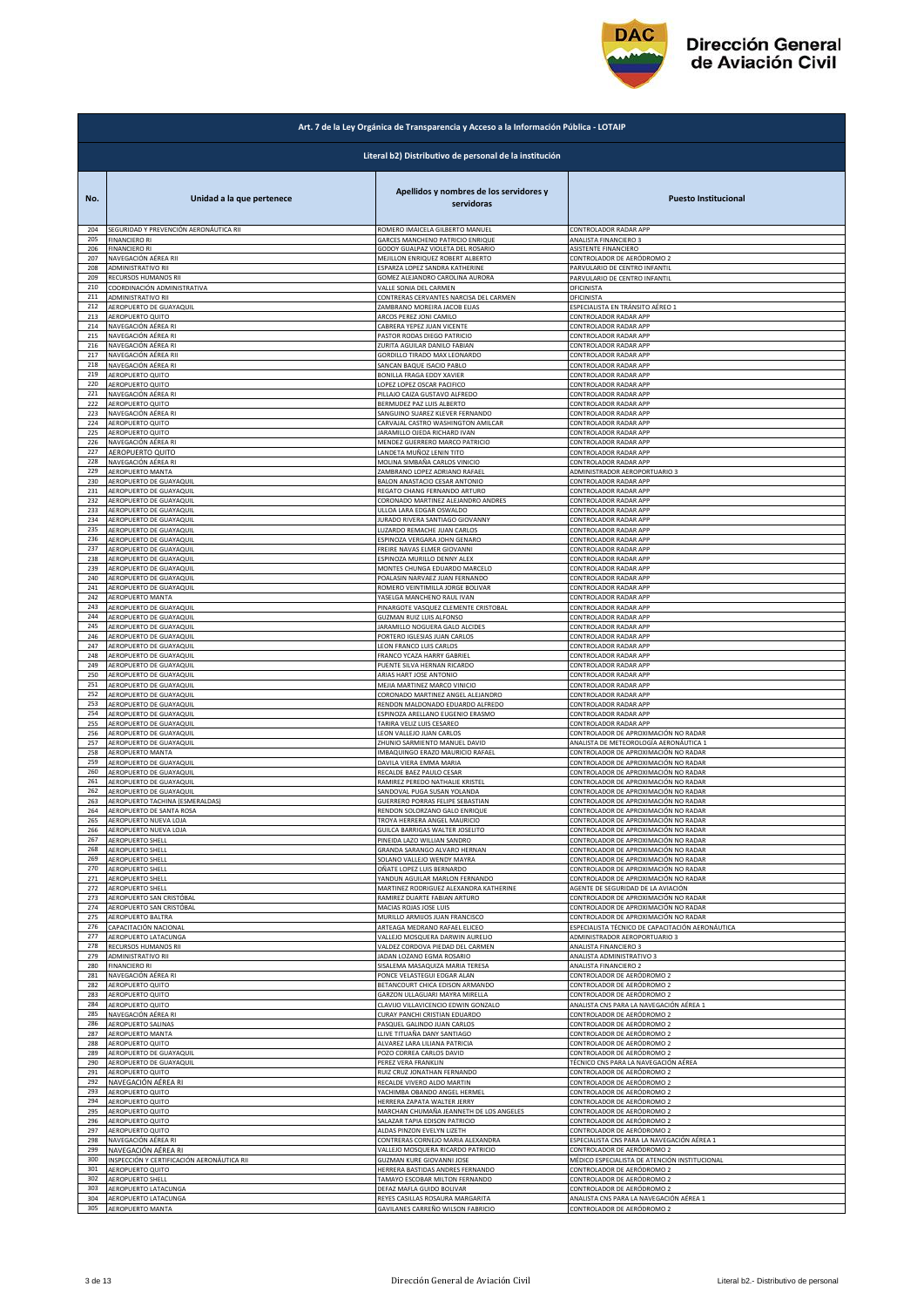

| Art. 7 de la Ley Orgánica de Transparencia y Acceso a la Información Pública - LOTAIP |                                                        |                                                                 |                                                                          |  |
|---------------------------------------------------------------------------------------|--------------------------------------------------------|-----------------------------------------------------------------|--------------------------------------------------------------------------|--|
|                                                                                       | Literal b2) Distributivo de personal de la institución |                                                                 |                                                                          |  |
| No.                                                                                   | Unidad a la que pertenece                              | Apellidos y nombres de los servidores y<br>servidoras           | <b>Puesto Institucional</b>                                              |  |
| 306                                                                                   | <b>AEROPUERTO MANTA</b>                                | LEON JATIVA MONICA CECILIA                                      | CONTROLADOR DE AERÓDROMO 2                                               |  |
| 307                                                                                   | AEROPUERTO QUITO                                       | JACOME AGUILAR TELMO FABRICIO                                   | CONTROLADOR DE AERÓDROMO 2                                               |  |
| 308                                                                                   | AEROPUERTO MANTA                                       | VERA GARCIA JOSE JULIAN                                         | CONTROLADOR DE AERÓDROMO 2                                               |  |
| 309                                                                                   | AEROPUERTO MANTA                                       | MARIÑO SALAN DAVID JONATHAN                                     | CONTROLADOR DE AERÓDROMO 2                                               |  |
| 310                                                                                   | AEROPUERTO DE GUAYAQUIL                                | MONTALVO PINARGOTE HOLGER VIVIE                                 | CONTROLADOR DE AERÓDROMO 2                                               |  |
| 311                                                                                   | AEROPUERTO DE SANTA ROSA                               | RENDON SANCHEZ RAUL RODRIGO                                     | CONTROLADOR DE APROXIMACIÓN NO RADAR                                     |  |
| 312                                                                                   | AEROPUERTO DE GUAYAQUIL                                | BONILLA GALINDO RAMIRO DAVID                                    | CONTROLADOR DE AERÓDROMO 2                                               |  |
| 313                                                                                   | INSPECCIÓN Y CERTIFICACIÓN AERONÁUTICA RII             | ORTEGA CAICEDO CHARLES AMADO                                    | MÉDICO ESPECIALISTA DE ATENCIÓN INSTITUCIONAL                            |  |
| 314                                                                                   | AEROPUERTO DE GUAYAQUII                                | PUENTE SILVA JAIME GUSTAVO                                      | CONTROLADOR DE AERÓDROMO 2                                               |  |
| 315                                                                                   | AEROPUERTO DE GUAYAQUIL                                | QUIÑONEZ MONTAÑO MELGAR EDISON                                  | CONTROLADOR DE AERÓDROMO 2                                               |  |
| 316                                                                                   | AEROPUERTO DE GUAYAQUIL                                | LOPEZ VERA INGRID PAOLA                                         | CONTROLADOR DE AERÓDROMO 2                                               |  |
| 317                                                                                   | AEROPUERTO DE GUAYAQUIL                                | ORTEGA CRUZ DANIEL ANDRES                                       | CONTROLADOR DE AERÓDROMO 2                                               |  |
| 318                                                                                   | AEROPUERTO DE GUAYAQUIL                                | IDROVO BAQUERIZO JOHN LUIS ENRIQUE                              | MÉDICO ESPECIALISTA DE ATENCIÓN INSTITUCIONAL                            |  |
| 319                                                                                   | NAVEGACIÓN AÉREA RII                                   | <b>TAPIA INSUASTI ANGEL FERNANDO</b>                            | CONTROLADOR DE AERÓDROMO 2                                               |  |
| 320                                                                                   | NAVEGACIÓN AÉREA RII                                   | NEIRA ALEJANDRO JOHNNY WINSTON                                  | CONTROLADOR DE AERÓDROMO 2                                               |  |
| 321                                                                                   | AEROPUERTO DE GUAYAQUIL                                | MENDEZ ARIAS KARLA MIRELLA                                      | CONTROLADOR DE AERÓDROMO 2                                               |  |
| 322                                                                                   | AEROPUERTO DE GUAYAQUIL                                | SANTANA HUNGRIA ANGELICA GABRIELA                               | CONTROLADOR DE AERÓDROMO 2                                               |  |
| 323                                                                                   | AEROPUERTO DE GUAYAQUIL                                | TORAL LUA ARELIS VICTORIA                                       | CONTROLADOR DE AERÓDROMO 2                                               |  |
| 324                                                                                   | AEROPUERTO DE GUAYAQUIL                                | SAMANIEGO DELGADO VICTOR ISRAEL                                 | CONTROLADOR DE AERÓDROMO 2                                               |  |
| 325                                                                                   | AEROPUERTO DE GUAYAQUIL                                | CEVALLOS LOPEZ HERNAN XAVIER                                    | CONTROLADOR DE AERÓDROMO 2                                               |  |
| 326                                                                                   | INSPECCIÓN Y CERTIFICACIÓN AERONÁUTICA RII             | PATIÑO LOPEZ EDUARDO ARTURO                                     | MÉDICO CERTIFICADOR                                                      |  |
| 327                                                                                   | INSPECCIÓN Y CERTIFICACIÓN AERONÁUTICA RII             | NAVARRETE CARPIO FAUSTO WASHINGTON                              | MÉDICO ESPECIALISTA DE ATENCIÓN INSTITUCIONAL                            |  |
| 328                                                                                   | AEROPUERTO DE GUAYAQUIL                                | AGUIRRE FREIRE JESSICA GABRIELA                                 | CONTROLADOR DE AERÓDROMO 2                                               |  |
| 329                                                                                   | AEROPUERTO QUITO                                       | CRUZ DIAZ LEONARDO FERNANDO                                     | CONTROLADOR DE AERÓDROMO 2                                               |  |
| 330                                                                                   | AEROPUERTO SHELL                                       | LEON SORIA DIEGO ALEJANDRO                                      | CONTROLADOR DE AERÓDROMO 2                                               |  |
| 331                                                                                   | <b>FINANCIERO RI</b>                                   | PAREDES ROSERO ADELA DEL CARMEN                                 | ANALISTA FINANCIERO 2                                                    |  |
| 332                                                                                   | TECNOLOGÍAS DE LA INFORMACIÓN Y COMUNICACIÓN RI        | RODAS VALLADARES ROBERTO PATRICIO                               | ANALISTA DE TECNOLOGÍAS DE LA INFORMACIÓN 2                              |  |
| 333                                                                                   | AEROPUERTO QUITO                                       | CEVALLOS ARCOS FERNANDO ANIBAL                                  | INSPECTOR DE AERONAVEGABILIDAD                                           |  |
| 334                                                                                   | COORDINACIÓN ADMINISTRATIVA                            | VILLACRES CARRILLO HUGO EDUARDO                                 | ANALISTA FINANCIERO 2                                                    |  |
| 335                                                                                   | INGENIERÍA AEROPORTUARIA RI                            | MAITA CASTILLO ORLANDO WILSON                                   | ANALISTA DE INGENIERÍA AEROPORTUARIA 2                                   |  |
| 336                                                                                   | INSPECCIÓN Y CERTIFICACIÓN AERONÁUTICA RII             | SANCHEZ CARTAGENA ROBERTO EDWIN                                 | INSPECTOR DE AERONAVEGABILIDAD                                           |  |
| 337                                                                                   | AEROPUERTO LA TOMA (LOJA)                              | TORRES ORDOÑEZ MARLON ANTONIO                                   | ADMINISTRADOR AEROPORTUARIO 1                                            |  |
| 338                                                                                   | AEROPUERTO RIOBAMBA                                    | ALMACHE TUBON MARIO ENRIQUE                                     | ADMINISTRADOR AEROPORTUARIO 1                                            |  |
| 339                                                                                   | INSPECCIÓN Y CERTIFICACIÓN AERONÁUTICA RII             | PACHECO SANCHEZ NESTOR ALFREDO                                  | PSICÓLOGO CLÍNICO DE ATENCIÓN INSTITUCIONAL                              |  |
| 340                                                                                   | AEROPUERTO DE GUAYAQUIL                                | <b>GUZMAN RUIZ FRANCISCO JAVIER</b>                             | ESPECIALISTA EN INFORMACIÓN AERONÁUTICA 1                                |  |
| 341                                                                                   | <b>FINANCIERO RII</b>                                  | MANTILLA COELLO PATRICIA GIOCONDA                               | ANALISTA FINANCIERO 2                                                    |  |
| 342                                                                                   | RECURSOS HUMANOS RII                                   | ASTUDILLO ACOSTA LUCETTY ALEXANDRA                              | PERIODISTA 2                                                             |  |
| 343                                                                                   | TECNOLOGÍAS DE LA INFORMACIÓN Y COMUNICACIÓN RII       | LOPEZ CHIQUITO MARIA CELIA                                      | ANALISTA DE TECNOLOGÍAS DE LA INFORMACIÓN 2                              |  |
| 344                                                                                   | <b>FINANCIERO RII</b>                                  | HERRERA CASTILLO WILSON SEBASTIAN                               | ANALISTA FINANCIERO 2                                                    |  |
| 345                                                                                   | SEGURIDAD Y PREVENCIÓN AERONÁUTICA RII                 | FLORES MONTENEGRO EDISON FERNANDO                               | INSPECTOR EN SEGURIDAD DE VUELO                                          |  |
| 346                                                                                   | ADMINISTRATIVO FINANCIERO                              | MACIAS PILLIGUA EVELIN CYNTHIA                                  | ANALISTA FINANCIERO 2                                                    |  |
| 347                                                                                   | INSPECCIÓN Y CERTIFICACIÓN AERONÁUTICA RII             | CHAVES BALSECA PACO RAMIRO                                      | INSPECTOR OPERACIONES DE VUELO                                           |  |
| 348                                                                                   | AEROPUERTO DE GUAYAQUIL                                | DEFAZ MAFLA EDISON GUILLERMO                                    | INSPECTOR DE AERONAVEGABILIDAD                                           |  |
| 349                                                                                   | INSPECCIÓN Y CERTIFICACIÓN AERONÁUTICA RII             | RUALES NEIRA MARCO FRANCISCO                                    | INSPECTOR DE AERONAVEGABILIDAD                                           |  |
| 350                                                                                   | SEGURIDAD Y PREVENCIÓN AERONÁUTICA RII                 | BORJA ERAZO PAUL ALFONSO                                        | INSPECTOR EN SEGURIDAD DE VUELO                                          |  |
| 351                                                                                   | INSPECCIÓN Y CERTIFICACIÓN AERONÁUTICA RII             | BAEZ ARMAS SEGUNDO NOLASCO                                      | INSPECTOR DE AERONAVEGABILIDAD                                           |  |
| 352                                                                                   | AEROPUERTO QUITO                                       | CARVAJAL CAJAS EDUARDO EPSILON                                  | ANALISTA DE METEOROLOGÍA AERONÁUTICA 2                                   |  |
| 353                                                                                   | AEROPUERTO QUITO                                       | MARIÑO FIGUEROA MERY PIEDAD                                     | ESPECIALISTA AVSEC 1                                                     |  |
| 354                                                                                   | AEROPUERTO QUITO                                       | ANGUETA RAMIREZ JUAN CARLOS                                     | ANALISTA DE METEOROLOGÍA AERONÁUTICA 2                                   |  |
| 355                                                                                   | AEROPUERTO QUITO                                       | GUEVARA ZARATE BYRON EFRAIN                                     | ANALISTA DE METEOROLOGÍA AERONÁUTICA 2                                   |  |
| 356                                                                                   | NAVEGACIÓN AÉREA RI                                    | CASTRO BARBA DIEGO ANDRES                                       | ANALISTA SAR 1                                                           |  |
| 357                                                                                   | NAVEGACIÓN AÉREA RI                                    | FLORES YUGSI JAIME VINICIO                                      | ANALISTA SAR 1                                                           |  |
| 358                                                                                   | NAVEGACIÓN AÉREA RI                                    | CAZA TITUAÑA GONZALO ADONIS                                     | ANALISTA DE METEOROLOGÍA AERONÁUTICA 2                                   |  |
| 359                                                                                   | DIRECCIÓN ESCUELA TÉCNICA DE AVIACIÓN CIVIL            | GONZALEZ MOYA VINICIO GUILLERMO                                 | INSTRUCTOR TÉCNICO DE CAPACITACIÓN AERONÁUTICA                           |  |
| 360                                                                                   | AEROPUERTO QUITO                                       | PAGUAY MEJIA JORGE RODRIGO                                      | ANALISTA DE METEOROLOGÍA AERONÁUTICA 2                                   |  |
| 361                                                                                   | AEROPUERTO QUITO                                       | <b>LAGOS VARGAS EDISON</b>                                      | ANALISTA DE METEOROLOGÍA AERONÁUTICA 2                                   |  |
| 362                                                                                   | AEROPUERTO TACHINA (ESMERALDAS)                        | <b>GAVELA MORA MARCOS ANTONIO</b>                               | ADMINISTRADOR AEROPORTUARIO 2                                            |  |
| 363                                                                                   | AEROPUERTO QUITO                                       | RUALES QUELAL ELVIS HUMBERTO                                    | ANALISTA DE INFORMACIÓN AERONÁUTICA 2                                    |  |
| 364                                                                                   | AEROPUERTO QUITO                                       | MONCAYO DIAZ FAUSTO BENIGNO                                     | INTENDENTE INSPECTOR PRINCIPAL PILOTO DE CONTROL                         |  |
| 365                                                                                   | AEROPUERTO QUITO                                       | DALGO LARREA JOSE LUIS                                          | SUPERVISOR DE SEGURIDAD DE LA AVIACIÓN                                   |  |
| 366                                                                                   | CAPACITACIÓN INTERNACIONAL                             | ZAMBRANO CISNEROS LUIS ALEJANDRO                                | NSTRUCTOR TÉCNICO DE CAPACITACIÓN AERON                                  |  |
| 367                                                                                   | NAVEGACIÓN AÉREA RI                                    | VINUEZA GUTIERREZ ALBERTO PATRICIO                              | ANALISTA DE METEOROLOGÍA AERONÁUTICA 2                                   |  |
| 368                                                                                   | AEROPUERTO QUITO                                       | ENRIQUEZ RUIZ LUIS IVAN                                         | ANALISTA DE METEOROLOGÍA AERONÁUTICA 2                                   |  |
| 369                                                                                   | AEROPUERTO QUITO                                       | <b>TORRES BASTIDAS BYRON ORLANDO</b>                            | SPECIALISTA EN OPERACIONES DE CERTIFICACIÓN                              |  |
| 370                                                                                   | AEROPUERTO DE GUAYAQUIL                                | GRIJALVA JOHNSON HECTOR FERNANDO                                | INSPECTOR DE AERÓDROMO                                                   |  |
| 371                                                                                   | INGENIERÍA AEROPORTUARIA RII                           | DELGADO VITERI JOSE LUIS                                        | ESPECIALISTA EN INGENIERÍA AEROPORTUARIA                                 |  |
| 372                                                                                   | INSPECCIÓN Y CERTIFICACIÓN AERONÁUTICA RII             | LAINEZ ARAUZ SOFIA MIRELLA                                      | ODONTÓLOGO DE ATENCIÓN INSTITUCIONAL                                     |  |
| 373                                                                                   | AEROPUERTO DE GUAYAQUIL                                | VALENZUELA DOMINGUEZ FREDDY OSWALDO                             | INSPECTOR DE AERÓDROMO                                                   |  |
| 374                                                                                   | AEROPUERTO DE GUAYAQUIL                                | SANTI REINOSO EDGAR RAMIRO                                      | INSPECTOR DE SEGURIDAD DE LA AVIACIÓN                                    |  |
| 375<br>376                                                                            | AEROPUERTO DE GUAYAQUIL<br>AEROPUERTO DE GUAYAQUIL     | SEVILLA CALDERON SANTIAGO MAURICIO                              | ANALISTA DE METEOROLOGÍA AERONÁUTICA 2                                   |  |
| 377                                                                                   | AEROPUERTO SALINAS                                     | <b>TORRES MORAN KAREN JAZMIN</b><br>RUGEL CORDOVA ARNOLDO DAVID | ASISTENTE DE TRANSPORTE AÉREO<br>ANALISTA CNS PARA LA NAVEGACIÓN AÉREA 2 |  |
| 378                                                                                   | NAVEGACIÓN AÉREA RI                                    | PAREDES RIVERA VICENTE CELIANO                                  | ANALISTA DE METEOROLOGÍA AERONÁUTICA 1                                   |  |
| 379                                                                                   | NAVEGACIÓN AÉREA RI                                    | VACA GUAICHA FRANKLIN EUCLIDES                                  | ANALISTA CNS PARA LA NAVEGACIÓN AÉREA 1                                  |  |
| 380                                                                                   | NAVEGACIÓN AÉREA RI                                    | RAMIREZ ALVARO JUAN ELIAS                                       | ANALISTA DE METEOROLOGÍA AERONÁUTICA 1                                   |  |
| 381                                                                                   | AEROPUERTO QUITO                                       | HIDALGO ORTIZ IVAN ALEXANDER                                    | ANALISTA DE METEOROLOGÍA AERONÁUTICA 1                                   |  |
| 382                                                                                   | NAVEGACIÓN AÉREA RI                                    | DE LA TORRE ESPINOSA ALIS YALILE                                | ANALISTA CNS PARA LA NAVEGACIÓN AÉREA 1                                  |  |
| 383                                                                                   | AEROPUERTO QUITO                                       | SIMBAÑA CONDOR CESAR EFRAIN                                     | ANALISTA DE METEOROLOGÍA AERONÁUTICA 1                                   |  |
| 384                                                                                   | AEROPUERTO QUITO                                       | ORBE CARDENAS WILMER PATRICIO                                   | ANALISTA DE INFORMACIÓN AERONÁUTICA 1                                    |  |
| 385                                                                                   | AEROPUERTO QUITO                                       | FLORES TAMAYO JORGE FERNANDO                                    | ANALISTA DE INFORMACIÓN AERONÁUTICA 1                                    |  |
| 386                                                                                   | AEROPUERTO QUITO                                       | LLIVE TITUAÑA LORENA SOLEDAD                                    | ANALISTA DE INFORMACIÓN AERONÁUTICA 1                                    |  |
| 387                                                                                   | AEROPUERTO DE GUAYAQUIL                                | HOLGUIN ROMERO ELVIS JUNIOR                                     | ANALISTA CNS PARA LA NAVEGACIÓN AÉREA 1                                  |  |
| 388                                                                                   | NAVEGACIÓN AÉREA RI                                    | NICOLALDE CIFUENTES GONZALO EDUARDO                             | ANALISTA CNS PARA LA NAVEGACIÓN AÉREA 1                                  |  |
| 389                                                                                   | AEROPUERTO DE GUAYAQUIL                                | LOAIZA BERMEO CRISTIAN FERNANDO                                 | CONTROLADOR DE AERÓDROMO 1                                               |  |
| 390                                                                                   | AEROPUERTO QUITO                                       | LARA GALLARDO DANIEL EDUARDO                                    | CONTROLADOR DE AERÓDROMO 1                                               |  |
| 391                                                                                   | NAVEGACIÓN AÉREA RI                                    | REVELO CEVALLOS MARCELO EDUARDO                                 | ANALISTA EN COMUNICACIONES AFS 1                                         |  |
| 392                                                                                   | AEROPUERTO QUITO                                       | CHAVEZ SIERRA MARCELO CLIMACO                                   | ANALISTA EN COMUNICACIONES AFS 1                                         |  |
| 393                                                                                   | NAVEGACIÓN AÉREA RI                                    | GUEVARA SUASNAVAS FREDDY HERNAN                                 | ANALISTA CNS PARA LA NAVEGACIÓN AÉREA 1                                  |  |
| 394                                                                                   | CAPACITACIÓN NACIONAL                                  | CLAVIJO MONTEROS MARCO FERNANDO                                 | ANALISTA CNS PARA LA NAVEGACIÓN AÉREA 1                                  |  |
| 395                                                                                   | AEROPUERTO QUITO                                       | SANTACRUZ ANDRADE RUBEN MARCELO                                 | ANALISTA CNS PARA LA NAVEGACIÓN AÉREA 1                                  |  |
| 396                                                                                   | NAVEGACIÓN AÉREA RI                                    | <b>TORRES MORALES ERNESTO ROLANDO</b>                           | ANALISTA EN COMUNICACIONES AFS 1                                         |  |
| 397                                                                                   | INSPECCIÓN Y CERTIFICACIÓN AERONÁUTICA RI              | CEVALLOS RUBIO SANTIAGO PAUL                                    | ANALISTA EN COMUNICACIONES AFS 1                                         |  |
| 398                                                                                   | AEROPUERTO SAN CRISTÓBAL                               | ECHEVERRIA MARTINEZ WLADIMIR ABDON                              | ANALISTA DE METEOROLOGÍA AERONÁUTICA 1                                   |  |
| 399                                                                                   | AEROPUERTO QUITO                                       | SALAZAR CANGO CARMEN ALEJANDRA                                  | ANALISTA DE INFORMACIÓN AERONÁUTICA 1                                    |  |
| 400                                                                                   | AEROPUERTO CUENCA                                      | RODAS MANCHENO CESAR ALEJANDRO                                  | CONTROLADOR DE APROXIMACIÓN NO RADAR                                     |  |
| 401                                                                                   | AEROPUERTO CUENCA                                      | LEON BERNAL MILTON AUGUSTO                                      | ANALISTA CNS PARA LA NAVEGACIÓN AÉREA 1                                  |  |
| 402                                                                                   | NAVEGACIÓN AÉREA RI                                    | GALVEZ CHAMORRO CARLOS ALBERTO                                  | ANALISTA EN COMUNICACIONES AFS 1                                         |  |
| 403                                                                                   | NAVEGACIÓN AÉREA RI                                    | CARRERA RODRIGUEZ GALO EDISON                                   | ANALISTA DE METEOROLOGÍA AERONÁUTICA 1                                   |  |
| 404                                                                                   | NAVEGACIÓN AÉREA RI                                    | PALLO DE LA CUEVA HERNAN MAURICIO                               | ANALISTA DE METEOROLOGÍA AERONÁUTICA 1                                   |  |
| 405                                                                                   | AEROPUERTO QUITO                                       | FREIRE ROSERO JUAN RAMIRO                                       | ANALISTA DE METEOROLOGÍA AERONÁUTICA 1                                   |  |
| 406                                                                                   | AEROPUERTO QUITO                                       | ERAZO VINUEZA CARLOS CIVILINO                                   | ANALISTA DE METEOROLOGÍA AERONÁUTICA 1                                   |  |
| 407                                                                                   | AEROPUERTO LATACUNGA                                   | JACHO CAYO WILMA PIEDAD                                         | ANALISTA DE INFORMACIÓN AERONÁUTICA 1                                    |  |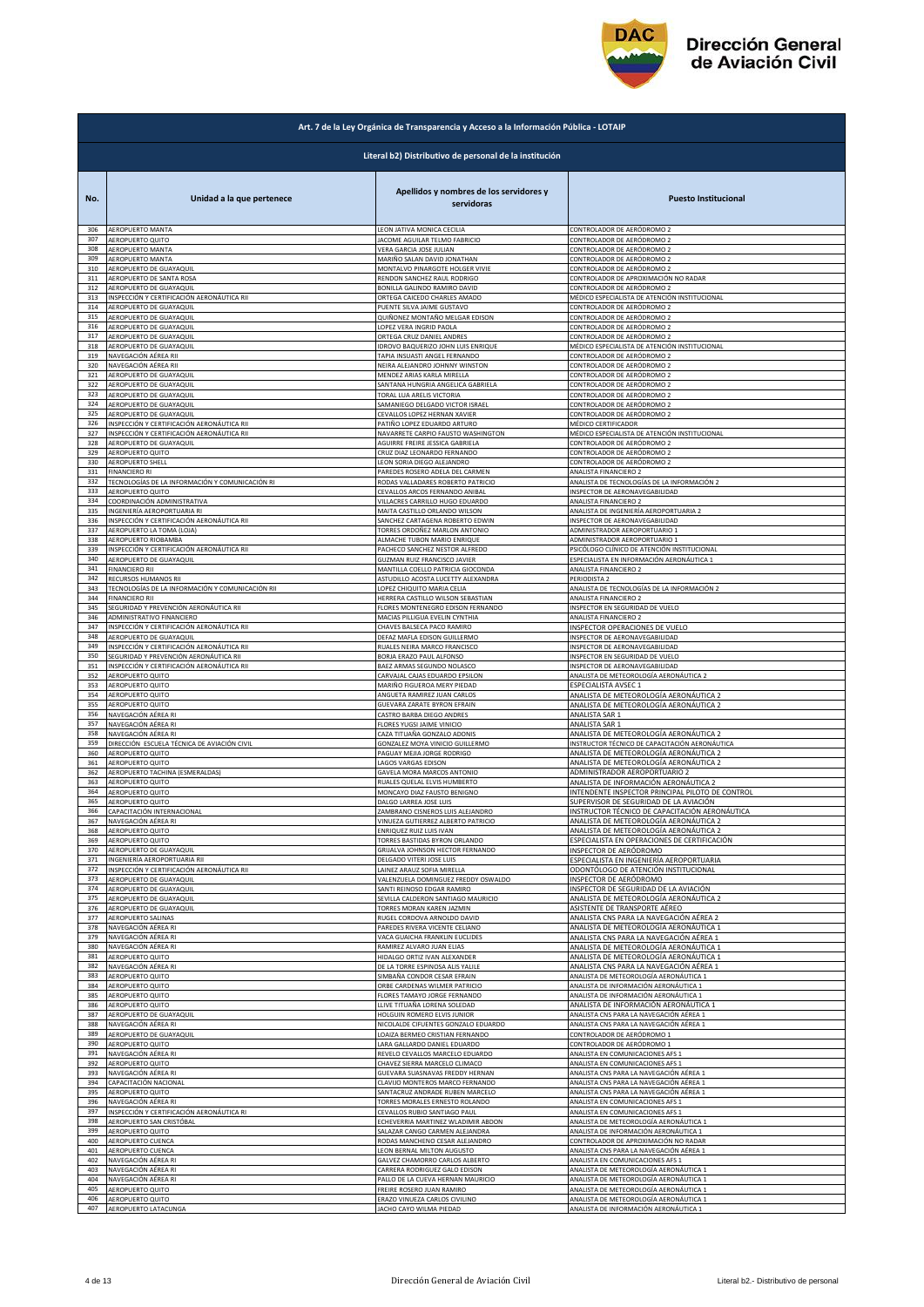

|            | Art. 7 de la Ley Orgánica de Transparencia y Acceso a la Información Pública - LOTAIP |                                                                 |                                                                                 |  |
|------------|---------------------------------------------------------------------------------------|-----------------------------------------------------------------|---------------------------------------------------------------------------------|--|
|            | Literal b2) Distributivo de personal de la institución                                |                                                                 |                                                                                 |  |
| No.        | Unidad a la que pertenece                                                             | Apellidos y nombres de los servidores y<br>servidoras           | <b>Puesto Institucional</b>                                                     |  |
| 408        | NAVEGACIÓN AÉREA RI                                                                   | RUBIO HIDALGO JORGE VINICIO                                     | ANALISTA EN COMUNICACIONES AFS 1                                                |  |
| 409        | AEROPUERTO QUITO                                                                      | MORALES CALVOPIÑA SANDY FERNANDA                                | ANALISTA DE INFORMACIÓN AERONÁUTICA 1                                           |  |
| 410        | AEROPUERTO LATACUNGA                                                                  | OLIVO SARABIA EDGAR LEONARDO                                    | ANALISTA CNS PARA LA NAVEGACIÓN AÉREA 1                                         |  |
| 411        | AEROPUERTO LATACUNGA                                                                  | GUALPA MAMARANDI ANGEL MESIAS                                   | ANALISTA CNS PARA LA NAVEGACIÓN AÉREA 1                                         |  |
| 412        | NAVEGACIÓN AÉREA RI                                                                   | YAZBEK SARMIENTO DARWIN MANOLO                                  | ANALISTA EN COMUNICACIONES AFS 1                                                |  |
| 413        | NAVEGACIÓN AÉREA RI                                                                   | OCAÑA DAVALOS MILTON GIOVANNY                                   | ANALISTA EN COMUNICACIONES AFS 1                                                |  |
| 414        | GESTIÓN CNS                                                                           | OCAÑA ESPIN GERARDO ALEJANDRO                                   | ANALISTA CNS PARA LA NAVEGACIÓN AÉREA 1                                         |  |
| 415        | NAVEGACIÓN AÉREA RI                                                                   | NIETO TOAPANTA NESTOR ROGELIO                                   | ANALISTA CNS PARA LA NAVEGACIÓN AÉREA 1                                         |  |
| 416        | <b>AEROPUERTO QUITO</b>                                                               | MARTINEZ PULLES PIEDAD AIDA                                     | ANALISTA CNS PARA LA NAVEGACIÓN AÉREA 1                                         |  |
| 417        | AEROPUERTO LATACUNGA                                                                  | CULQUI PANCHI SIMON EDUARDO                                     | ANALISTA CNS PARA LA NAVEGACIÓN AÉREA 1                                         |  |
| 418<br>419 | NAVEGACIÓN AÉREA RI                                                                   | JARAMILLO BONE XAVIER GUSTAVO                                   | ANALISTA DE INFORMACIÓN AERONÁUTICA 1                                           |  |
| 420        | AEROPUERTO QUITO                                                                      | BAZANTES CHICO DANILO EDUARDO                                   | ANALISTA DE INFORMACIÓN AERONÁUTICA 1                                           |  |
|            | AEROPUERTO CUENCA                                                                     | CARRILLO CRESPO LORENA MARIUXI                                  | CONTROLADOR DE AERÓDROMO 1                                                      |  |
| 421        | NAVEGACIÓN AÉREA RI                                                                   | PIEDRA RAMIREZ EDWIN MAURICIO                                   | ANALISTA CNS PARA LA NAVEGACIÓN AÉREA 1                                         |  |
| 422        | AEROPUERTO QUITO                                                                      | FLORES LLANOS ZOILA ELOIZA                                      | ANALISTA CNS PARA LA NAVEGACIÓN AÉREA 1                                         |  |
| 423        | AEROPUERTO QUITO                                                                      | SAENZ REVELO ANGELA BELEN                                       | ANALISTA DE INFORMACIÓN AERONÁUTICA 1                                           |  |
| 424        | AEROPUERTO QUITO                                                                      | TOAPANTA BANDA BAYRON ALEXANDER                                 | ANALISTA CNS PARA LA NAVEGACIÓN AÉREA 1                                         |  |
| 425        | AEROPUERTO QUITO                                                                      | PACHECO GONZALEZ ANDRES ENRIQUE                                 | ANALISTA CNS PARA LA NAVEGACIÓN AÉREA 1                                         |  |
| 426        | AEROPUERTO QUITO                                                                      | HERRERA FERNANDEZ JORGE PATRICIO                                | ESPECIALISTA AVSEC 2                                                            |  |
| 427        | AEROPUERTO QUITO                                                                      | DAVALOS CARDENAS ENRIQUE BOLIVAR                                | ESPECIALISTA EN TRÁNSITO AÉREO 1                                                |  |
| 428        | GESTIÓN OPERATIVA EMPRESARIAL                                                         | MEJIA PEÑAHERRERA EDGAR ROBERTO                                 | SUPERVISOR DE OPERACIONES DE COMBUSTIBLE DE AVIACIÓN                            |  |
| 429        | INSPECCIÓN Y CERTIFICACIÓN AERONÁUTICA RI                                             | VALLE TORO MONICA MARLENE                                       | LABORATORISTA DE ATENCIÓN INSTITUCIONAL                                         |  |
| 430        | AEROPUERTO QUITO                                                                      | HERRERA ZAPATA OLGER MARCELO                                    | ANALISTA DE INFORMACIÓN AERONÁUTICA 1                                           |  |
| 431        | AEROPUERTO QUITO                                                                      | SANTAMARIA CASTILLO MARIA BELEN                                 | ANALISTA CNS PARA LA NAVEGACIÓN AÉREA 1                                         |  |
| 432        | NAVEGACIÓN AÉREA RI                                                                   | YEPEZ SOTO VICTOR HUGO                                          | ANALISTA CNS PARA LA NAVEGACIÓN AÉREA 1                                         |  |
| 433        | AEROPUERTO QUITO                                                                      | GANCHALA OBANDO BYRON ARTURO                                    | INSPECTOR DE TRANSPORTE AÉREO                                                   |  |
| 434        | NAVEGACIÓN AÉREA RI                                                                   | DAVALOS ALBUJA WINSOR JUNIOR                                    | ANALISTA EN COMUNICACIONES AFS 1                                                |  |
| 435        | NAVEGACIÓN AÉREA RI                                                                   | PAZOS DUQUE LOTARIO ERNESTO                                     | ANALISTA EN COMUNICACIONES AFS 1                                                |  |
| 436        | NAVEGACIÓN AÉREA RI                                                                   | MORALES RIVAS GERARDO GABRIEI                                   | ANALISTA CNS PARA LA NAVEGACIÓN AÉREA 1                                         |  |
| 437        | NAVEGACIÓN AÉREA RI                                                                   | PAEZ CHANGOTASIG MARTHA ISABEL                                  | ANALISTA CNS PARA LA NAVEGACIÓN AÉREA 1                                         |  |
| 438        | AEROPUERTO QUITO                                                                      | SUAREZ JARAMILLO HECTOR FERNANDO                                | ANALISTA DE INFORMACIÓN AERONÁUTICA 1                                           |  |
| 439        | NAVEGACIÓN AÉREA RI                                                                   | GALLARDO GALLARDO LAURO FRANCISCO                               | ANALISTA CNS PARA LA NAVEGACIÓN AÉREA 1                                         |  |
| 440        | AEROPUERTO COCA                                                                       | BAEZ SANTIANA DIEGO FERNANDO                                    | CONTROLADOR DE AERÓDROMO 1                                                      |  |
| 441        | AEROPUERTO SAN CRISTÓBAL                                                              | ZAMBRANO LOPEZ VICTOR LUIS ANIBAL                               | ANALISTA DE METEOROLOGÍA AERONÁUTICA 1                                          |  |
| 442        | AEROPUERTO LA TOMA (LOJA)                                                             | ARAMILLO VALAREZO GILVER EUCLIDES                               | CONTROLADOR DE AERÓDROMO 1                                                      |  |
| 443        | AEROPUERTO LA TOMA (LOJA)                                                             | ALTAMIRANO ACURIO RAUL MAURICIO                                 | CONTROLADOR DE AERÓDROMO 1                                                      |  |
| 444        | NAVEGACIÓN AÉREA RI                                                                   | CHACHA NORIEGA HECTOR FELIPE                                    | ANALISTA DE METEOROLOGÍA AERONÁUTICA 1                                          |  |
| 445        | AEROPUERTO LA TOMA (LOJA)                                                             | RIVAS MORA TERESA DE JESUS                                      | ANALISTA DE METEOROLOGÍA AERONÁUTICA 1                                          |  |
| 446        | AEROPUERTO LA TOMA (LOJA)                                                             | ROMERO IBARRA SANTIAGO VINICIO                                  | ANALISTA CNS PARA LA NAVEGACIÓN AÉREA 1                                         |  |
| 447        | AEROPUERTO LA TOMA (LOJA)                                                             | CORREA GUAMAN JUAN OSWALDO                                      | INSPECTOR DESPACHADOR DE VUELO 2                                                |  |
| 448        | AEROPUERTO LA TOMA (LOJA)                                                             | VERDESOTO LEMA MARCO ANTONIO                                    | ANALISTA DE METEOROLOGÍA AERONÁUTICA 1                                          |  |
| 449        | AEROPUERTO LA TOMA (LOJA)                                                             | ROMERO IBARRA DELFOS REMIGIO                                    | <b>INSPECTOR DESPACHADOR DE VUELO 2</b>                                         |  |
| 450        | AEROPUERTO DE GUAYAQUIL                                                               | LOYOLA ALAMA SILVIA ALEXANDRA                                   | CONTROLADOR DE AERÓDROMO 1                                                      |  |
| 451        | AEROPUERTO DE GUAYAQUIL                                                               | RIVADENEIRA LAGOS NATHALY HAYMETH                               | SECRETARIA                                                                      |  |
| 452        | AEROPUERTO DE GUAYAQUIL                                                               | MOROCHO TINOCO JHONNY FRANCISCO                                 | TÉCNICO CNS PARA LA NAVEGACIÓN AÉREA                                            |  |
| 453        | AEROPUERTO CUENCA                                                                     | CAMPOVERDE PATIÑO JUAN CARLOS                                   | CONTROLADOR DE AERÓDROMO 1                                                      |  |
| 454        | AEROPUERTO CUENCA                                                                     | NIVICELA PULLA MAYRA PATRICIA                                   | INSPECTOR DE AERÓDROMO                                                          |  |
| 455        | AEROPUERTO RIOBAMBA                                                                   | CISNEROS INCA LILIANA PATRICIA                                  | ANALISTA DE METEOROLOGÍA AERONÁUTICA 1                                          |  |
| 456        | AEROPUERTO DE GUAYAQUI                                                                | MEJIA ZAMBRANO JEAN PAUI                                        | CONTROLADOR DE AERÓDROMO 1                                                      |  |
| 457        | AEROPUERTO LATACUNGA                                                                  | ULLOA LARA LUIS RODRIGO                                         | ANALISTA DE METEOROLOGÍA AERONÁUTICA 1                                          |  |
| 458        | AEROPUERTO LATACUNGA                                                                  | VARGAS PAZMIÑO JOSE ABELARDO                                    | ANALISTA DE METEOROLOGÍA AERONÁUTICA :                                          |  |
| 459        | AEROPUERTO LATACUNGA                                                                  | TOBAR BERRAZUETA PAULINA FRANCISCA                              | ANALISTA DE INFORMACIÓN AERONÁUTICA 1                                           |  |
| 460        | AEROPUERTO QUITO                                                                      | QUISHPE OÑA CARLOS ALBERTO                                      | ANALISTA DE INFORMACIÓN AERONÁUTICA 1                                           |  |
| 461        | AEROPUERTO LATACUNGA                                                                  | PASOCHOA NUÑEZ TEOFILO EDUARDO                                  | ANALISTA DE INFORMACIÓN AERONÁUTICA 1                                           |  |
| 462        | AEROPUERTO LATACUNGA                                                                  | JIMENEZ GARCIA BYRON RODRIGO                                    | CONTROLADOR DE AERÓDROMO 2                                                      |  |
| 463        | AEROPUERTO LATACUNGA                                                                  | MARTINEZ SEGOVIA MYRIAM ELENA                                   | ANALISTA DE INFORMACIÓN AERONÁUTICA 1                                           |  |
| 464        | AEROPUERTO LATACUNGA                                                                  | PAREDES CASTILLO CONSUELO DEL PILAR                             | ANALISTA FINANCIERO 1                                                           |  |
| 465        | AEROPUERTO LATACUNGA                                                                  | MARTINEZ SEGOVIA ALBA JEANETTE                                  | INSPECTOR DESPACHADOR DE VUELO 2                                                |  |
| 466        | AEROPUERTO LATACUNGA                                                                  | CUNALATA CORDOVA CARLOS DAVID                                   | INSPECTOR DESPACHADOR DE VUELO 2                                                |  |
| 467        | AEROPUERTO SHELL                                                                      | VILLACIS GUERRON LENIN ANIBAL                                   | ANALISTA DE INFORMACIÓN AERONÁUTICA 1                                           |  |
| 468        | <b>AFROPLIFRTO LATACLING</b>                                                          | <b>BUENAÑO GONZALEZ GLORIA IREN</b>                             | ANALISTA DE INFORMACIÓN AERONÁLITICI                                            |  |
| 469        | AEROPUERTO SHELL                                                                      | RIOS TORO MARIA GABRIELA                                        | INSPECTOR DESPACHADOR DE VUELO 2                                                |  |
| 470        | AEROPUERTO LATACUNGA<br>GESTIÓN OPERATIVA EMPRESARIAL                                 | MIRANDA GUEVARA RICHARD PAUL                                    | ANALISTA CNS PARA LA NAVEGACIÓN AÉREA 1<br>OPERADOR DE DESPACHO DE COMBUSTIBLES |  |
| 471<br>472 | <b>GESTIÓN OPERATIVA EMPRESARIAL</b>                                                  | FLORES SARZOSA EDWIN REMBERTO<br>ANDRADE GAVINO JONATHAN JAVIER | SUPERVISOR DE OPERACIONES DE COMBUSTIBLE DE AVIACIÓN                            |  |
| 473        | AEROPUERTO TULCÁN                                                                     | ROSERO VILLARREAL JEFFERSON OMAR                                | ANALISTA DE METEOROLOGÍA AERONÁUTICA 1                                          |  |
| 474        | AEROPUERTO TULCÁN                                                                     | VILLARREAL MEDINA SEGUNDO MANUEL                                | INSPECTOR DESPACHADOR DE VUELO 2                                                |  |
| 475        | AEROPUERTO TULCÁN                                                                     | FIERRO MONTENEGRO JULIO EDIBERTO                                | ANALISTA DE METEOROLOGÍA AERONÁUTICA 1                                          |  |
| 476        | AEROPUERTO TULCÁN                                                                     | BOLAÑOS JACOME SIXTO BAYARDO                                    | CONTROLADOR DE AERÓDROMO 1                                                      |  |
| 477        | AEROPUERTO CUENCA                                                                     | CARRANCO PIEDRA JAIME VICENTE                                   | ANALISTA CNS PARA LA NAVEGACIÓN AÉREA 1                                         |  |
| 478        | AEROPUERTO CUENCA                                                                     | ENCALADA BRAVO PABLO DAVID                                      | ANALISTA CNS PARA LA NAVEGACIÓN AÉREA 1                                         |  |
| 479        | AEROPUERTO CUENCA                                                                     | MENDEZ GOMEZ ANA ELIZABETH                                      | CONTROLADOR DE AERÓDROMO 1                                                      |  |
| 480        | AEROPUERTO MANTA                                                                      | INTRIAGO ALCIVAR JORGE LUIS                                     | CONTROLADOR DE AERÓDROMO 1                                                      |  |
| 481        | AEROPUERTO MANTA                                                                      | ZAPATA PARRAGA MARIANO DARIO                                    | CONTROLADOR DE AERÓDROMO 1                                                      |  |
| 482        | AEROPUERTO MANTA                                                                      | ZAMBRANO PARRALES JOHANNA LISSETTE                              | CONTROLADOR DE AERÓDROMO 2                                                      |  |
| 483<br>484 | AEROPUERTO MANTA                                                                      | LASCANO CALDERON KARINA ISABEL                                  | ANALISTA DE INFORMACIÓN AERONÁUTICA 1                                           |  |
| 485        | AEROPUERTO MANTA                                                                      | OCAMPO INTRIAGO JOSE OLIVER                                     | ANALISTA DE METEOROLOGÍA AERONÁUTICA 1                                          |  |
|            | AEROPUERTO MANTA                                                                      | BRITO DILLON EDUARDO VINICIO                                    | ANALISTA DE METEOROLOGÍA AERONÁUTICA 1                                          |  |
| 486        | AEROPUERTO MANTA                                                                      | ORTEGA ZAMBRANO LUIS LEONARDO                                   | ANALISTA DE METEOROLOGÍA AERONÁUTICA 1                                          |  |
| 487        | <b>AEROPUERTO MANTA</b>                                                               | ALMEIDA ALBUJA WILSON GERARDO                                   | ANALISTA DE METEOROLOGÍA AERONÁUTICA 1                                          |  |
| 488        | AEROPUERTO CUENCA                                                                     | ORDOÑEZ SANCHEZ CARLOS ALBERTO                                  | CONTROLADOR DE AERÓDROMO 1                                                      |  |
| 489        | AEROPUERTO MANTA                                                                      | ZAPATA MENESES FRANKLIN GEOVANNY                                | ANALISTA DE METEOROLOGÍA AERONÁUTICA 1                                          |  |
| 490        | AEROPUERTO MANTA                                                                      | PAZOS HEREDIA JAVIER DARIO                                      | INSPECTOR DESPACHADOR DE VUELO 2                                                |  |
| 491        | <b>AEROPUERTO MANTA</b>                                                               | ALMEIDA ALBUJA BYRON GUSTAVO                                    | ANALISTA CNS PARA LA NAVEGACIÓN AÉREA 1                                         |  |
| 492        | AEROPUERTO MANTA                                                                      | BONILLA SUAREZ JORGE JAVIER                                     | ANALISTA DE METEOROLOGÍA AERONÁUTICA 1                                          |  |
| 493        | AEROPUERTO MANTA                                                                      | CHANCAY PACHECO ROBERTH ANTONIO                                 | ANALISTA DE INFORMACIÓN AERONÁUTICA 1                                           |  |
| 494        | AEROPUERTO MANTA                                                                      | CAIZA GUACHAMIN LUIS RIGOBERTO                                  | ANALISTA DE INFORMACIÓN AERONÁUTICA 1                                           |  |
| 495        | AEROPUERTO DE GUAYAQUIL                                                               | MAZON MARTILLO MARIO FERNANDO                                   | ANALISTA DE INFORMACIÓN AERONÁUTICA 1                                           |  |
| 496        | INSPECCIÓN Y CERTIFICACIÓN AERONÁUTICA RII                                            | ESPARZA ESTEVEZ EDWIN LENIN                                     | INSPECTOR OPERACIONES DE VUELO                                                  |  |
| 497        | INSPECCIÓN Y CERTIFICACIÓN AERONÁUTICA RII                                            | MERA PEÑA MAYLIN DEL PILAR                                      | INSPECTOR DESPACHADOR DE VUELO 2                                                |  |
| 498        | <b>FINANCIERO RII</b>                                                                 | PAUCAR RAMOS VENTURA TRINIDAD                                   | ANALISTA FINANCIERO 1                                                           |  |
| 499        | AEROPUERTO DE GUAYAQUIL                                                               | LADD MORANTE EDUARDO ALFREDO                                    | ANALISTA DE INFORMACIÓN AERONÁUTICA 1                                           |  |
| 500        | INSPECCIÓN Y CERTIFICACIÓN AERONÁUTICA RII                                            | CAICEDO JIMENEZ CRISTIAN MAURICIO                               | INSPECTOR DESPACHADOR DE VUELO 2                                                |  |
| 501        | INSPECCIÓN Y CERTIFICACIÓN AERONÁUTICA RII                                            | CASTRO ESPINOZA GINA GLENDA                                     | FISIOTERAPISTA DE ATENCIÓN INSTITUCIONAL                                        |  |
| 502        | AEROPUERTO DE GUAYAQUIL                                                               | POLIT CHACON FERNANDO GUILLERMO                                 | ANALISTA DE INFORMACIÓN AERONÁUTICA 1                                           |  |
| 503        | AEROPUERTO DE GUAYAQUIL                                                               | QUINDE MUÑOZ WASHINGTON WILFRIDO                                | ANALISTA CNS PARA LA NAVEGACIÓN AÉREA 1                                         |  |
| 504        | AEROPUERTO DE GUAYAQUIL                                                               | GAVILANEZ SECAIRA JAVIER ENRIQUE                                | ANALISTA CNS PARA LA NAVEGACIÓN AÉREA 1                                         |  |
| 505        | AEROPUERTO DE GUAYAQUIL                                                               | TAPIA YAGUAL NANCY KARINA                                       | ANALISTA CNS PARA LA NAVEGACIÓN AÉREA 1                                         |  |
| 506        | AEROPUERTO DE GUAYAQUIL                                                               | ULLOA PEREZ SEGUNDO NEPTALI                                     | ANALISTA EN COMUNICACIONES AFS 1                                                |  |
| 507        | INSPECCIÓN Y CERTIFICACIÓN AERONÁUTICA RII                                            | SOTO VERA LAURA PATRICIA                                        | INSPECTOR DESPACHADOR DE VUELO 2                                                |  |
| 508        | AEROPUERTO DE GUAYAQUIL                                                               | ESPINOZA ROSADO MARIA DE FATIMA                                 | ANALISTA CNS PARA LA NAVEGACIÓN AÉREA 1                                         |  |
| 509        | AEROPUERTO DE GUAYAQUIL                                                               | CASTILLO DEL PEZO EFREN ANTONIO                                 | ANALISTA CNS PARA LA NAVEGACIÓN AÉREA 1                                         |  |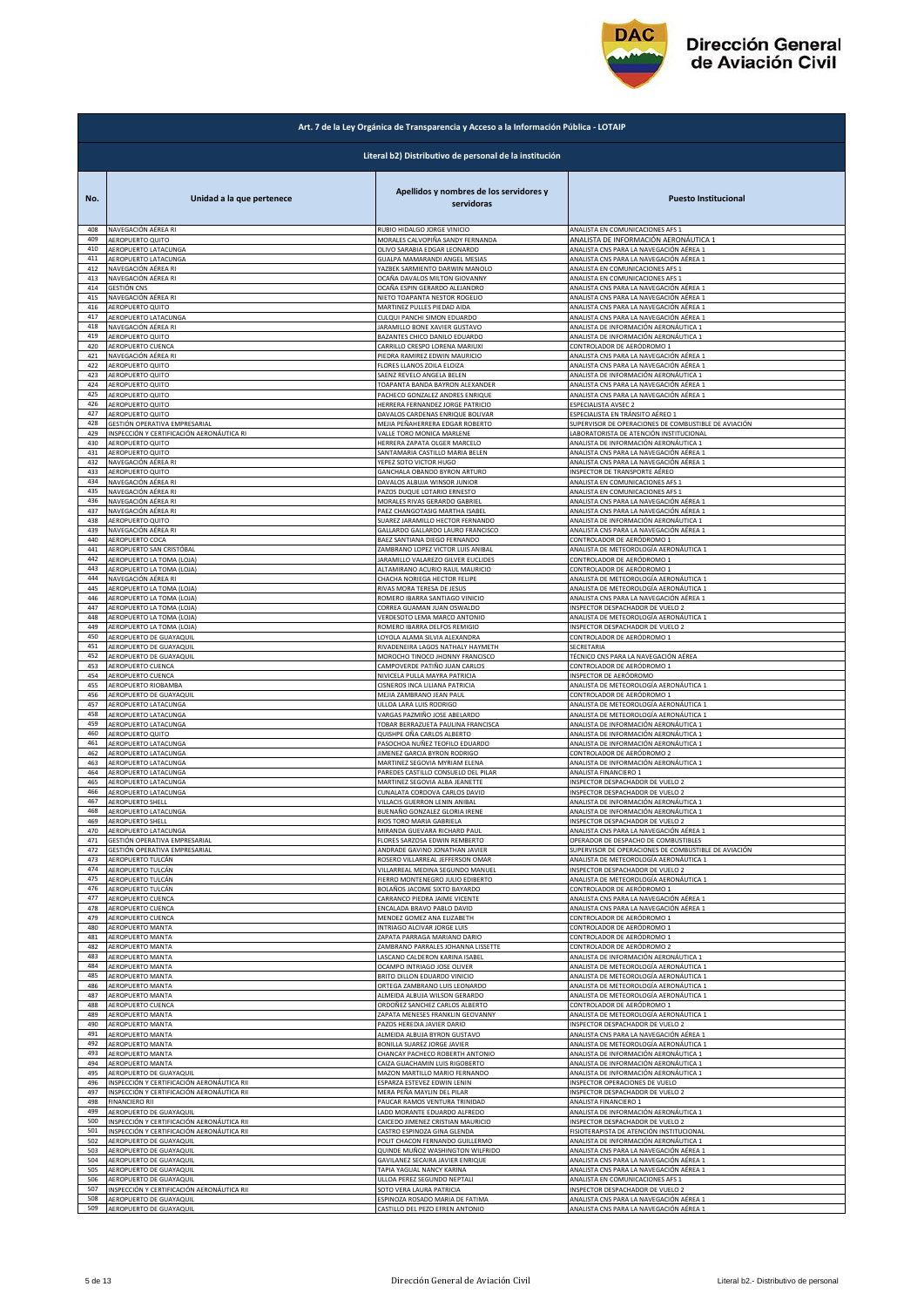

|            | Art. 7 de la Ley Orgánica de Transparencia y Acceso a la Información Pública - LOTAIP |                                                                     |                                                                                      |  |
|------------|---------------------------------------------------------------------------------------|---------------------------------------------------------------------|--------------------------------------------------------------------------------------|--|
|            | Literal b2) Distributivo de personal de la institución                                |                                                                     |                                                                                      |  |
| No.        | Unidad a la que pertenece                                                             | Apellidos y nombres de los servidores y<br>servidoras               | <b>Puesto Institucional</b>                                                          |  |
| 510        | AEROPUERTO DE GUAYAQUIL                                                               | CALLE FLORES KATHERINE MICHELLE                                     | CONTROLADOR DE AERÓDROMO 1                                                           |  |
| 511        | GESTIÓN OPERATIVA EMPRESARIAL                                                         | DAVALOS BERNIS FREDDY RENATO                                        | SUPERVISOR DE OPERACIONES DE COMBUSTIBLE DE AVIACIÓN                                 |  |
| 512        | <b>FINANCIERO RII</b>                                                                 | ZAVALA PEÑA NORMA PATRICIA                                          | ANALISTA FINANCIERO 1                                                                |  |
| 513        | AEROPUERTO DE GUAYAQUIL                                                               | TEJENA CASTILLO OSCAR OSWALDO                                       | ANALISTA CNS PARA LA NAVEGACIÓN AÉREA 1                                              |  |
| 514        | AEROPUERTO DE GUAYAQUIL                                                               | BERMEO MINCHALA EDGAR PATRICIO                                      | ANALISTA CNS PARA LA NAVEGACIÓN AÉREA 1                                              |  |
| 515        | AEROPUERTO DE GUAYAQUIL                                                               | UVIDIA ANDRADE VERONICA ROSARIO                                     | ANALISTA CNS PARA LA NAVEGACIÓN AÉREA 1                                              |  |
| 516        | AEROPUERTO DE GUAYAQUIL                                                               | RAMOS LEON JHON ISMAEL                                              | ANALISTA DE INFORMACIÓN AERONÁUTICA 1                                                |  |
| 517        | AEROPUERTO DE GUAYAQUIL                                                               | ROMAN BARRAGAN GABRIELA VERONICA                                    | ANALISTA DE METEOROLOGÍA AERONÁUTICA 1                                               |  |
| 518        | AEROPUERTO DE GUAYAQUIL                                                               | SOLORZANO ROMERO DIEGO MAURICIO                                     | ANALISTA DE METEOROLOGÍA AERONÁUTICA 2                                               |  |
| 519        | AEROPUERTO DE GUAYAQUIL                                                               | POZO TATES FRANKLIN RODRIGO                                         | ANALISTA DE INFORMACIÓN AERONÁUTICA 1                                                |  |
| 520        | AEROPUERTO DE GUAYAQUIL                                                               | CASTILLO RIVERA JULIANA MAGALY                                      | ANALISTA DE METEOROLOGÍA AERONÁUTICA 1                                               |  |
| 521        | AEROPUERTO DE GUAYAQUIL                                                               | LOZA GAVILANES IVAN ANDRES                                          | CONTROLADOR DE AERÓDROMO 1                                                           |  |
| 522        | AEROPUERTO DE GUAYAQUIL                                                               | PUENTE SILVA JHON ANTONIO                                           | ANALISTA DE INFORMACIÓN AERONÁUTICA 1                                                |  |
| 523        | AEROPUERTO DE GUAYAQUIL                                                               | MORAN SUAREZ JORGE ORLANDO                                          | ANALISTA DE INFORMACIÓN AERONÁUTICA 1                                                |  |
| 524        | AEROPUERTO DE GUAYAQUIL                                                               | VELASTEGUI ALVARADO MARIA ALEXANDRA                                 | CONTROLADOR DE AERÓDROMO 1                                                           |  |
| 525        | AEROPUERTO DE GUAYAQUIL                                                               | BARCHI RODRIGUEZ ALVARO RODRIGO                                     | CONTROLADOR DE AERÓDROMO 1                                                           |  |
| 526<br>527 | AEROPUERTO DE GUAYAQUIL<br>AEROPUERTO DE GUAYAQUIL                                    | MOSQUERA MORQUECHO PATRICIO ARTURO                                  | ANALISTA CNS PARA LA NAVEGACIÓN AÉREA 1                                              |  |
| 528        | AEROPUERTO DE GUAYAQUIL                                                               | NARVAEZ MIGUEL VICENTE<br>PINOS CHANCAY JOSE ANTONIO                | ESPECIALISTA EN TRÁNSITO AÉREO 1<br>ANALISTA DE INFORMACIÓN AERONÁUTICA 1            |  |
| 529        | ADMINISTRATIVO FINANCIERO                                                             | SALAS COLOMA ISABEL ANGELA                                          | ANALISTA FINANCIERO 1                                                                |  |
| 530        | AEROPUERTO DE GUAYAQUIL                                                               | MARTINEZ MARTINEZ CELSO FABIAN                                      | ANALISTA DE INFORMACIÓN AERONÁUTICA 1                                                |  |
| 531        | NAVEGACIÓN AÉREA RII                                                                  | PEREZ VELEZ JESSICA PETITA                                          | ANALISTA EN COMUNICACIONES AFS 1                                                     |  |
| 532        | <b>LEROPUERTO DE GUAYAQUIL</b>                                                        | PEÑA SAN LUCAS JUAN CARLOS                                          | NSPECTOR DE SEGURIDAD DE LA AVIACIÓN                                                 |  |
| 533        | AEROPUERTO DE GUAYAQUIL                                                               | ALOMOTO CATOTA EDUARDO XAVIER                                       | ANALISTA DE METEOROLOGÍA AERONÁUTICA 1                                               |  |
| 534        | <b>LEROPUERTO DE GUAYAQUIL</b>                                                        | BAYAS FERNANDEZ CESAR JAVIER                                        | ANALISTA DE INFORMACIÓN AERONÁUTICA 1                                                |  |
| 535        | AEROPUERTO DE GUAYAQUIL                                                               | RAMIREZ GUEVARA NELSON RAUL                                         | ANALISTA DE INFORMACIÓN AERONÁUTICA 1                                                |  |
| 536        | AEROPUERTO DE GUAYAQUIL                                                               | MIRANDA GUEVARA MIGUEL ANGEL                                        | ANALISTA CNS PARA LA NAVEGACIÓN AÉREA 1                                              |  |
| 537        | AEROPUERTO DE GUAYAQUIL                                                               | RECALDE SANCHEZ JOSE VICENTE                                        | ANALISTA DE INFORMACIÓN AERONÁUTICA 1                                                |  |
| 538<br>539 | INSPECCIÓN Y CERTIFICACIÓN AERONÁUTICA RII                                            | MURRIETA OQUENDO SOLANGE CATHERINE<br>MALDONADO VIVANCO CESAR LENIN | INSPECTOR DESPACHADOR DE VUELO 2                                                     |  |
| 540        | INSPECCIÓN Y CERTIFICACIÓN AERONÁUTICA RII<br>AEROPUERTO DE GUAYAQUIL                 | ARIAS JURADO LUIS ALBERTO                                           | ESPECIALISTA CNS PARA LA NAVEGACIÓN AÉREA 1<br>ANALISTA DE INFORMACIÓN AERONÁUTICA 1 |  |
| 541        | AEROPUERTO DE GUAYAQUIL                                                               | ARGUDO GUZMAN BORIS JOSE                                            | ANALISTA DE INFORMACIÓN AERONÁUTICA 1                                                |  |
| 542        | AEROPUERTO DE GUAYAQUIL                                                               | TORRES MOREIRA LUIS ABRAHAM                                         | ANALISTA DE METEOROLOGÍA AERONÁUTICA 1                                               |  |
| 543        | AEROPUERTO DE GUAYAQUIL                                                               | VITERI MACIAS STEVEN RONALD                                         | ANALISTA DE INFORMACIÓN AERONÁUTICA 1                                                |  |
| 544        | AEROPUERTO DE GUAYAQUIL                                                               | ROSERO MEJIA ANDREA NATHALY                                         | CONTROLADOR DE AERÓDROMO 1                                                           |  |
| 545        | AEROPUERTO DE GUAYAQUIL                                                               | ARTEAGA MONTENEGRO JORGE LUIS                                       | CONTROLADOR DE AERÓDROMO 1                                                           |  |
| 546        | AEROPUERTO DE GUAYAQUIL                                                               | GRANDA ENCALADA ANTONIO FIDEL                                       | INSPECTOR DESPACHADOR DE VUELO 2                                                     |  |
| 547        | FINANCIERO RII                                                                        | PLAZA GUEVARA VERONICA LISSETTE                                     | ANALISTA FINANCIERO 1                                                                |  |
| 548        | AEROPUERTO DE GUAYAQUIL                                                               | APOLO CAICEDO VICTOR HUGO                                           | ANALISTA DE INFORMACIÓN AERONÁUTICA 1                                                |  |
| 549        | INSPECCIÓN Y CERTIFICACIÓN AERONÁUTICA RII                                            | VALVERDE YEPEZ MYRIAM JEANNET                                       | ANALISTA DE SEGUROS AERONÁUTICOS 1                                                   |  |
| 550        | AEROPUERTO DE GUAYAQUIL                                                               | CEDEÑO OVIEDO JORGE ADRIAN                                          | ANALISTA DE INFORMACIÓN AERONÁUTICA 1                                                |  |
| 551        | AEROPUERTO DE GUAYAQUIL                                                               | MORENO DELGADO MARCO GUILLERMO                                      | ANALISTA CNS PARA LA NAVEGACIÓN AÉREA 1                                              |  |
| 552        | AEROPUERTO DE GUAYAQUIL                                                               | DUCHI SILVA WALTER EGIDIO                                           | ANALISTA CNS PARA LA NAVEGACIÓN AÉREA 1                                              |  |
| 553        | AEROPUERTO DE GUAYAQUIL                                                               | JARAMILLO HEREDIA CHRISTIAN EDUARDO                                 | ANALISTA DE INFORMACIÓN AERONÁUTICA 1                                                |  |
| 554        | AEROPUERTO DE GUAYAQUIL                                                               | VILLACRES VALAREZO ALISON ANDREA                                    | CONTROLADOR DE AERÓDROMO 1                                                           |  |
| 555        | AEROPUERTO DE GUAYAQUIL                                                               | ORTIZ CONTRERAS WILSON DANIEL                                       | CONTROLADOR DE AERÓDROMO 1                                                           |  |
| 556        | AEROPUERTO MANTA                                                                      | CORONADO MARTINEZ MARIA FERNANDA                                    | CONTROLADOR DE AERÓDROMO 1                                                           |  |
| 557        | <b>AEROPUERTO TACHINA (ESMERALDAS)</b>                                                | QUIÑONEZ CHANCAY CRISTIAN RENAN                                     | ANALISTA DE METEOROLOGÍA AERONÁUTICA 1                                               |  |
| 558        | AEROPUERTO TACHINA (ESMERALDAS)                                                       | EGAS GARCIA EDGAR EDUARDO                                           | ANALISTA DE METEOROLOGÍA AERONÁUTICA 1                                               |  |
| 559        | AEROPUERTO TULCÁN                                                                     | VENEGAS RECALDE EDWIN ULISES                                        | CONTROLADOR DE AERÓDROMO 1                                                           |  |
| 560        | AEROPUERTO DE SANTA ROSA                                                              | JIMENEZ ORTIZ EDISON JOWAR                                          | INSPECTOR DESPACHADOR DE VUELO 2                                                     |  |
| 561        | AEROPUERTO DE SANTA ROSA                                                              | ALMEIDA GUDIÑO CHRISTIAN GUSTAVO                                    | ANALISTA DE METEOROLOGÍA AERONÁUTICA 1                                               |  |
| 562        | AEROPUERTO DE SANTA ROSA                                                              | ALARCON FAJARDO ROBERTO CARLOS                                      | ANALISTA DE METEOROLOGÍA AERONÁUTICA 1                                               |  |
| 563        | AEROPUERTO DE GUAYAQUIL                                                               | MEJIA RICAURTE GABRIELA CAROLINA                                    | CONTROLADOR DE AERÓDROMO 1                                                           |  |
| 564        | NAVEGACIÓN AÉREA RI                                                                   | CONDOR SIMBAÑA EDGAR RAMIRO                                         | ANALISTA DE INFORMACIÓN AERONÁUTICA 1                                                |  |
| 565        | AEROPUERTO COCA                                                                       | GUALOTUÑA GUEVARA FREDDY ALBERTO                                    | ANALISTA DE METEOROLOGÍA AERONÁUTICA 1                                               |  |
| 566        | NAVEGACIÓN AÉREA RI                                                                   | RIOS TORO OSCAR GABRIEL                                             | CONTROLADOR DE AERÓDROMO 1                                                           |  |
| 567        | AEROPUERTO SHELL                                                                      | MASABANDA GUANCHA ALEXANDRA ELIZABETH                               | CONTROLADOR DE AERÓDROMO 1                                                           |  |
| 568        | AEROPUERTO COCA                                                                       | PACHECO JARAMILLO OSCAR ALEXANDER                                   | ANALISTA DE INFORMACIÓN AERONÁUTICA 1                                                |  |
| 569<br>570 | AEROPUERTO NUEVA LOJA                                                                 | CHUGA ENRIQUEZ MARCO ANTONIO<br>GALVEZ NICOLALDE DANIEL MAURICIC    | ANALISTA DE METEOROLOGÍA AERONÁUTICA 1                                               |  |
| 571        | AEROPUERTO QUITO<br>AEROPUERTO NUEVA LOJA                                             | PEREZ YEPEZ JOHNNY SILVERIO                                         | ANALISTA DE METEOROLOGIA AERONAUTICA 1<br>INSPECTOR DESPACHADOR DE VUELO 2           |  |
| 572        | AEROPUERTO SHELL                                                                      | CUNALATA CORDOVA EDWIN SANTIAGO                                     | CONTROLADOR DE AERÓDROMO 1                                                           |  |
| 573        | AEROPUERTO SHELL                                                                      | FLORES RODRIGUEZ NELSON IVAN                                        | CONTROLADOR DE AERÓDROMO 1                                                           |  |
| 574        | AEROPUERTO SHELL                                                                      | SALAN TORRES PAUL ISRAEL                                            | CONTROLADOR DE AERÓDROMO 1                                                           |  |
| 575        | AEROPUERTO SHELL                                                                      | SOLORZANO SOLORZANO MARIO GONZALO                                   | ANALISTA DE METEOROLOGÍA AERONÁUTICA 1                                               |  |
| 576        | AEROPUERTO SHELL                                                                      | CABRERA VIVANCO FREDY BOLIVAR                                       | ANALISTA DE INFORMACIÓN AERONÁUTICA 1                                                |  |
| 577        | AEROPUERTO SHELL                                                                      | CISNEROS FONSECA MIGUEL ANGEL                                       | ANALISTA CNS PARA LA NAVEGACIÓN AÉREA 1                                              |  |
| 578        | AEROPUERTO SHELL                                                                      | ANDINO GAVIDIA JOHNNY FABRICIO                                      | INSPECTOR DESPACHADOR DE VUELO 2                                                     |  |
| 579        | AEROPUERTO SHELL                                                                      | ANDRADE TORRES ROBERTO ALFREDO                                      | INSPECTOR DESPACHADOR DE VUELO 2                                                     |  |
| 580        | AEROPUERTO SHELL                                                                      | RAMOS NAVEDA EDISON GIOVANNY                                        | ANALISTA DE INFORMACIÓN AERONÁUTICA 1                                                |  |
| 581        | AEROPUERTO SHELL                                                                      | VEGA AGUILAR EVELYN PATRICIA                                        | CONTROLADOR DE AERÓDROMO 1                                                           |  |
| 582        | AEROPUERTO SHELL                                                                      | TAMAYO ESCOBAR MAYRA ALEJANDRA                                      | CONTROLADOR DE AERÓDROMO 1                                                           |  |
| 583        | AEROPUERTO SHELL                                                                      | ANDINO GAVIDIA PAOLA ODERAY                                         | ANALISTA DE INFORMACIÓN AERONÁUTICA 1                                                |  |
| 584        | AEROPUERTO SHELL                                                                      | ORTIZ JARA LENIN GUALBERTO                                          | ANALISTA DE METEOROLOGÍA AERONÁUTICA 1                                               |  |
| 585        | AEROPUERTO SHELL                                                                      | MONTENEGRO CAJAMARCA PATRICIO RAMIRO                                | CONTROLADOR DE AERÓDROMO 1                                                           |  |
| 586        | AEROPUERTO SHELL                                                                      | PACHECO ESPIN DANIELA FERNANDA                                      | ANALISTA DE METEOROLOGÍA AERONÁUTICA 1                                               |  |
| 587        | AEROPUERTO SHELL                                                                      | NARANJO CABRERA JAIME PATRICIO                                      | BOMBERO AERONÁUTICO                                                                  |  |
| 588        | FINANCIERO RIII                                                                       | VALLADOLID NOA NANCY JAQUELINE                                      | ANALISTA FINANCIERO 1                                                                |  |
| 589        | AEROPUERTO SHELL                                                                      | OCAÑA CHUGA JOHANA PAOLA                                            | CONTROLADOR DE AERÓDROMO 1                                                           |  |
| 590<br>591 | AEROPUERTO TENA                                                                       | QUIÑONEZ CEDILLO JAIME ANTONIO                                      | ANALISTA DE METEOROLOGÍA AERONÁUTICA 1                                               |  |
| 592        | AEROPUERTO TENA                                                                       | GOMEZ VALLEJO JONATHAN ANDRES                                       | ANALISTA FINANCIERO 1                                                                |  |
|            | AEROPUERTO SHELL                                                                      | QUISHPI ZISA JAIME FERNANDO                                         | BOMBERO AERONÁUTICO                                                                  |  |
| 593        | FINANCIERO RIII                                                                       | QUICHIMBO VINTIMILLA JOSE DIEGO                                     | ANALISTA FINANCIERO 1                                                                |  |
| 594        | <b>AEROPUERTO TENA</b>                                                                | VARGAS COELLO HENRY JULIER                                          | CONTROLADOR DE AERÓDROMO 1                                                           |  |
| 595        | AEROPUERTO MACAS                                                                      | DELGADO ROMERO MARCO VINICIO                                        | NSPECTOR DESPACHADOR DE VUELO 2                                                      |  |
| 596        | AEROPUERTO LATACUNGA                                                                  | <b>GUERRERO NARANJO PABLO ALEX</b>                                  | ANALISTA DE METEOROLOGÍA AERONÁUTICA 1                                               |  |
| 597        | AEROPUERTO SHELL                                                                      | BATALLAS ESCOBAR LORENA DEL PILAR                                   | CONTROLADOR DE AERÓDROMO 1                                                           |  |
| 598        | AEROPUERTO MACAS                                                                      | REVELO CESAR WLADIMIR                                               | INSPECTOR DESPACHADOR DE VUELO 2                                                     |  |
| 599        | AEROPUERTO MACAS                                                                      | NETO REINOSO RODRIGO GERARDO                                        | ANALISTA DE METEOROLOGÍA AERONÁUTICA 1                                               |  |
| 600        | <b>AEROPUERTO SHELL</b>                                                               | CISNEROS GUZMAN FREDY ARMANDO                                       | CONTROLADOR DE AERÓDROMO 1                                                           |  |
| 601        | AEROPUERTO MACAS                                                                      | MONTENEGRO MEJIA CARLOS EDUARDO                                     | ANALISTA DE METEOROLOGÍA AERONÁUTICA 1                                               |  |
| 602        | AEROPUERTO SHELL                                                                      | PAREDES CASTRO RAUL ISRAEL                                          | CONTROLADOR DE AERÓDROMO 1                                                           |  |
| 603        | <b>AEROPUERTO TAISHA</b>                                                              | PAVON JARAMILLO AIDA ELIZABETH                                      | CONTROLADOR DE AERÓDROMO 1                                                           |  |
| 604        | AEROPUERTO SAN CRISTÓBAL                                                              | VALENCIA VEGA TANIA LORENA                                          | CONTROLADOR DE AERÓDROMO 1                                                           |  |
| 605        | AEROPUERTO SAN CRISTÓBAL                                                              | OCHOA BUSTOS CHARLIE JAVIER                                         | CONTROLADOR DE AERÓDROMO 1                                                           |  |
| 606        | AEROPUERTO SAN CRISTÓBAL                                                              | RAMIREZ VALLE JOSE ANGEL                                            | ANALISTA DE METEOROLOGÍA AERONÁUTICA 1                                               |  |
| 607        | AEROPUERTO DE GUAYAQUIL                                                               | ROMERO IBARRA FELIPE PATRICIO                                       | CONTROLADOR RADAR APP                                                                |  |
| 608        | AEROPUERTO DE ISABELA                                                                 | JACOME CRUZ RAUL VICENTE                                            | INSPECTOR DESPACHADOR DE VUELO 2                                                     |  |
| 609        | AEROPUERTO BALTRA                                                                     | CHANGO ALGUIAR ELSA MARINA                                          | ANALISTA DE INFORMACIÓN AERONÁUTICA 1                                                |  |
| 610        | AEROPUERTO BALTRA                                                                     | GUERRERO CULQUICONDOR AMPARITO ELIZABETH                            | ANALISTA DE INFORMACIÓN AERONÁUTICA 1                                                |  |
| 611        | AEROPUERTO BALTRA                                                                     | AYALA ANDRADE CARLOS ANDRES                                         | CONTROLADOR DE AERÓDROMO 1                                                           |  |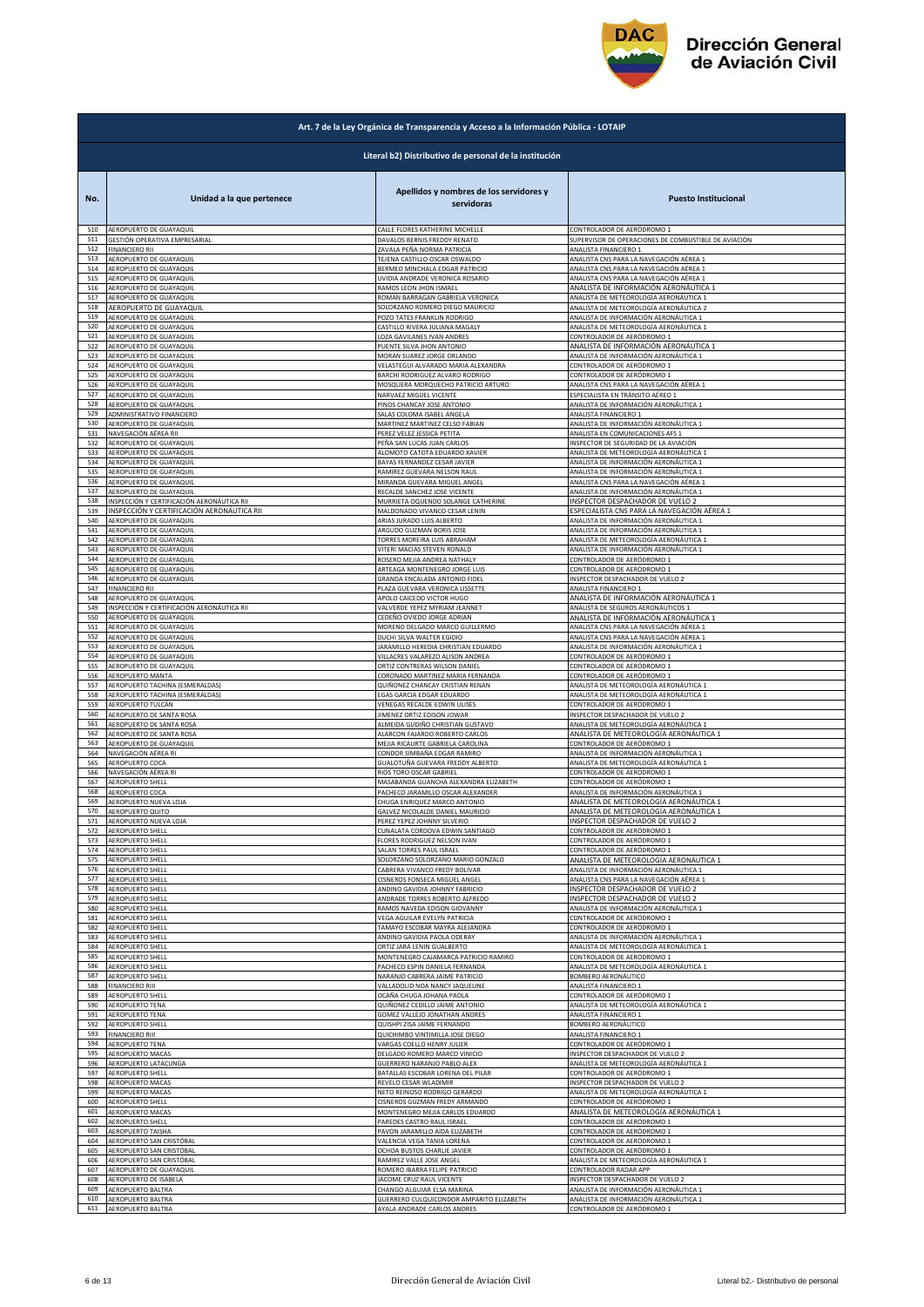

|            | Art. 7 de la Ley Orgánica de Transparencia y Acceso a la Información Pública - LOTAIP |                                                       |                                                                          |  |
|------------|---------------------------------------------------------------------------------------|-------------------------------------------------------|--------------------------------------------------------------------------|--|
|            | Literal b2) Distributivo de personal de la institución                                |                                                       |                                                                          |  |
| No.        | Unidad a la que pertenece                                                             | Apellidos y nombres de los servidores y<br>servidoras | <b>Puesto Institucional</b>                                              |  |
| 612        | AEROPUERTO BALTRA                                                                     | SALAZAR NEIRA ANDRES GABRIEL                          | CONTROLADOR DE AERÓDROMO 1                                               |  |
| 613        | AEROPUERTO QUITO                                                                      | ABRIL MAYORGA HERNAN PATRICIO                         | TÉCNICO CNS PARA LA NAVEGACIÓN AÉREA                                     |  |
| 614        | AEROPUERTO QUITO                                                                      | VASQUEZ NAUPARI HECTOR ENRIQUE                        | TÉCNICO CNS PARA LA NAVEGACIÓN AÉREA                                     |  |
| 615        | RECURSOS HUMANOS RII                                                                  | RAMBAY VARGAS MARIA ANTONIETA                         | ANALISTA DE RECURSOS HUMANOS 1                                           |  |
| 616        | INSPECCIÓN Y CERTIFICACIÓN AERONÁUTICA RI                                             | MAITA BARRERA AIDA PAULINA                            | ENFERMERA DE ATENCIÓN INSTITUCIONAL                                      |  |
| 617        | AEROPUERTO LA TOMA (LOJA)                                                             | RIOS MAGALI GIENITT                                   | SUPERVISOR DE SEGURIDAD DE LA AVIACIÓN                                   |  |
| 618        | AEROPUERTO TULCÁN                                                                     | VIVAS BOLAÑOS EDWIN ALIRIO                            | SUPERVISOR DE SEGURIDAD DE LA AVIACIÓN                                   |  |
| 619        | AEROPUERTO MANTA                                                                      | HOLGUIN BRIONES GONZALO PACATO                        | SUPERVISOR DE SEGURIDAD DE LA AVIACIÓN                                   |  |
| 620        | AEROPUERTO DE GUAYAQUIL                                                               | HUERTA PINARGOTE ASTER GUSTAVO ENRIQUE                | TÉCNICO CNS PARA LA NAVEGACIÓN AÉREA                                     |  |
| 621        | AEROPUERTO DE GUAYAQUIL                                                               | APOLO GARBOA SANDRA KATUSKA                           | SUPERVISOR DE SEGURIDAD DE LA AVIACIÓN                                   |  |
| 622        | AEROPUERTO DE GUAYAQUIL                                                               | <b>BURGOS LOPEZ MAURICIO DAVID</b>                    | TÉCNICO CNS PARA LA NAVEGACIÓN AÉREA                                     |  |
| 623        | INSPECCIÓN Y CERTIFICACIÓN AERONÁUTICA RII                                            | SALTOS DOMINGUEZ VILMA NARCISA                        | ENFERMERA DE ATENCIÓN INSTITUCIONAL                                      |  |
| 624        | AEROPUERTO TACHINA (ESMERALDAS)                                                       | ANDRADE CUESTA ANTONIO JOSE                           | SUPERVISOR DE SEGURIDAD DE LA AVIACIÓN                                   |  |
| 625        | AEROPUERTO DE SANTA ROSA                                                              | <b>TENESACA ROMERO LIONEL ORLANDO</b>                 | SUPERVISOR DE SEGURIDAD DE LA AVIACIÓN                                   |  |
| 626        | AEROPUERTO DE SANTA ROSA                                                              | RIVERA ORDOÑEZ JUNIOR IVAN                            | TÉCNICO CNS PARA LA NAVEGACIÓN AÉREA                                     |  |
| 627        | AEROPUERTO COCA                                                                       | SALAZAR CANDO HOLGUER VINICIO                         | SUPERVISOR DE SEGURIDAD DE LA AVIACIÓN                                   |  |
| 628<br>629 | AEROPUERTO SHELL                                                                      | VITERI NORIEGA MARIO FROILAN                          | TÉCNICO CNS PARA LA NAVEGACIÓN AÉREA                                     |  |
| 630        | AEROPUERTO MACAS                                                                      | ALARCON JARAMILLO MANUEL FACUNDO                      | SUPERVISOR DE SEGURIDAD DE LA AVIACIÓN                                   |  |
|            | <b>FINANCIERO RI</b>                                                                  | JUMBO CUMBICOS MARIA FERNANDA                         | ASISTENTE FINANCIERO                                                     |  |
| 631        | <b>FINANCIERO RI</b>                                                                  | CORONEL ROMO FANNY CECILIA                            | ANALISTA FINANCIERO 2                                                    |  |
| 632        | COORDINACIÓN ADMINISTRATIVA                                                           | CABEZAS MENA AMPARITO DEL ROCIO                       | ASISTENTE FINANCIERO                                                     |  |
| 633        | AEROPUERTO QUITO                                                                      | <b>TORRES SUAREZ PIEDAD SILVANA</b>                   | ASISTENTE DE TRANSPORTE AÉREO                                            |  |
| 634        | AEROPUERTO QUITO                                                                      | ABARCA ROSILLO MARIA PAULINA                          | ASISTENTE DE TRANSPORTE AÉREO                                            |  |
| 635        | AEROPUERTO QUITO                                                                      | AMORES CASTRO HECTOR LEONARDO                         | ANALISTA DE INFORMACIÓN AERONÁUTICA 1                                    |  |
| 636        | COMERCIALIZACIÓN ESPACIOS AEROPORTUARIOS E INMUEBLES RI                               | AGUIRRE MARTINEZ DIANA ELIZABETH                      | ANALISTA DE COMERCIALIZACIÓN 1                                           |  |
| 637        | AEROPUERTO DE GUAYAQUIL                                                               | ESTRELLA OCHOA KARLINA TATIANA                        | ASISTENTE DE TRANSPORTE AÉREO                                            |  |
| 638        | <b>FINANCIERO RI</b>                                                                  | ARREA NAVARRETE ERIKA GERMANIA                        | ASISTENTE FINANCIERO                                                     |  |
| 639        | <b>FINANCIERO RI</b>                                                                  | VILLALVA MARTINEZ LAURA DE LAS MERCEDES               | ANALISTA FINANCIERO 1                                                    |  |
| 640        | <b>FINANCIERO RI</b>                                                                  | CORREA ORTIZ MARIA ELIZABETH                          | ASISTENTE FINANCIERO                                                     |  |
| 641        | ADMINISTRATIVO R1                                                                     | ARIAS PEREZ HUGO HIPOLITO                             | CHOFER                                                                   |  |
| 642        | <b>FINANCIERO RI</b>                                                                  | ULLOA RAMOS PAUL ANIBAL                               | ASISTENTE FINANCIERO                                                     |  |
| 643        | COORDINACIÓN ADMINISTRATIVA                                                           | TERAN CEVALLOS MARCOS DAVID                           | ASISTENTE DE TECNOLOGÍAS DE LA INFORMACIÓN                               |  |
| 644        | AEROPUERTO QUITO                                                                      | ROSAS VALENCIA ZAIDA JACQUELINE                       | ASISTENTE DE TRANSPORTE AÉREO                                            |  |
| 645        | AEROPUERTO QUITO                                                                      | ERAZO CUASAPAZ MARISOL TAMARA                         | ASISTENTE DE TRANSPORTE AÉREO                                            |  |
| 646        | AEROPUERTO DE GUAYAQUIL                                                               | CAZARES CEVALLOS JOSE DARIO                           | AGENTE DE SEGURIDAD DE LA AVIACIÓN                                       |  |
| 647        | AEROPUERTO QUITO                                                                      | SANTANA RODRIGUEZ JORGE ANIBAL                        | ASISTENTE DE TRANSPORTE AÉREO                                            |  |
| 648        | <b>FINANCIERO RI</b>                                                                  | GUZMAN SALAZAR MIGUEL ANGEL                           | ASISTENTE FINANCIERO                                                     |  |
| 649        | AEROPUERTO MACAS                                                                      | CHUQUI MERINO RICARDO MARIO                           | AGENTE DE SEGURIDAD DE LA AVIACIÓN                                       |  |
| 650        | AEROPUERTO NUEVA LOJA                                                                 | MIHALACHE GUAITA CARLA                                | AGENTE DE SEGURIDAD DE LA AVIACIÓN                                       |  |
| 651        | AEROPUERTO LA TOMA (LOJA)                                                             | <b>IIMENEZ MOTOCHE MARIA EUGENIA</b>                  | AGENTE DE SEGURIDAD DE LA AVIACIÓN                                       |  |
| 652        | AEROPUERTO LA TOMA (LOJA)                                                             | CORREA PARDO OSCAR GEOVANY                            | AGENTE DE SEGURIDAD DE LA AVIACIÓN                                       |  |
| 653        | AEROPUERTO LATACUNGA                                                                  | VARGAS CARRERA JOSE BAYRON                            | AGENTE DE SEGURIDAD DE LA AVIACIÓN                                       |  |
| 654        | AEROPUERTO LATACUNGA                                                                  | SAMPEDRO VASQUEZ KARINA SOLEDAD                       | AGENTE DE SEGURIDAD DE LA AVIACIÓN                                       |  |
| 655        | AEROPUERTO SHELL                                                                      | BALSECA TORRES DARWIN MEDARDO                         | AGENTE DE SEGURIDAD DE LA AVIACIÓN                                       |  |
| 656        | AEROPUERTO TULCÁN                                                                     | <b>GUERRON GUERRON PATRICIA</b>                       | AGENTE DE SEGURIDAD DE LA AVIACIÓN                                       |  |
| 657        | AEROPUERTO TULCÁN                                                                     | PALACIOS GUERRON FELIX OSWALDO                        | AGENTE DE SEGURIDAD DE LA AVIACIÓN                                       |  |
| 658        | AEROPUERTO CUENCA                                                                     | ALVARES LAZO ANA SOLEDAD                              | ASISTENTE DE TRANSPORTE AÉREO                                            |  |
| 659        | AEROPUERTO CUENCA                                                                     | TELLO CEDILLO MARIA JOSE                              | ASISTENTE DE TRANSPORTE AÉREO                                            |  |
| 660        | AEROPUERTO CUENCA                                                                     | BRITO VASQUEZ ALVARO MODESTO                          | INSPECTOR DESPACHADOR DE VUELO 1                                         |  |
| 661        | AEROPUERTO MANTA                                                                      | GAVILANEZ GRANIZO FAUSTO ALEXANDER                    | AGENTE DE SEGURIDAD DE LA AVIACIÓN                                       |  |
| 662        | AEROPUERTO MANTA                                                                      | CORONEL CORONEL JULIO ALEJANDRO                       | INSPECTOR DESPACHADOR DE VUELO 1                                         |  |
| 663        | <b>AEROPUERTO MANTA</b>                                                               | ALVEAR LOZANO VICTOR IVAN                             | AGENTE DE SEGURIDAD DE LA AVIACIÓN                                       |  |
| 664        | <b>AEROPUERTO MANTA</b>                                                               | MOREIRA MACIAS MARIA REBECA                           |                                                                          |  |
| 665        | AEROPUERTO MANTA                                                                      | BARCIA ALAVA JOSELO NOEL                              | AGENTE DE SEGURIDAD DE LA AVIACIÓN<br>AGENTE DE SEGURIDAD DE LA AVIACIÓN |  |
| 666        | AEROPUERTO MANTA                                                                      | BONILLA ESCUDERO RAQUEL ANTONIETA                     | ASISTENTE DE TRANSPORTE AÉREO                                            |  |
| 667        | AEROPUERTO MANTA                                                                      | BARCIA LEON ANGEL ENRIQUE                             | AGENTE DE SEGURIDAD DE LA AVIACIÓN                                       |  |
| 668        | <b>AEROPUERTO SAN VICENTE</b>                                                         | MUÑOZ RODRIGUEZ MARIA DEL ROCIO                       | AGENTE DE SEGURIDAD DE LA AVIACIÓN                                       |  |
| 669        | ADMINISTRATIVO FINANCIERO                                                             | ANDRADE BARBA HOMERO ANTONIO                          | ASISTENTE DE RECURSOS HUMANOS                                            |  |
| 670<br>671 | AEROPUERTO DE GUAYAQUIL                                                               | ECHEVERRIA CONTRERAS DIGNA AMALIA                     | ASISTENTE DE TRANSPORTE AÉREO                                            |  |
| 672        | <b>FINANCIERO RII</b>                                                                 | NAVAS NIEVES GLADYS LUISA                             | ASISTENTE FINANCIERO                                                     |  |
|            | AEROPUERTO DE GUAYAQUII                                                               | CEDEÑO PROAÑO LILIAN DEL ROCIO                        | ASISTENTE DE TRANSPOI                                                    |  |
| 673        | <b>FINANCIERO RII</b>                                                                 | QUIMIS QUIMIS ROBERT FELIPE                           | ASISTENTE FINANCIERO                                                     |  |
| 674        | ADMINISTRATIVO FINANCIERO                                                             | <b>MEJIA GARCIA MARCOS ALFREDO</b>                    | ASISTENTE FINANCIERO                                                     |  |
| 675        | ADMINISTRATIVO FINANCIERO                                                             | CRUZ ALVEAR JUAN RAMON                                | ASISTENTE FINANCIERO                                                     |  |
| 676        | <b>FINANCIERO RII</b>                                                                 | SANTAMARIA ZAVALA ALEXANDRA ELIZABETH                 | ASISTENTE FINANCIERO                                                     |  |
| 677        | AEROPUERTO DE GUAYAQUIL                                                               | <b>IGUEROA QUIMI MILTON CAYETANO</b>                  | ASISTENTE DE TRANSPORTE AÉREO                                            |  |
| 678        | AEROPUERTO DE GUAYAQUIL                                                               | VELIZ ROSADO MAGNO GUSTAVO                            | ASISTENTE DE TRANSPORTE AÉREO                                            |  |
| 679        | TECNOLOGÍAS DE LA INFORMACIÓN Y COMUNICACIÓN RII                                      | SCHLOBOHM EGAS HANS DIETER                            | ANALISTA DE TECNOLOGÍAS DE LA INFORMACIÓN 1                              |  |
| 680        | TECNOLOGÍAS DE LA INFORMACIÓN Y COMUNICACIÓN                                          | CHIRIBOGA ANDRADE JORGE GONZALO                       | ANALISTA DE TECNOLOGÍAS DE LA INFORMACIÓN 1                              |  |
| 681        | TECNOLOGÍAS DE LA INFORMACIÓN Y COMUNICACIÓN RII                                      | INTRIAGO HENRIQUEZ DARWIN ERWIN                       | ASISTENTE DE TECNOLOGÍAS DE LA INFORMACIÓN                               |  |
| 682        | AEROPUERTO DE GUAYAQUII                                                               | CARRILLO GUAMANQUISPE CLEVER MAURICIO                 | ASISTENTE DE TRANSPORTE AÉREO                                            |  |
| 683        | AEROPUERTO DE GUAYAQUIL                                                               | MORALES ARAUJO DENICE ANABELLE                        | ASISTENTE DE TRANSPORTE AÉREO                                            |  |
| 684        | <b>FINANCIERO RII</b>                                                                 | COBA ESPINOZA KATTY DEL ROCIO                         | ASISTENTE FINANCIERO                                                     |  |
| 685        | AEROPUERTO DE GUAYAQUIL                                                               | CARRERA MOLINA GEOVANNY HUMBERTO                      | ASISTENTE DE TRANSPORTE AÉREO                                            |  |
| 686        | AEROPUERTO DE GUAYAQUIL                                                               | MURILLO VELASQUEZ MELBA ROXANA                        | ASISTENTE DE TRANSPORTE AÉREO                                            |  |
| 687        | AEROPUERTO QUITO                                                                      | RIVERA PAREDES JOSE ALBERTO                           | TÉCNICO EN SERVICIOS AERONÁUTICOS                                        |  |
| 688        | AEROPUERTO TACHINA (ESMERALDAS)                                                       | EGAS VILLACRES GIOVANNA DE LOS ANGELES                | AGENTE DE SEGURIDAD DE LA AVIACIÓN                                       |  |
| 689        | AEROPUERTO TACHINA (ESMERALDAS)                                                       | RODRIGUEZ TOZCANO ROYER JESUS                         | AGENTE DE SEGURIDAD DE LA AVIACIÓN                                       |  |
| 690        | AEROPUERTO TACHINA (ESMERALDAS)                                                       | BONE BOLAÑOS DIGNA MERCEDES                           | AGENTE DE SEGURIDAD DE LA AVIACIÓN                                       |  |
| 691        | AEROPUERTO TACHINA (ESMERALDAS)                                                       | MOREIRA MOREIRA VICENTE SOCRATE                       | AGENTE DE SEGURIDAD DE LA AVIACIÓN                                       |  |
| 692        | AEROPUERTO TACHINA (ESMERALDAS)                                                       | HURTADO ANGULO RAMON GENARO                           | AGENTE DE SEGURIDAD DE LA AVIACIÓN                                       |  |
| 693        | AEROPUERTO TACHINA (ESMERALDAS)                                                       | PAZMIÑO CARRERA LUIS EDUARDO                          | INSPECTOR DESPACHADOR DE VUELO 1                                         |  |
| 694        | AEROPUERTO DE SANTA ROSA                                                              | CARVAJAL CEVALLOS JHONNY FABRICIO                     | AGENTE DE SEGURIDAD DE LA AVIACIÓN                                       |  |
| 695        | AEROPUERTO DE SANTA ROSA                                                              | SERRANO MOSCOSO TANIA KARINA                          | AGENTE DE SEGURIDAD DE LA AVIACIÓN                                       |  |
| 696        | AEROPUERTO DE SANTA ROSA                                                              | RODAS ORELLANA KLEBER JOSE                            | AGENTE DE SEGURIDAD DE LA AVIACIÓN                                       |  |
| 697        | AEROPUERTO DE SANTA ROSA                                                              | ASSO ALBAN MARIA DEL CARMEN                           | AGENTE DE SEGURIDAD DE LA AVIACIÓN                                       |  |
| 698        | AEROPUERTO COCA                                                                       | SUAREZ RODRIGUEZ KARLA JANINA                         | AGENTE DE SEGURIDAD DE LA AVIACIÓN                                       |  |
| 699        | AEROPUERTO COCA                                                                       | MOREIRA CHAUCA ANGEL EFREN                            | AGENTE DE SEGURIDAD DE LA AVIACIÓN                                       |  |
| 700        | AEROPUERTO COCA                                                                       | LLORI LLORI OFELIA SILVIA                             | AGENTE DE SEGURIDAD DE LA AVIACIÓN                                       |  |
| 701        | AEROPUERTO NUEVA LOJA                                                                 | BALSECA TORRES DARIO JAVIER                           | AGENTE DE SEGURIDAD DE LA AVIACIÓN                                       |  |
| 702        | AEROPUERTO SHELL                                                                      | BAEZ BAEZ LUIS FERNANDO                               | AGENTE DE SEGURIDAD DE LA AVIACIÓN                                       |  |
| 703        | AEROPUERTO SHELL                                                                      | CAICEDO SORIA SILVIO FRANCISCO                        | AGENTE DE SEGURIDAD DE LA AVIACIÓN                                       |  |
| 704        | AEROPUERTO TENA                                                                       | JIMBO GALLARDO JUAN GABRIEL                           | AGENTE DE SEGURIDAD DE LA AVIACIÓN                                       |  |
| 705        | AEROPUERTO MACAS                                                                      | MANOSALVAS SANGURIMA ALFREDA REBECA                   | AGENTE DE SEGURIDAD DE LA AVIACIÓN                                       |  |
| 706        | AEROPUERTO QUITO                                                                      | ROJAS LOZA ANDRES ALBERTO                             | INSPECTOR DESPACHADOR DE VUELO 2                                         |  |
| 707        | AEROPUERTO NUEVA LOJA                                                                 | PAREDES DURAN PATRICIO RODRIGO                        | AGENTE DE SEGURIDAD DE LA AVIACIÓN                                       |  |
| 708        | AEROPUERTO SAN CRISTÓBAL                                                              | LERENA MARTILLO NATALY JOHANA                         | AGENTE DE SEGURIDAD DE LA AVIACIÓN                                       |  |
| 709        | AEROPUERTO SAN CRISTÓBAL                                                              | CEVALLOS BAQUE NADIA ANDREA                           | AGENTE DE SEGURIDAD DE LA AVIACIÓN                                       |  |
| 710        | AEROPUERTO SAN CRISTÓBAL                                                              | MALIZA ILLICACHI MARIO JAVIER                         | AGENTE DE SEGURIDAD DE LA AVIACIÓN                                       |  |
| 711        | AEROPUERTO BALTRA                                                                     | HIDALGO ARMIJOS JAVIER ALEJANDRO                      | AGENTE DE SEGURIDAD DE LA AVIACIÓN                                       |  |
| 712        | AEROPUERTO BALTRA                                                                     | MARGRABER CULQUICONDOR ERIK DAVID                     | AGENTE DE SEGURIDAD DE LA AVIACIÓN                                       |  |
| 713        | ADMINISTRATIVO R1                                                                     | RAMOS LOPEZ MENTOR RODOLFO                            | GUARDALMACÉN 1                                                           |  |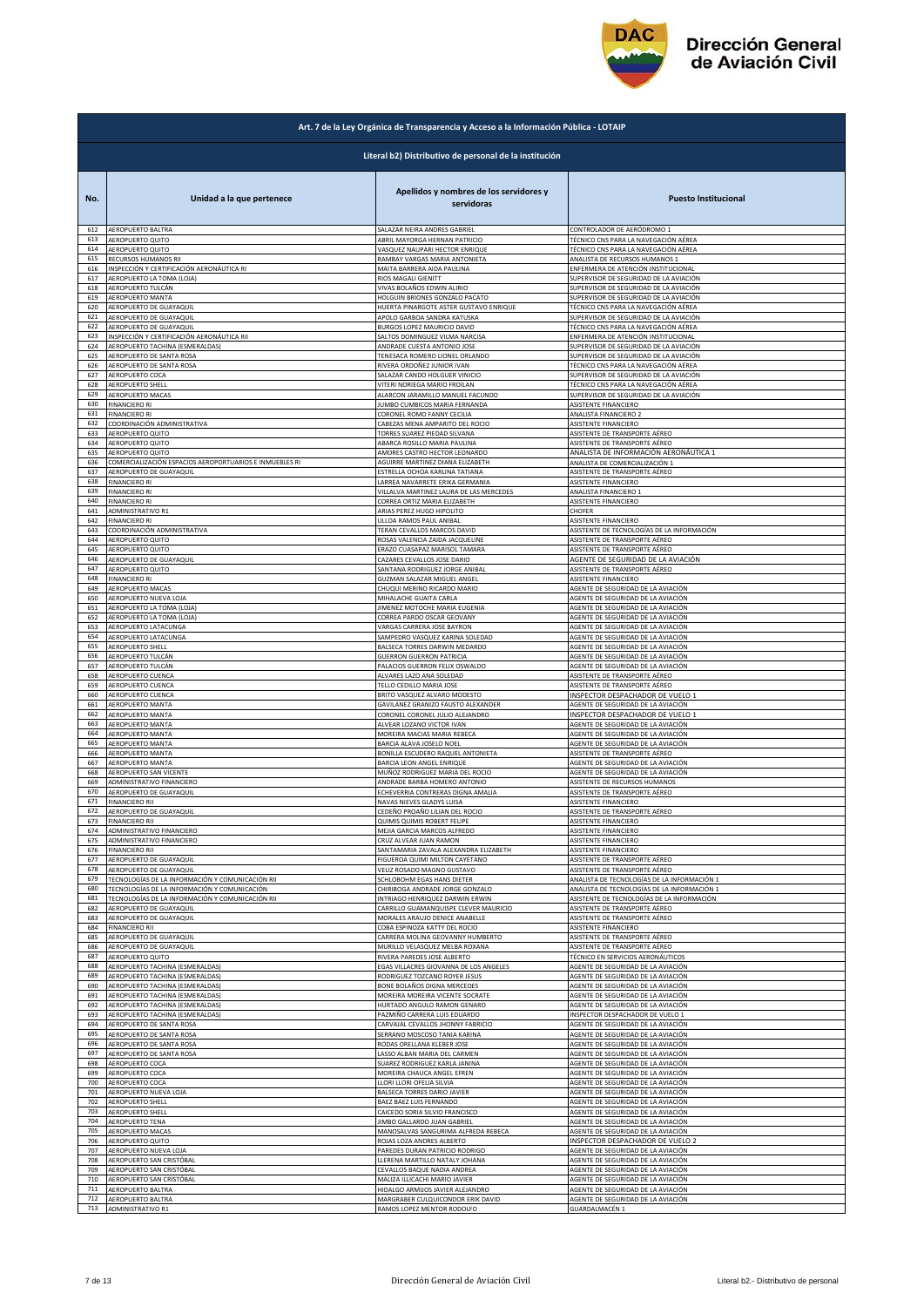

| Art. 7 de la Ley Orgánica de Transparencia y Acceso a la Información Pública - LOTAIP |                                                        |                                                                 |                                                   |  |
|---------------------------------------------------------------------------------------|--------------------------------------------------------|-----------------------------------------------------------------|---------------------------------------------------|--|
|                                                                                       | Literal b2) Distributivo de personal de la institución |                                                                 |                                                   |  |
| No.                                                                                   | Unidad a la que pertenece                              | Apellidos y nombres de los servidores y<br>servidoras           | <b>Puesto Institucional</b>                       |  |
| 714                                                                                   | INGENIERÍA AEROPORTUARIA RI                            | LEON NARVAEZ MARCO VINICIO                                      | ASISTENTE DE INGENIERÍA AEROPORTUARIA             |  |
| 715                                                                                   | ADMINISTRATIVO R1                                      | TIPAN CAILLAGUA MARIA MERCEDES                                  | ASISTENTE DE PROVEEDURÍA                          |  |
| 716                                                                                   | <b>ADMINISTRATIVO R1</b>                               | BONE RUMBEA TEODORO RODOLFO                                     | ASISTENTE DE ACTIVOS FIJOS                        |  |
| 717                                                                                   | AEROPUERTO DE GUAYAQUIL                                | VELEZ GONZALEZ RUBEN LEOPOLDO                                   | ASISTENTE DE ACTIVOS FIJOS                        |  |
| 718                                                                                   | ADMINISTRATIVO FINANCIERO                              | AGURTO CHANGO OSCAR ENRIQUE                                     | ASISTENTE FINANCIERO                              |  |
| 719                                                                                   | ADMINISTRATIVO RII                                     | LUNA JIMENEZ JAIME CARLOS                                       | ASISTENTE DE PROVEEDURÍA                          |  |
| 720                                                                                   | CAPACITACIÓN NACIONAL                                  | SORIA VALENCIA PATRICIA VERONICA                                | TÉCNICO DEL CENTRO DE OPERACIONES DE EMERGENCIA   |  |
| 721                                                                                   | INSPECCIÓN Y CERTIFICACIÓN AERONÁUTICA RI              | BENITEZ ESPINOSA FAUSTO RODRIGO                                 | TÉCNICO DEL CENTRO DE OPERACIONES DE EMERGENCIA   |  |
| 722                                                                                   | AEROPUERTO LA TOMA (LOJA)                              | PALADINES LARGO CONSUELO ESPERANZA                              | ASISTENTE DE ENFERMERÍA DE ATENCIÓN INSTITUCIONAL |  |
| 723                                                                                   | AEROPUERTO DE GUAYAQUIL                                | CELI PARADA NANCY ALEXANDRA                                     | ASISTENTE DE ENFERMERÍA DE ATENCIÓN INSTITUCIONAL |  |
| 724                                                                                   | INSPECCIÓN Y CERTIFICACIÓN AERONÁUTICA RII             | DOMINGUEZ MESIAS ANGELA DE LA CRUZ                              | ASISTENTE DE ENFERMERÍA DE ATENCIÓN INSTITUCIONAL |  |
| 725                                                                                   | INSPECCIÓN Y CERTIFICACIÓN AERONÁUTICA RII             | VILLAVICENCIO GARCIA FLOR DE MARIA                              | SECRETARIA                                        |  |
| 726                                                                                   | ADMINISTRATIVO R1                                      | PAZOS MOREJON ELSA MARCELA                                      | SECRETARIA                                        |  |
| 727                                                                                   | DIRECCIÓN ESCUELA TÉCNICA DE AVIACIÓN CIVIL            | ANDRADE DIAZ MARIA VICTORIA                                     | SECRETARIA EJECUTIVA 2                            |  |
| 728                                                                                   | CAPACITACIÓN NACIONAL                                  | BECERRA MOLINEROS MIRIAN ELIZABETH                              | SECRETARIA                                        |  |
| 729                                                                                   | RECURSOS HUMANOS RI                                    | MARTINEZ VILLAGOMEZ GRACE MARGOTH                               | OFICINISTA                                        |  |
| 730<br>731                                                                            | NAVEGACIÓN AÉREA RI                                    | CISNEROS MORALES MARIA DE LOURDES                               | SECRETARIA                                        |  |
| 732                                                                                   | AEROPUERTO QUITO                                       | REVELO CARVAJAL ALICIA JACQUELINE                               | SECRETARIA                                        |  |
|                                                                                       | AEROPUERTO LATACUNGA                                   | GUTIERREZ RAMON MARIA ERCILIA                                   | SECRETARIA                                        |  |
| 733                                                                                   | INSPECCIÓN Y CERTIFICACIÓN AERONÁUTICA RII             | DIAZ LEON GRETA PATRICIA                                        | SECRETARIA                                        |  |
| 734                                                                                   | ADMINISTRATIVO RII                                     | BARRETO ALVARADO VILMA GRACIELA                                 | OFICINISTA                                        |  |
| 735                                                                                   | AEROPUERTO TULCÁN                                      | ARGOTI ORTIZ LIDIA FABIOLA                                      | ASISTENTE DE ENFERMERÍA DE ATENCIÓN INSTITUCIONAL |  |
| 736                                                                                   | <b>FINANCIERO RII</b>                                  | CORONEL ALVARADO NELLY MARGARITA                                | OFICINISTA                                        |  |
| 737                                                                                   | <b>FINANCIERO RII</b>                                  | VELEZ CASTRO HERLANDA DE LOS ANGELES                            | OFICINISTA                                        |  |
| 738                                                                                   | INSPECCIÓN Y CERTIFICACIÓN AERONÁUTICA RII             | GUERRA CEDEÑO GINA LORENA                                       | SECRETARIA                                        |  |
| 739                                                                                   | AEROPUERTO DE GUAYAQUIL                                | MAQUILON GOMEZ SILVANA EUNICE                                   | SECRETARIA                                        |  |
| 740                                                                                   | <b>FINANCIERO RII</b>                                  | ORTEGA SIGUA MANUEL RODRIGO                                     | OFICINISTA                                        |  |
| 741                                                                                   | <b>FINANCIERO RII</b>                                  | <b>VERA LOOR LETTY PIERINA</b>                                  | ASISTENTE FINANCIERO                              |  |
| 742                                                                                   | <b>ADMINISTRATIVO RII</b>                              | URBINA YAGUAL WALTER ANTONIO                                    | OFICINISTA                                        |  |
| 743                                                                                   | INSPECCIÓN Y CERTIFICACIÓN AERONÁUTICA RII             |                                                                 | SECRETARIA                                        |  |
| 744                                                                                   | ADMINISTRATIVO RII                                     | AVILES ROSADO MARIA DEL CARMEN<br>LEON ZAMBRANO DILIA ELIZABETH | OFICINISTA                                        |  |
| 745                                                                                   | INGENIERÍA AEROPORTUARIA RII                           | ROMERO ROMAN EMERITA ESMERALDA                                  | SECRETARIA                                        |  |
| 746                                                                                   | ADMINISTRATIVO FINANCIERO                              | VELEZ FAJARDO CECILIA MARIA                                     | SECRETARIA                                        |  |
| 747                                                                                   | <b>FINANCIERO RII</b>                                  | <b>JIMENEZ ORTIZ BLANCA ROSA</b>                                | ECRETARIA                                         |  |
| 748                                                                                   | ASESORÍA JURÍDICA RII                                  | QUIÑONEZ GARCES MARJORIE FRANCISCA                              | SECRETARIA                                        |  |
| 749                                                                                   | ASESORÍA JURÍDICA RII                                  | HIDALGO MINDA BRENDA DEL PILAR                                  | OFICINISTA                                        |  |
| 750                                                                                   | DIRECCIÓN REGIONAL II                                  | IDROVO GRANIZO YOLANDA VERONICA                                 | SECRETARIA                                        |  |
| 751                                                                                   | INSPECCIÓN Y CERTIFICACIÓN AERONÁUTICA RII             | AGUILAR ORELLANA SANDRA GLORIA                                  | SECRETARIA                                        |  |
| 752                                                                                   | ADMINISTRATIVO RII                                     | MONTALVAN PARRAGA DORA                                          | OFICINISTA                                        |  |
| 753                                                                                   | TECNOLOGÍAS DE LA INFORMACIÓN Y COMUNICACIÓN RII       | RUALES ESPINOZA JUANA ELIZABETH                                 | SECRETARIA                                        |  |
| 754                                                                                   | RECURSOS HUMANOS RII                                   | TORRES CANADAS ELSA LEONOR                                      | SECRETARIA                                        |  |
| 755                                                                                   | AEROPUERTO TACHINA (ESMERALDAS)                        | MARTINEZ BRAVO IRMA DEL ROCIO                                   | SECRETARIA                                        |  |
| 756                                                                                   | AEROPUERTO TACHINA (ESMERALDAS)                        | PALACIOS MONTESDEOCA EDDWIN GABRIEL                             | CHOFER                                            |  |
| 757                                                                                   | AEROPUERTO DE SANTA ROSA                               | BARZALLO MOROCHO NARCISA DEL ROCIO                              | SECRETARIA                                        |  |
| 758                                                                                   | AEROPUERTO MACAS                                       | RODRIGUEZ NORIEGA GUADALUPE LUCINDA                             | SECRETARIA                                        |  |
| 759                                                                                   | GESTIÓN OPERATIVA EMPRESARIAL                          | CADENA CASTILLO EDISON ALBERTO                                  | TÉCNICO DE MANTENIMIENTO                          |  |
| 760                                                                                   | ADMINISTRATIVO R1                                      | YEPEZ GONZALES ALEX CRISTIAN                                    | CHOFER                                            |  |
| 761                                                                                   | AEROPUERTO QUITO                                       | TOAPANTA ULLAURI RICHARD WILLIAM                                | CHOFER                                            |  |
| 762                                                                                   | AEROPUERTO QUITO                                       | SILVA MORAN HUGO EDUARDO                                        | CHOFER                                            |  |
| 763                                                                                   | AEROPUERTO QUITO                                       | ROMERO ALVARADO WILLIAM HERNAN                                  | CHOFER                                            |  |
| 764                                                                                   | ADMINISTRATIVO R1                                      | LOPEZ LAMA LUIS EFREN                                           | CHOFER                                            |  |
| 765                                                                                   | NAVEGACIÓN AÉREA RI                                    | LEVOYER RAMIREZ EDUARDO PATRICIO                                | CHOFER                                            |  |
| 766                                                                                   | NAVEGACIÓN AÉREA RI                                    | CHELA GAIBOR DIEGO ALONSO                                       | CHOFER                                            |  |
| 767                                                                                   | ADMINISTRATIVO R1                                      | BAHAMONDE TIPAN NELSON OSWALDO                                  | CHOFER                                            |  |
| 768                                                                                   | ADMINISTRATIVO R1                                      | AYERVE TOBAR ARMANDO ALEXANDER                                  | CHOFER                                            |  |
| 769                                                                                   | GESTIÓN OPERATIVA EMPRESARIAL                          | RAMIREZ TAPIA JORGE RAFAEL                                      | TÉCNICO EN DESPACHO DE COMBUSTIBLE DE AVIACIÓN    |  |
| 770                                                                                   | GESTIÓN OPERATIVA EMPRESARIAL                          | PACHECO CALDERON MIGUEL PATRICIO                                | TÉCNICO EN DESPACHO DE COMBUSTIBLE DE AVIACIÓN    |  |
| 771                                                                                   | DIRECCIÓN ESCUELA TÉCNICA DE AVIACIÓN CIVIL            | CUMBAL TOAPANTA DELIA MATILDE                                   | COCINERO                                          |  |
| 772                                                                                   | ADMINISTRATIVO R1                                      | MANOBANDA REA JOSE AMABLE                                       | ÉCNICO EN SERVICIOS DE MANTENIMIENTO 1            |  |
| 773                                                                                   | GESTIÓN OPERATIVA EMPRESARIAL                          | BRIONES TAPIA OLMEDO DAVID                                      | FÉCNICO EN DESPACHO DE COMBUSTIBLE DE AVIACIÓN    |  |
| 774                                                                                   | ADMINISTRATIVO R1                                      | CRUZ GOMEZ FREDDY JESUS                                         | CHOFER                                            |  |
| 775                                                                                   | AEROPUERTO SALINAS                                     | RODRIGUEZ ROMERO KATIUSCA SORAYA                                | CONSERJE                                          |  |
| 776                                                                                   | GESTIÓN OPERATIVA EMPRESARIAL                          | CORDOVA RUIZ VICTOR HUGO                                        | TÉCNICO EN DESPACHO DE COMBUSTIBLE DE AVIACIÓN    |  |
| 777                                                                                   | ADMINISTRATIVO R1                                      | MORALES GUALOTO JOSE MIGUEL                                     | TÉCNICO EN SERVICIOS DE MANTENIMIENTO 1           |  |
| 778                                                                                   | ADMINISTRATIVO R1                                      | JURADO AYALA JOSE ANTONIO                                       | CHOFER                                            |  |
| 779                                                                                   | <b>ADMINISTRATIVO R1</b>                               | <b>FLORES LARA EDGAR ANDRES</b>                                 | ANALISTA DE SEGUROS AERONÁUTICOS 3                |  |
| 780                                                                                   | NAVEGACIÓN AÉREA RI                                    | ALTAMIRANO GARRIDO ALEJANDRO GIOVANI                            | CHOFER                                            |  |
| 781                                                                                   | DIRECCIÓN ESCUELA TÉCNICA DE AVIACIÓN CIVIL            | MESIAS VERGARA WILSON GERMAN                                    | ENCUADERNADOR                                     |  |
| 782                                                                                   | <b>ADMINISTRATIVO R1</b>                               | RODRIGUEZ NEGRETE VICTOR HUGO                                   | TÉCNICO EN SERVICIOS DE MANTENIMIENTO 2           |  |
| 783                                                                                   | AEROPUERTO QUITO                                       | HERRERA SOTO LENIN BERNARDO                                     | TÉCNICO EN SERVICIOS DE MANTENIMIENTO 1           |  |
| 784                                                                                   | <b>ADMINISTRATIVO R1</b>                               | VERA VINUEZA LUIS IVAN                                          | CHOFER                                            |  |
| 785                                                                                   | ADMINISTRATIVO R1                                      | USHIÑA PACHECO MARIO FABIAN                                     | CHOFER                                            |  |
| 786                                                                                   | DIRECCIÓN ESCUELA TÉCNICA DE AVIACIÓN CIVIL            | ENRIQUEZ RUIZ CARMITA GRACIELA                                  | CONSERJE                                          |  |
| 787                                                                                   | DIRECCIÓN ESCUELA TÉCNICA DE AVIACIÓN CIVIL            | PIEDRA ALMEIDA GLADIS JOVA                                      | CONSERJE                                          |  |
| 788                                                                                   | ADMINISTRATIVO R1                                      | SAN PEDRO MALAGON LETICIA CECIBEL                               | CONSERJE                                          |  |
| 789                                                                                   | GESTIÓN OPERATIVA EMPRESARIAL                          | <b>GUZMAN QUIROZ LUIS ANDRES</b>                                | TÉCNICO EN DESPACHO DE COMBUSTIBLE DE AVIACIÓN    |  |
| 790                                                                                   | GESTIÓN OPERATIVA EMPRESARIAL                          | PEREZ CARRASCAL FABIAN GEOVANNY                                 | TÉCNICO EN DESPACHO DE COMBUSTIBLE DE AVIACIÓN    |  |
| 791                                                                                   | GESTIÓN OPERATIVA EMPRESARIAL                          | ZAMORA MACAS MANUEL ANTONIO                                     | TÉCNICO EN DESPACHO DE COMBUSTIBLE DE AVIACIÓN    |  |
| 792                                                                                   | AEROPUERTO DE GUAYAQUI                                 | TOAPANTA ARIAS MILTON JACINTO                                   | TÉCNICO EN SERVICIOS DE MANTENIMIENTO 1           |  |
| 793                                                                                   | ADMINISTRATIVO R1                                      | CHASILUISA ESCOBAR MARIO ROSENDO                                | TÉCNICO EN SERVICIOS DE MANTENIMIENTO 1           |  |
| 794                                                                                   | ADMINISTRATIVO R1                                      | CALISPA PILICITA LUIS ARTURO                                    | CHOFER                                            |  |
| 795                                                                                   | ADMINISTRATIVO R1                                      | AGUILA WILSON FRANCISCO                                         | CHOFER                                            |  |
| 796                                                                                   | ADMINISTRATIVO R1                                      | PIEDRA SANCHEZ EDISON ERNESTO                                   | CHOFER                                            |  |
| 797                                                                                   | ADMINISTRATIVO R1                                      | HIDALGO LLANO WILSON ALBERTO                                    | CHOFER                                            |  |
| 798                                                                                   | AEROPUERTO QUITO                                       | CHISAGUANO PILLAJO GALO MANUEL                                  | CONSERJE                                          |  |
| 799                                                                                   | ADMINISTRATIVO R1                                      | LINCANGO ALVARO JOSE LUIS                                       | CHOFER                                            |  |
| 800                                                                                   | ADMINISTRATIVO R1                                      | ANDRADE AGUIRRE FRANKLIN IVAN                                   | TÉCNICO EN SERVICIOS DE MANTENIMIENTO 2           |  |
| 801                                                                                   | DIRECCIÓN ESCUELA TÉCNICA DE AVIACIÓN CIVIL            | LOPEZ MOLINA LEONARDO                                           | CONSERJE                                          |  |
| 802                                                                                   | ADMINISTRATIVO R1                                      | MENDEZ JARAMILLO ANGEL RAUL                                     | CHOFER                                            |  |
| 803                                                                                   | GESTIÓN OPERATIVA EMPRESARIAL                          | MEDINA VASQUEZ PAOLO CESAR                                      | TÉCNICO EN DESPACHO DE COMBUSTIBLE DE AVIACIÓN    |  |
| 804                                                                                   | GESTIÓN OPERATIVA EMPRESARIAL                          | ROMERO TOLEDO PATRICIO TRAJANO                                  | TÉCNICO EN DESPACHO DE COMBUSTIBLE DE AVIACIÓN    |  |
| 805                                                                                   | AEROPUERTO LA TOMA (LOJA)                              | NARVAEZ ROGELIO                                                 | BOMBERO AERONÁUTICO                               |  |
| 806                                                                                   | AEROPUERTO LA TOMA (LOJA)                              | LOYOLA MORA LEONEL ALBERTO                                      | BOMBERO AERONÁUTICO                               |  |
| 807                                                                                   | AEROPUERTO LA TOMA (LOJA)                              | CORDOVA LUZURIAGA JUAN CARLOS                                   | BOMBERO AERONÁUTICO                               |  |
| 808                                                                                   | AEROPUERTO LA TOMA (LOJA)                              | CHAMBA RAMON EDUARDO BOLIVAR                                    | BOMBERO AERONÁUTICO                               |  |
| 809                                                                                   | AEROPUERTO RIOBAMBA                                    | CABAY GUAMAN CARLOS ALFONSO                                     | GUARDIÁN                                          |  |
| 810                                                                                   | AEROPUERTO LATACUNGA                                   | ARMENDARIZ CAICEDO VICTOR HUGO                                  | <b>3OMBERO AERONÁUTICO</b>                        |  |
| 811                                                                                   | AEROPUERTO LATACUNGA                                   | HIDALGO MORENO HUGO FERNANDO                                    | BOMBERO AERONÁUTICO                               |  |
| 812                                                                                   | AEROPUERTO LATACUNGA                                   | MORENO RIOS WALTER GUILLERMO                                    | BOMBERO AERONÁUTICO                               |  |
| 813                                                                                   | AEROPUERTO LATACUNGA                                   | MARTINEZ BUSTILLOS WILLIAM PATRICIO                             | BOMBERO AERONÁUTICO                               |  |
| 814                                                                                   | AEROPUERTO LATACUNGA                                   | SEGOVIA PAZMIÑO FLAVIO FERNANDO                                 | BOMBERO AERONÁUTICO                               |  |
| 815                                                                                   | AEROPUERTO LATACUNGA                                   | QUINALUISA SHULCA IVAN ESTUARDO                                 | BOMBERO AERONÁUTICO                               |  |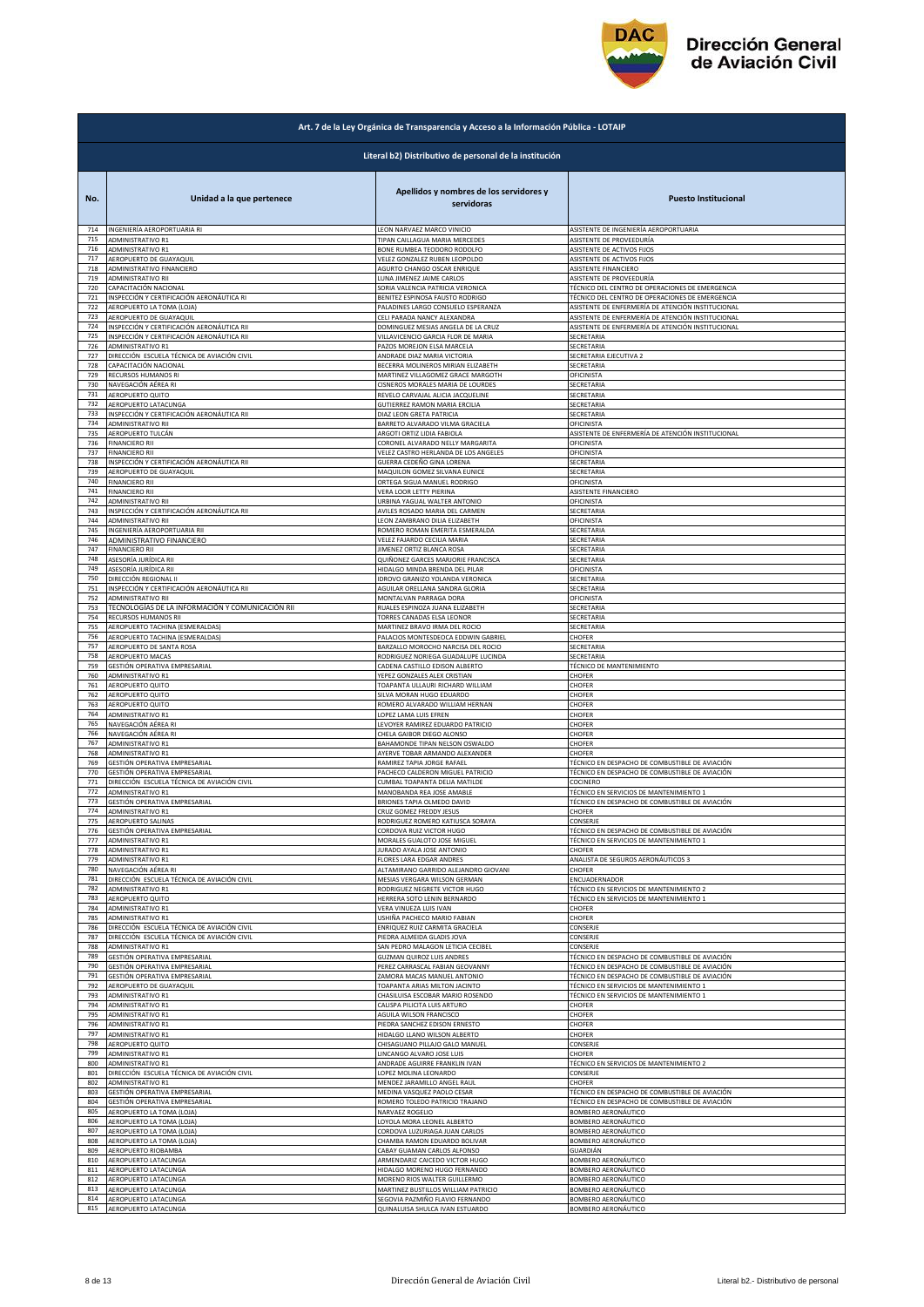

| Art. 7 de la Ley Orgánica de Transparencia y Acceso a la Información Pública - LOTAIP |                                                          |                                                           |                                                |  |
|---------------------------------------------------------------------------------------|----------------------------------------------------------|-----------------------------------------------------------|------------------------------------------------|--|
|                                                                                       | Literal b2) Distributivo de personal de la institución   |                                                           |                                                |  |
| No.                                                                                   | Unidad a la que pertenece                                | Apellidos y nombres de los servidores y<br>servidoras     | <b>Puesto Institucional</b>                    |  |
| 816                                                                                   | AEROPUERTO LATACUNGA                                     | ALBAN TOVAR EDMUNDO MARCELO                               | BOMBERO AERONÁUTICO                            |  |
| 817                                                                                   | AEROPUERTO LATACUNGA                                     | <b>GUACHO SALAZAR JHON KLEBER</b>                         | BOMBERO AERONÁUTICO                            |  |
| 818                                                                                   | AEROPUERTO LATACUNGA                                     | LEON ARROYO ROGHER IGNACIO                                | BOMBERO AERONÁUTICO                            |  |
| 819                                                                                   | AEROPUERTO LATACUNGA                                     | GUANO TOAPANTA CARLOS PATRICIO                            | TÉCNICO EN DESPACHO DE COMBUSTIBLE DE AVIACIÓN |  |
| 820                                                                                   | AEROPUERTO LATACUNGA                                     | CUNALATA ASQUI LUIS ARMANDO                               | GUARDIÁN                                       |  |
| 821                                                                                   | AEROPUERTO LATACUNGA                                     | TOAPANTA PILA ALVARO RODRIGO                              | ANALISTA CNS PARA LA NAVEGACIÓN AÉREA 1        |  |
| 822                                                                                   | GESTIÓN OPERATIVA EMPRESARIAL                            | PAREDES TAPIA GUIDO GIOVANI                               | TÉCNICO EN DESPACHO DE COMBUSTIBLE DE AVIACIÓN |  |
| 823                                                                                   | AEROPUERTO MANTA                                         | PAZMIÑO CONRADO MARCO VINICIO                             | BOMBERO AERONÁUTICO                            |  |
| 824<br>825                                                                            | AEROPUERTO MACAS                                         | FALCONY HIDALGO ROLANDO EUGENIO                           | BOMBERO AERONÁUTICO                            |  |
| 826                                                                                   | AEROPUERTO LATACUNGA                                     | DEFAZ CAJAS MARCO ANTONIO                                 | BOMBERO AERONÁUTICO                            |  |
|                                                                                       | AEROPUERTO LATACUNGA                                     | CAMPAÑA CAICEDO VICTOR HUGO                               | BOMBERO AERONÁUTICO                            |  |
| 827                                                                                   | AEROPUERTO LATACUNGA                                     | CAIZA VEINTIMILLA JOSE LUIS                               | BOMBERO AERONÁUTICO                            |  |
| 828                                                                                   | AEROPUERTO LATACUNGA                                     | LUGMANIA CALDERON MARCO ALCIDES                           | BOMBERO AERONÁUTICO                            |  |
| 829                                                                                   | AEROPUERTO LATACUNGA                                     | ANCHATIPAN NAVAS LUIS ARTURO                              | TÉCNICO EN SERVICIOS DE MANTENIMIENTO 2        |  |
| 830                                                                                   | AEROPUERTO LATACUNGA                                     | GUTIERREZ BONILLA HUGO PATRICIO                           | BOMBERO AERONÁUTICO                            |  |
| 831                                                                                   | AEROPUERTO SHELL                                         | RUIZ SOSA MARIO VINICIO                                   | BOMBERO AERONÁUTICO                            |  |
| 832                                                                                   | AEROPUERTO TULCÁN                                        | VILLARREAL YANDUN JOSE LUIS                               | BOMBERO AERONÁUTICO                            |  |
| 833                                                                                   | AEROPUERTO TULCÁN                                        | MORILLO BOLAÑOS AMILCAR EUGENIO                           | BOMBERO AERONÁUTICO                            |  |
| 834                                                                                   | AEROPUERTO TULCÁN                                        | LIMA MEJIA SEGUNDO JOSE PEDRO                             | BOMBERO AERONÁUTICO                            |  |
| 835<br>836                                                                            | AEROPUERTO TULCÁN                                        | DEL HIERRO ORTEGA GALO GERMAN                             | BOMBERO AERONÁUTICO                            |  |
| 837                                                                                   | AEROPUERTO TULCÁN                                        | MARTINEZ GUZMAN MANUEL MESIAS                             | CHOFER                                         |  |
|                                                                                       | AEROPUERTO TULCÁN                                        | CHUGA VILLARREAL WILSON ALFREDO                           | CHOFER                                         |  |
| 838                                                                                   | AEROPUERTO TULCÁN                                        | JATIVA GARCIA XAVIER FERNANDO                             | BOMBERO AERONÁUTICO                            |  |
| 839                                                                                   | AEROPUERTO CUENCA                                        | GORDILLO GUINGLA ESTUARDO GERMAN                          | CHOFER                                         |  |
| 840                                                                                   | AEROPUERTO LA TOMA (LOJA)                                | SALTOS MOYANO BENJAMIN AURELIO                            | CHOFER                                         |  |
| 841                                                                                   | AEROPUERTO CUENCA                                        | CHIMBO GRANDA SERGIO ANTONIO                              | CHOFER                                         |  |
| 842                                                                                   | AEROPUERTO MANTA                                         | VIVANCO CALVA JORGE ALFREDO                               | BOMBERO AERONÁUTICO                            |  |
| 843                                                                                   | AEROPUERTO LA TOMA (LOJA)                                | UCHUARI CAJILIMA MARIO BALTAZAR                           | BOMBERO AERONÁUTICO                            |  |
| 844<br>845                                                                            | <b>AEROPUERTO MANTA</b>                                  | SANDOVAL LOPEZ OSCAR ALFREDO                              | BOMBERO AERONÁUTICO<br>BOMBERO AERONÁUTICO     |  |
| 846                                                                                   | AEROPUERTO QUITO<br>AEROPUERTO MANTA                     | IZA VIERA LEOPOLDO FERNANDO<br>CASTILLO RUEDA JUAN CARLOS | BOMBERO AERONÁUTICO                            |  |
| 847                                                                                   | <b>AEROPUERTO MANTA</b>                                  | AGUILERA CARRILLO CARLOS MARCELO                          | BOMBERO AERONÁUTICO                            |  |
| 848                                                                                   | <b>AEROPUERTO MANTA</b>                                  | VILLAVICENCIO ZAMBRANO CARLOS WALTHER                     | CHOFER                                         |  |
| 849                                                                                   | AEROPUERTO MANTA                                         | GUZMAN FREIRE STALIN BLADIMIR                             | INSPECTOR DESPACHADOR DE VUELO 2               |  |
| 850                                                                                   | GESTIÓN OPERATIVA EMPRESARIAL                            | VELIZ CASTRO JAIME JAVIER                                 | TÉCNICO EN DESPACHO DE COMBUSTIBLE DE AVIACIÓN |  |
| 851                                                                                   | AEROPUERTO MANTA                                         | SALCEDO LEON JOB GUILLERMO                                | CHOFER                                         |  |
| 852                                                                                   | GESTIÓN OPERATIVA EMPRESARIAL                            | QUIÑONEZ CORTEZ JUAN CARLOS                               | TÉCNICO EN DESPACHO DE COMBUSTIBLE DE AVIACIÓN |  |
| 853                                                                                   | AEROPUERTO MANTA                                         | CHAVEZ NEVAREZ DINO RODOLFO AUGUSTO                       | BOMBERO AERONÁUTICO                            |  |
| 854                                                                                   | AEROPUERTO SAN VICENTE                                   | MOREIRA ANDRADE RAMON AMANDO                              | CHOFER                                         |  |
| 855                                                                                   | GESTIÓN OPERATIVA EMPRESARIAL                            | HERNANDEZ ZAMBRANO MARIO HONORIO                          | TÉCNICO EN DESPACHO DE COMBUSTIBLE DE AVIACIÓN |  |
| 856                                                                                   |                                                          | INTRIAGO TORRES JUAN EFREN                                | BOMBERO AERONÁUTICO                            |  |
| 857                                                                                   | AEROPUERTO MANTA<br>AEROPUERTO MANTA                     | CHAVEZ VASQUEZ MANUEL ABELARDO                            | BOMBERO AERONÁUTICO                            |  |
| 858                                                                                   | AEROPUERTO SAN VICENTE                                   | QUIROZ BARRETO JOSE ANTONIO                               | BOMBERO AERONÁUTICO                            |  |
| 859                                                                                   | AEROPUERTO MANTA                                         | SALAZAR TELLO ANGEL JESUS                                 | TÉCNICO EN SERVICIOS DE MANTENIMIENTO 1        |  |
| 860                                                                                   | GESTIÓN OPERATIVA EMPRESARIAL                            | LOPEZ MOREIRA JOSE SANTIAGO                               | TÉCNICO EN DESPACHO DE COMBUSTIBLE DE AVIACIÓN |  |
| 861                                                                                   | GESTIÓN OPERATIVA EMPRESARIAL                            | MUÑOZ TORRES DOVE JESUS                                   | MECÁNICO DE AVIACIÓN                           |  |
| 862                                                                                   | ADMINISTRATIVO RII                                       | NIETO HENRIQUEZ HECTOR AGUSTIN                            | CHOFER                                         |  |
| 863                                                                                   | NAVEGACIÓN AÉREA RII                                     | LOZA QUIZPE JACINTO ARMANDO                               | CHOFER                                         |  |
| 864                                                                                   | ADMINISTRATIVO RII                                       | CARPIO SANCHEZ LUIS OMAR                                  | CHOFER                                         |  |
| 865                                                                                   | GESTIÓN OPERATIVA EMPRESARIAL                            | QUEZADA SANCHEZ JORGE ENRIQUE                             | TÉCNICO EN DESPACHO DE COMBUSTIBLE DE AVIACIÓN |  |
| 866                                                                                   | GESTIÓN OPERATIVA EMPRESARIAL                            | LOZA JIMENEZ HECTOR OSWALDO                               | TÉCNICO EN DESPACHO DE COMBUSTIBLE DE AVIACIÓN |  |
| 867                                                                                   | GESTIÓN OPERATIVA EMPRESARIAL                            | ZHUNE ORTEGA JUAN ALBERTO                                 | TÉCNICO EN DESPACHO DE COMBUSTIBLE DE AVIACIÓN |  |
| 868                                                                                   | GESTIÓN OPERATIVA EMPRESARIAL                            | SALAZAR PILLIGUA ALEX RONALD                              | TÉCNICO EN DESPACHO DE COMBUSTIBLE DE AVIACIÓN |  |
| 869                                                                                   | GESTIÓN OPERATIVA EMPRESARIAL                            | PALMA YAGUAL JOSE PATRICIO                                | TÉCNICO EN DESPACHO DE COMBUSTIBLE DE AVIACIÓN |  |
| 870                                                                                   | GESTIÓN OPERATIVA EMPRESARIAL                            | ORTEGA VERA EZEQUIEL SIMON                                | TÉCNICO EN DESPACHO DE COMBUSTIBLE DE AVIACIÓN |  |
| 871                                                                                   | GESTIÓN OPERATIVA EMPRESARIAL                            | MONTEROS CASTILLO JORGE ISAAC                             | TÉCNICO EN DESPACHO DE COMBUSTIBLE DE AVIACIÓN |  |
| 872                                                                                   | GESTIÓN OPERATIVA EMPRESARIAL                            | MARTINEZ VERA RAFAEL ANTONIO                              | TÉCNICO EN DESPACHO DE COMBUSTIBLE DE AVIACIÓN |  |
| 873                                                                                   | GESTIÓN OPERATIVA EMPRESARIAL                            | CARABALI SANCHEZ ANGEL CELI                               | TÉCNICO EN DESPACHO DE COMBUSTIBLE DE AVIACIÓN |  |
| 874                                                                                   | GESTIÓN OPERATIVA EMPRESARIAL                            | KAROLYS PIEDRAHITA GILBERTO VICENTE                       | TÉCNICO EN DESPACHO DE COMBUSTIBLE DE AVIACIÓN |  |
| 875                                                                                   | AEROPUERTO DE GUAYAQUIL                                  | CAJAS SILVA GONZALO VINICIO                               | TÉCNICO EN SERVICIOS DE MANTENIMIENTO 1        |  |
| 876                                                                                   | GESTIÓN OPERATIVA EMPRESARIAL                            | JARA GOMEZ VICENTE OBDULIO                                | TÉCNICO EN SERVICIOS DE MANTENIMIENTO 1        |  |
| 877                                                                                   | GESTIÓN OPERATIVA EMPRESARIAL                            | PLUA CEDEÑO JAIME FERNANDO                                | TÉCNICO EN DESPACHO DE COMBUSTIBLE DE AVIACIÓN |  |
| 878                                                                                   | GESTIÓN OPERATIVA EMPRESARIAL                            | RIOS FRANCO GERMAN ORLANDO                                | TÉCNICO EN DESPACHO DE COMBUSTIBLE DE AVIACIÓN |  |
| 879<br>880                                                                            | NAVEGACIÓN AÉREA RII                                     | QUIMIS INDACOCHEA FREDDY NARCISO                          | CHOFER                                         |  |
| 881                                                                                   | AEROPUERTO DE GUAYAQUIL                                  | ESPINOZA ROMERO JOSE BOLIVAR                              | CHOFER                                         |  |
|                                                                                       | AEROPUERTO DE GUAYAQUIL                                  | CAICEDO DE LA CRUZ RIGOBERTO JAVIER                       | TÉCNICO EN SERVICIOS DE MANTENIMIENTO 2        |  |
| 882                                                                                   | AEROPUERTO DE GUAYAQUIL                                  | VEGA PIGUAVE ENRIQUE YARI                                 | TÉCNICO EN SERVICIOS DE MANTENIMIENTO 1        |  |
| 883                                                                                   | INSPECCIÓN Y CERTIFICACIÓN AERONÁUTICA RII               | ZUÑIGA ROSAS MANUEL EDUARDO                               | INTENDENTE INSPECTOR PILOTO DE CONTROL         |  |
| 884                                                                                   | NAVEGACIÓN AÉREA RII                                     | BAÑOS ALVARADO SEGUNDO GILBERTO                           | CHOFER                                         |  |
| 885                                                                                   | COMERCIALIZACIÓN ESPACIOS AEROPORTUARIOS E INMUEBLES RII | SEGOVIA BONILLA CARLOS ALEJANDRO                          | ANALISTA DE COMERCIALIZACIÓN 1                 |  |
| 886                                                                                   | COMERCIALIZACIÓN ESPACIOS AEROPORTUARIOS E INMUEBLES RII | IUNCO NOBOA MARIA CRISTINA                                | ASISTENTE DE INGENIERÍA AEROPORTUARIA          |  |
| 887                                                                                   | AEROPUERTO DE SANTA ROSA                                 | CERVANTES ENGRACIA JULIO AUGUSTO                          | BOMBERO AERONÁUTICO                            |  |
| 888                                                                                   | RECURSOS HUMANOS RII                                     | HIDALGO MINDA LUIS ALBERTO                                | CONSERJE                                       |  |
| 889                                                                                   | AEROPUERTO DE GUAYAQUIL                                  | AVILES SUAREZ JOHN WILLIAN                                | TÉCNICO EN SERVICIOS DE MANTENIMIENTO 1        |  |
| 890                                                                                   | NAVEGACIÓN AÉREA RII                                     | BUENO VILLACIS FRANCISCO JAVIER                           | CHOFER                                         |  |
| 891                                                                                   | <b>ADMINISTRATIVO RII</b>                                | CABANILLA GOMEZ LUIS ENRIQUE                              | CHOFER                                         |  |
| 892                                                                                   | GESTIÓN OPERATIVA EMPRESARIAL                            | ZAMORA VERA ANGEL AGUSTIN                                 | TÉCNICO EN DESPACHO DE COMBUSTIBLE DE AVIACIÓN |  |
| 893                                                                                   | AEROPUERTO DE GUAYAQUIL                                  | FRANCO VICUÑA CESAR ERNESTO                               | TÉCNICO EN SERVICIOS DE MANTENIMIENTO 1        |  |
| 894                                                                                   | ADMINISTRATIVO RII                                       | ASTUDILLO VILLACIS FREDI ELIECER                          | CHOFER                                         |  |
| 895                                                                                   | <b>FINANCIERO RII</b>                                    | RAMIREZ ALCIVAR IVAN GIOVANNI                             | CONSERJE                                       |  |
| 896                                                                                   | NAVEGACIÓN AÉREA RI                                      | <b>AYALA PUNIN LENIN MARCEL</b>                           | NSPECTOR DE NAVEGACIÓN AÉREA CNS               |  |
| 897                                                                                   | GESTIÓN OPERATIVA EMPRESARIAL                            | CARPIO TOBAR XAVIER ORLANDO                               | TÉCNICO EN DESPACHO DE COMBUSTIBLE DE AVIACIÓN |  |
| 898                                                                                   | GESTIÓN OPERATIVA EMPRESARIAL                            | DONOSO BONE WIMPER EDUARDO                                | TÉCNICO EN DESPACHO DE COMBUSTIBLE DE AVIACIÓN |  |
| 899                                                                                   | GESTIÓN OPERATIVA EMPRESARIAL                            | AMA RIVERA JIMMY AUGUSTO                                  | TÉCNICO EN SERVICIOS DE MANTENIMIENTO 1        |  |
| 900                                                                                   | GESTIÓN OPERATIVA EMPRESARIAL                            | <b>SCOTT VALERO PUGLIO CRISPIN</b>                        | TÉCNICO EN DESPACHO DE COMBUSTIBLE DE AVIACIÓN |  |
| 901                                                                                   | GESTIÓN OPERATIVA EMPRESARIAL                            | BOHORQUEZ OLLAGUE LUIS FELIPE                             | TÉCNICO EN DESPACHO DE COMBUSTIBLE DE AVIACIÓN |  |
| 902                                                                                   | AEROPUERTO DE GUAYAQUIL                                  | BARRENO PARRA RAMON EDELBERTO                             | GUARDIÁN                                       |  |
| 903                                                                                   | ADMINISTRATIVO RII                                       | TORAL BARZOLA JORGE ANIBAL WASHINGTON                     | TÉCNICO EN SERVICIOS DE MANTENIMIENTO 1        |  |
| 904                                                                                   | <b>ADMINISTRATIVO RII</b>                                | PACHECO MOSQUERA COLON ELIAS                              | TÉCNICO EN SERVICIOS DE MANTENIMIENTO 1        |  |
| 905                                                                                   | AEROPUERTO DE GUAYAQUIL                                  | VILLACIS MORA RODRIGO WILFRIDO                            | CHOFFR                                         |  |
| 906                                                                                   | AEROPUERTO DE SANTA ROSA                                 | VIVANCO ESPINOZA ALEXANDER EFREN                          | BOMBERO AERONÁUTICO                            |  |
| 907                                                                                   | SEGURIDAD Y PREVENCIÓN AERONÁUTICA RII                   | MONTEROS ESPINOZA PORFIRIO ISAAC                          | BOMBERO AERONÁUTICO                            |  |
| 908                                                                                   | GESTIÓN OPERATIVA EMPRESARIAL                            | VELEZ FAJARDO JOHN ANGEL                                  | TÉCNICO EN DESPACHO DE COMBUSTIBLE DE AVIACIÓN |  |
| 909                                                                                   | GESTIÓN OPERATIVA EMPRESARIAL                            | SANTILLAN LARA EDUARDO VICENTE                            | TÉCNICO EN DESPACHO DE COMBUSTIBLE DE AVIACIÓN |  |
| 910                                                                                   | AEROPUERTO DE GUAYAQUIL                                  | MEDINA YAGUAL WILSON GIOVANNI                             | TÉCNICO EN SERVICIOS DE MANTENIMIENTO 2        |  |
| 911                                                                                   | AEROPUERTO DE GUAYAQUIL                                  | RAMOS BARBA ROGELIO RAMIRO                                | TÉCNICO EN SERVICIOS DE MANTENIMIENTO 2        |  |
| 912                                                                                   | AEROPUERTO DE GUAYAQUIL                                  | SALAZAR ANDACHI HEYDI ARIEL                               | ASISTENTE DE TRANSPORTE AÉREO                  |  |
| 913                                                                                   | DIRECCIÓN REGIONAL II                                    | COELLO CABRERA LUIS JOHN                                  | CONSERJE                                       |  |
| 914                                                                                   | <b>ADMINISTRATIVO RII</b>                                | CARABALI SANCHEZ MANUEL JESUS                             | CHOFER                                         |  |
| 915                                                                                   | RECURSOS HUMANOS RIII                                    | REYES RODAS MONICA BALBINA                                | ASISTENTE DE RECURSOS HUMANOS                  |  |
| 916                                                                                   | RECURSOS HUMANOS RIII                                    | RIOFRIO OLALLA ANITA CRISTINA                             | ANALISTA DE RECURSOS HUMANOS 1                 |  |
| 917                                                                                   | GESTIÓN OPERATIVA EMPRESARIAL                            | ARAGUNDI VACACELA VICENTE EFREN                           | TÉCNICO EN DESPACHO DE COMBUSTIBLE DE AVIACIÓN |  |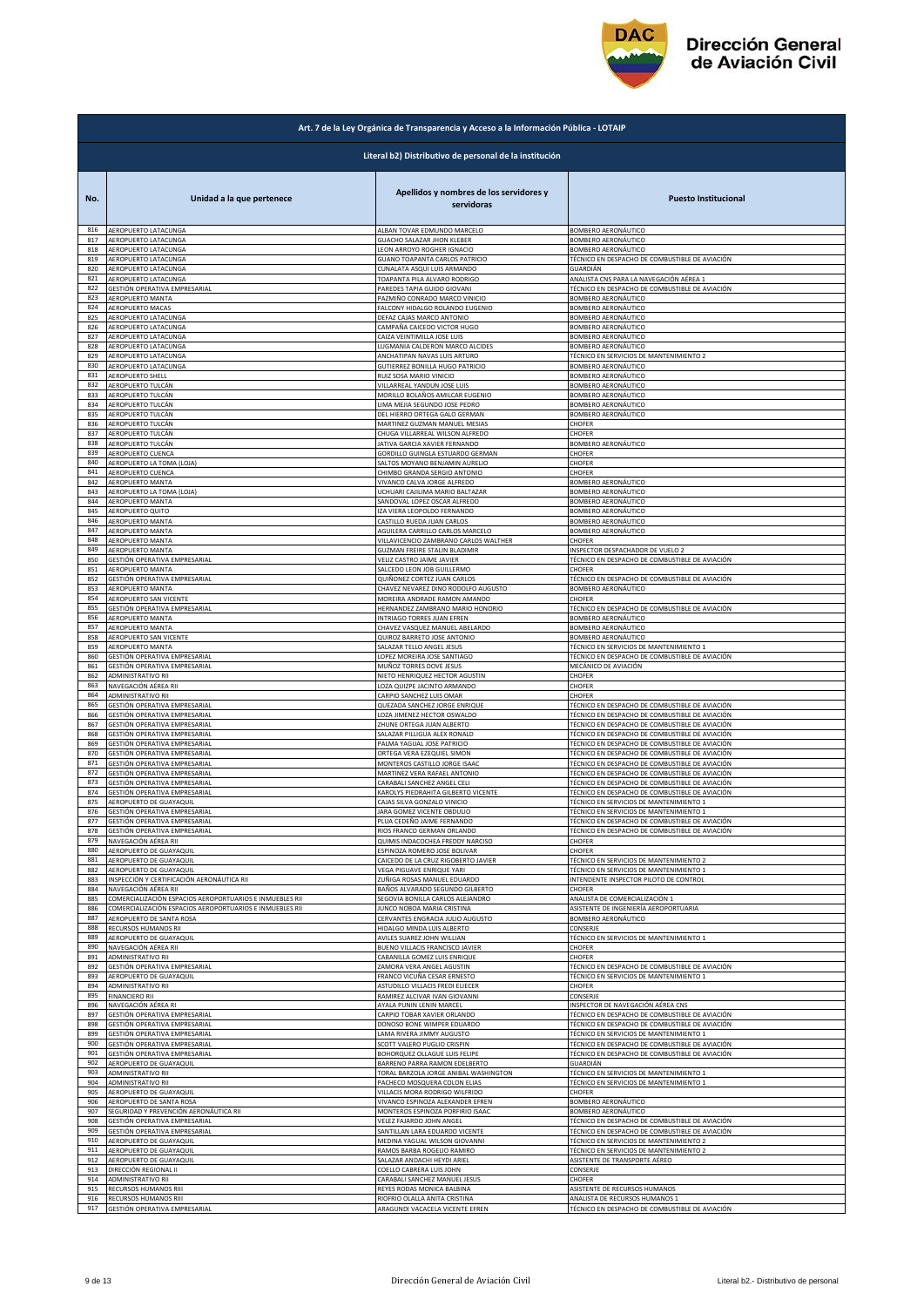

| Art. 7 de la Ley Orgánica de Transparencia y Acceso a la Información Pública - LOTAIP |                                                                      |                                                                    |                                                                          |  |
|---------------------------------------------------------------------------------------|----------------------------------------------------------------------|--------------------------------------------------------------------|--------------------------------------------------------------------------|--|
|                                                                                       | Literal b2) Distributivo de personal de la institución               |                                                                    |                                                                          |  |
| No.                                                                                   | Unidad a la que pertenece                                            | Apellidos y nombres de los servidores y<br>servidoras              | <b>Puesto Institucional</b>                                              |  |
| 918                                                                                   | GESTIÓN OPERATIVA EMPRESARIAL                                        | MUÑOZ ORTEGA ALSY GEOVANNY                                         | TÉCNICO EN DESPACHO DE COMBUSTIBLE DE AVIACIÓN                           |  |
| 919                                                                                   | GESTIÓN OPERATIVA EMPRESARIAL                                        | GUERRERO SAMANIEGO ROBINSON GIOVANNY                               | TÉCNICO EN DESPACHO DE COMBUSTIBLE DE AVIACIÓN                           |  |
| 920                                                                                   | SEGURIDAD Y PREVENCIÓN AERONÁUTICA RI                                | CARRERA CORO CRISTIAN JAVIER                                       | TÉCNICO EN SERVICIO EN MANTENIMIENTO 1                                   |  |
| 921                                                                                   | AEROPUERTO DE GUAYAQUIL                                              | VINCES SANTOS STALIN IVAN                                          | CHOFFR                                                                   |  |
| 922                                                                                   | AEROPUERTO LA TOMA (LOJA)                                            | CASTILLO CARRION DARWIN ALBERTO                                    | BOMBERO AERONÁUTICO                                                      |  |
| 923                                                                                   | AEROPUERTO DE GUAYAQUIL                                              | ALMEIDA CASTRO JOFFRE ANTONIO                                      | BOMBERO AERONÁUTICO                                                      |  |
| 924                                                                                   | AEROPUERTO TACHINA (ESMERALDAS)                                      | BAUTISTA VELASCO CRISTHIAN YOVANY                                  | GUARDIÁN                                                                 |  |
| 925                                                                                   | AEROPUERTO TACHINA (ESMERALDAS)                                      | RUANO ARIZALA EDISON                                               | <b>3OMBERO AERONÁUTICO</b>                                               |  |
| 926                                                                                   | AEROPUERTO TACHINA (ESMERALDAS)                                      | LASSO RODRIGUEZ JUAN JOSE                                          | BOMBERO AERONÁUTICO                                                      |  |
| 927                                                                                   | AEROPUERTO TACHINA (ESMERALDAS)                                      | GARZON POZO ERICK RITCHARI                                         | BOMBERO AERONÁUTICO                                                      |  |
| 928                                                                                   | AEROPUERTO TACHINA (ESMERALDAS)                                      | PARRA MORALES ALEX SANTIAGO                                        | BOMBERO AERONÁUTICO                                                      |  |
| 929<br>930                                                                            | AEROPUERTO TACHINA (ESMERALDAS)                                      | SIMBA DE LA CRUZ JHONN JAIRO                                       | BOMBERO AERONÁUTICO                                                      |  |
| 931                                                                                   | GESTIÓN OPERATIVA EMPRESARIAL                                        | BUSTAMANTE YOR PAQUITO                                             | TÉCNICO EN DESPACHO DE COMBUSTIBLE DE AVIACIÓN                           |  |
|                                                                                       | AEROPUERTO TACHINA (ESMERALDAS)                                      | QUIÑONEZ ANGULO NILSON CELIN                                       | BOMBERO AERONÁUTICO                                                      |  |
| 932                                                                                   | AEROPUERTO TACHINA (ESMERALDAS)                                      | PRADO GARCIA DAVID BALDEMAR                                        | CHOFER                                                                   |  |
| 933                                                                                   | AEROPUERTO TACHINA (ESMERALDAS)                                      | CANCIO CHEME EXON CLARD                                            | GUARDIÁN                                                                 |  |
| 934                                                                                   | <b>AEROPUERTO MACAS</b>                                              | MATAMOROS ESPINOZA JOSE ALEXANDER                                  | GUARDIÁN                                                                 |  |
| 935                                                                                   | AEROPUERTO COCA                                                      | PALADINES ALAVA JOHN ALFREDO                                       | AGENTE DE SEGURIDAD DE LA AVIACIÓN                                       |  |
| 936                                                                                   | NAVEGACIÓN AÉREA RII                                                 | PINTADO MORALES JUAN CARLOS                                        | BOMBERO AERONÁUTICO                                                      |  |
| 937                                                                                   | AEROPUERTO DE SANTA ROSA                                             | IIMENEZ BENITEZ SEGUNDO ALEJANDRO                                  | BOMBERO AERONÁUTICO                                                      |  |
| 938                                                                                   | AEROPUERTO DE SANTA ROSA                                             | LEON LOZANO ANDERSON MAX                                           | BOMBERO AERONÁUTICO                                                      |  |
| 939                                                                                   | AEROPUERTO DE SANTA ROSA                                             | AJILA CHAPIN HUMBERTO STALIN                                       | BOMBERO AERONÁUTICO                                                      |  |
| 940                                                                                   | AEROPUERTO DE SANTA ROSA                                             | VASQUEZ LAINES WILSON JAVIER                                       | BOMBERO AERONÁUTICO                                                      |  |
| 941                                                                                   | SEGURIDAD Y PREVENCIÓN AERONÁUTICA RII                               | HOLGUIN SOTO EDDIE GREGORIO                                        | BOMBERO AERONÁUTICO                                                      |  |
| 942                                                                                   | SEGURIDAD Y PREVENCIÓN AERONÁUTICA RI                                | ALOMOTO ANALUISA FREDY FABIAN                                      | SUPERVISOR DE SEGURIDAD DE LA AVIACIÓN                                   |  |
| 943                                                                                   | AEROPUERTO DE SANTA ROSA                                             | RODAS ORELLANA ENRIQUE JONAS ALEJANDRO                             | BOMBERO AERONÁUTICO                                                      |  |
| 944                                                                                   | AEROPUERTO DE SANTA ROSA                                             | ARBOLEDA BRIONES LEOPOLDO ERNESTO                                  | BOMBERO AERONÁUTICO                                                      |  |
| 945                                                                                   | AEROPUERTO DE SANTA ROSA                                             | URDIN SURIAGA ELDER ERMEL                                          | <b>BOMBERO AERONÁUTICO</b>                                               |  |
| 946                                                                                   | AEROPUERTO DE GUAYAQUIL                                              | HIDALGO MINDA WASHINGTON EMILIO                                    | BOMBERO AERONÁUTICO                                                      |  |
| 947<br>948                                                                            | AEROPUERTO COCA                                                      | TROYA GARZON NELSON VIRGILIO                                       | <b>BOMBERO AERONÁUTICO</b>                                               |  |
| 949                                                                                   | AEROPUERTO SHELL                                                     | ROMERO CONSTANTE OSCAR RODRIGO                                     | BOMBERO AERONÁUTICO                                                      |  |
|                                                                                       | AEROPUERTO COCA                                                      | CONDO NOA CARLIN LIBERATO                                          | GUARDIÁN                                                                 |  |
| 950                                                                                   | AEROPUERTO COCA                                                      | DUMAN LLIGUICHUZHCA JOSE CARLOS JULIO                              | BOMBERO AERONÁUTICO                                                      |  |
| 951                                                                                   | AEROPUERTO COCA                                                      | TOSCANO SANCHEZ JORGE ALEJANDRO                                    | BOMBERO AERONÁUTICO                                                      |  |
| 952                                                                                   | AEROPUERTO COCA                                                      | REYES VARGAS JOSE LUIS                                             | BOMBERO AERONÁUTICO                                                      |  |
| 953                                                                                   | AEROPUERTO COCA                                                      | DALGO UQUILLAS FAUSTO RUFINO                                       | BOMBERO AERONÁUTICO                                                      |  |
| 954                                                                                   | AEROPUERTO COCA                                                      | QUISHPE CHASIQUIZA SEGUNDO RODRIGO                                 | BOMBERO AERONÁUTICO                                                      |  |
| 955                                                                                   | AEROPUERTO COCA                                                      | CASTRO GUERRERO SEGUNDO RENE                                       | BOMBERO AERONÁUTICO                                                      |  |
| 956                                                                                   | AEROPUERTO COCA                                                      | LINCANGO ALVARO NELSON RODRIGO                                     | BOMBERO AERONÁUTICO                                                      |  |
| 957                                                                                   | AEROPUERTO COCA                                                      | ALEMAN CRIOLLO ALFREDO EFRAIN                                      | BOMBERO AERONÁUTICO                                                      |  |
| 958                                                                                   | AEROPUERTO COCA                                                      | <b>IIMENEZ PARDO JULIO CESAR</b>                                   | BOMBERO AERONÁUTICO                                                      |  |
| 959                                                                                   | AEROPUERTO COCA                                                      | CHASI MERA ANGEL EDUARDO                                           | AGENTE DE SEGURIDAD DE LA AVIACIÓN                                       |  |
| 960                                                                                   | AEROPUERTO NUEVA LOJA                                                | GUERRERO JIMENEZ RAMIRO GUSTAVO                                    | BOMBERO AERONÁUTICO                                                      |  |
| 961                                                                                   | AEROPUERTO NUEVA LOJA                                                | BONE CARVAJAL HERMINIO VLADIMIR                                    | BOMBERO AERONÁUTICO                                                      |  |
| 962                                                                                   | AEROPUERTO NUEVA LOJA                                                | CALDERON CHIMBO MARCO FLORENTINO                                   | BOMBERO AERONÁUTICO                                                      |  |
| 963                                                                                   | AEROPUERTO NUEVA LOJA                                                | GUAMAN PAGUAY ERALDO HOMERO                                        | BOMBERO AERONÁUTICO                                                      |  |
| 964                                                                                   | AEROPUERTO NUEVA LOJA                                                | NUÑEZ SILVA DANILO AGAPITO                                         | BOMBERO AERONÁUTICO                                                      |  |
| 965                                                                                   | AEROPUERTO NUEVA LOJA                                                | ALVARADO ALVARADO NORMAN OSWALDO                                   | BOMBERO AERONÁUTICO                                                      |  |
| 966                                                                                   | AEROPUERTO NUEVA LOJA                                                | LOAYZA OCHOA JORGE VISMAR                                          | BOMBERO AERONÁUTICO                                                      |  |
| 967                                                                                   | AEROPUERTO SHELL                                                     | GAVIDIA ROBALINO MARCO VICENTE                                     | BOMBERO AERONÁUTICO                                                      |  |
| 968                                                                                   | <b>AEROPUERTO SHELL</b>                                              | LASSO HUGO MANUEL                                                  | BOMBERO AERONÁUTICO                                                      |  |
| 969                                                                                   | AEROPUERTO SHELL                                                     | ORTIZ SUAREZ HECTOR GONZALO                                        | GUARDIÁN                                                                 |  |
| 970                                                                                   | <b>AEROPUERTO TENA</b>                                               | GUAMAN MENDOZA POLIVIO MESIAS                                      | <b>BOMBERO AERONÁUTICO</b>                                               |  |
| 971                                                                                   | AEROPUERTO SHELL                                                     | ARIAS VELASCO WILLIAN EDUARDO                                      | BOMBERO AERONÁUTICO                                                      |  |
| 972                                                                                   | AEROPUERTO LATACUNGA                                                 | ALVAREZ MOLINA CARLOS GILBERTO                                     | BOMBERO AERONÁUTICO                                                      |  |
| 973                                                                                   | AEROPUERTO TENA                                                      | MIRANDA CASTRO GALO FAVIAN                                         | BOMBERO AERONÁUTICO                                                      |  |
| 974                                                                                   | <b>AEROPUERTO TENA</b>                                               | GREFA RIVADENEYRA HECTOR MARCELO                                   | GUARDIÁN                                                                 |  |
| 975                                                                                   | AEROPUERTO MACAS                                                     | GRANDA ALARCON RODRIGO VINICIO                                     | BOMBERO AERONÁUTICO                                                      |  |
| 976                                                                                   | AEROPUERTO MACAS                                                     | PALACIOS JARAMILLO GONZALO WILLAN                                  | 3OMBERO AERONÁUTICO                                                      |  |
| 977                                                                                   | AEROPUERTO MACAS                                                     | MOLINA ESPINOZA JORGE WILFRIDO                                     | BOMBERO AERONÁUTICO                                                      |  |
| 978                                                                                   | <b>AEROPUERTO TENA</b>                                               | GAVILANES ALTAMIRANO EDISON XAVIER                                 | BOMBERO AERONAUTICO                                                      |  |
| 979                                                                                   | AEROPUERTO MACAS                                                     | LASCANO FREIRE CARLOS RAUL                                         | BOMBERO AERONÁUTICO                                                      |  |
| 980                                                                                   | AEROPUERTO MACAS                                                     | COZAR AGUAYO GUILLERMO RAFAEL                                      | BOMBERO AERONÁUTICO                                                      |  |
| 981                                                                                   | AEROPUERTO SAN CRISTÓBAL                                             | ALVARADO CELI ANGEL BENIGNO                                        | BOMBERO AERONÁUTICO                                                      |  |
| 982                                                                                   | AEROPUERTO SAN CRISTÓBAL                                             | ORTEGA SANDOVAL JHONNY PAUL                                        | BOMBERO AERONÁUTICO                                                      |  |
| 983<br>984                                                                            | AEROPUERTO SAN CRISTÓBAL                                             | PALATE SAILEMA SEGUNDO MANUEL                                      | <b>BOMBERO AERONÁUTICO</b>                                               |  |
| 985                                                                                   | AEROPUERTO SAN CRISTÓBAL                                             | CHAUCA PALLO CARLOS MAURICIO                                       | BOMBERO AERONÁUTICO                                                      |  |
|                                                                                       | AEROPUERTO DE ISABELA                                                | CONTRERAS DELGADO PEDRO JAVIER                                     | BOMBERO AERONÁUTICO                                                      |  |
| 986                                                                                   | AEROPUERTO DE ISABELA                                                | CEVALLOS LUNA ALFONSO ROBERTO                                      | BOMBERO AERONÁUTICO                                                      |  |
| 987                                                                                   | AEROPUERTO BALTRA                                                    | ROMERO IBARRA IVAN AQUILES                                         | BOMBERO AERONÁUTICO                                                      |  |
| 988                                                                                   | ADMINISTRATIVO RIII                                                  | LOMBEIDA VERGARA EDGAR HERNAN                                      | CHOFER                                                                   |  |
| 989                                                                                   | AEROPUERTO DE SANTA ROSA                                             | STERLING HERNANDEZ ERWIN ULIANOV                                   | <b>BOMBERO AERONÁUTICO</b>                                               |  |
| 990                                                                                   | <b>ADMINISTRATIVO R1</b>                                             | CUMBAL CUICHAN BLANCA IRENE                                        | COCINERO                                                                 |  |
| 991                                                                                   | CALIDAD Y MEJORA CONTINUA                                            | MALDONADO PAZMIÑO MARCIA SEMIRAMIS                                 | ANALISTA DE PLANIFICACIÓN Y CALIDAD 2                                    |  |
| 992<br>993                                                                            | AEROPUERTO SAN CRISTÓBAL                                             | YANGARE TORRES ABEL DARIO                                          | AGENTE DE SEGURIDAD DE LA AVIACIÓN<br>AGENTE DE SEGURIDAD DE LA AVIACIÓN |  |
| 994                                                                                   | AEROPUERTO SALINAS<br>AEROPUERTO SAN CRISTÓBAL                       | MAYORGA BERMEO DAISY LORENA<br>BUENAÑO ZAVALA HENRRY ANDRES        | BOMBERO AERONÁUTICO                                                      |  |
| 995                                                                                   | AEROPUERTO NUEVA LOJA                                                | TOSCANO BORJA MARCELO ANDRES                                       | CONTROLADOR DE AERÓDROMO 1                                               |  |
| 996                                                                                   | AEROPUERTO COCA                                                      | MUÑOZ CERDA CARLOS ROBERTO                                         | CONTROLADOR DE AERÓDROMO 1                                               |  |
| 997                                                                                   | AEROPUERTO COCA                                                      | ROJAS ARAUZ ELVIS VINICIO                                          | CHOFER                                                                   |  |
| 998                                                                                   | AEROPUERTO MACAS                                                     | ANDINO GAVIDIA KARLA SABRINA                                       | CONTROLADOR DE AERÓDROMO 1                                               |  |
| 999                                                                                   | AEROPUERTO MACAS                                                     | CANTOS BORJA DIEGO ALBERTO                                         | CONTROLADOR DE AERÓDROMO 1                                               |  |
| 1000                                                                                  | AEROPUERTO TENA                                                      | HARO FLORES SLENDY VANESSA                                         | ANALISTA CNS PARA LA NAVEGACIÓN AÉREA 1                                  |  |
| 1001<br>1002                                                                          | AEROPUERTO TENA                                                      | <b>TOAPANTA SANTOS SHOGO XAVIER</b>                                | ANALISTA CNS PARA LA NAVEGACIÓN AÉREA 1<br>CHOFER                        |  |
| 1003                                                                                  | AEROPUERTO TENA<br>TECNOLOGÍAS DE LA INFORMACIÓN Y COMUNICACIÓN RIII | CALUCHO LOPEZ RONALD ALEXANDER<br>CARRILLO ROBALINO EULALIA XIMENA | ANALISTA DE TECNOLOGÍAS DE LA INFORMACIÓN 1                              |  |
| 1004                                                                                  | AEROPUERTO TACHINA (ESMERALDAS)                                      | ZUÑIGA TAMAYO MARLON MAURICIO                                      | ANALISTA CNS PARA LA NAVEGACIÓN AÉREA 1                                  |  |
| 1005                                                                                  | COORDINACIÓN ADMINISTRATIVA                                          | VALENCIA QUIROZ JENNY ADRIANA                                      | OFICINISTA                                                               |  |
| 1006                                                                                  | AEROPUERTO QUITO                                                     | BONILLA CUADRADO ALEX JAVIER                                       | ANALISTA CNS PARA LA NAVEGACIÓN AÉREA 1                                  |  |
| 1007                                                                                  | INSPECCIÓN Y CERTIFICACIÓN AERONÁUTICA RI                            | SANCHEZ VALLEJO NELLY FERNANDA                                     | <b>NSPECTOR AUXILIAR DE CABINA</b>                                       |  |
| 1008                                                                                  | AEROPUERTO QUITO                                                     | ZAPATA NARANJO SANDRA VERONICA                                     | ASISTENTE DE TRANSPORTE AÉREO                                            |  |
| 1009                                                                                  | AEROPUERTO QUITO                                                     | <b>IMENEZ RIVAS EVELYN DAYANA</b>                                  | ASISTENTE DE TRANSPORTE AÉREO                                            |  |
| 1010                                                                                  | ADMINISTRATIVO R1                                                    | TACO TAIPE JORGE ENRIQUE                                           | GUARDIÁN                                                                 |  |
| 1011                                                                                  | GESTIÓN OPERATIVA EMPRESARIAL                                        | CEPEDA CELA WASHINGTON FERNANDO                                    | TÉCNICO EN DESPACHO DE COMBUSTIBLE DE AVIACIÓN                           |  |
| 1012                                                                                  | GESTIÓN OPERATIVA EMPRESARIAL                                        | MERO MERA PATRICIO ROBERTO                                         | TÉCNICO EN DESPACHO DE COMBUSTIBLE DE AVIACIÓN                           |  |
| 1013                                                                                  | AEROPUERTO DE GUAYAQUIL                                              | SEGURA ESPINOZA JANINA JUANA                                       | ANALISTA CNS PARA LA NAVEGACIÓN AÉREA 1                                  |  |
| 1014                                                                                  | AEROPUERTO DE GUAYAQUIL                                              | WBRASLERS ENDARA AARON DAMIAN                                      | ANALISTA CNS PARA LA NAVEGACIÓN AÉREA 1                                  |  |
| 1015                                                                                  | AEROPUERTO DE GUAYAQUIL                                              | RUGEL ANCHUNDIA MARIA MAGDALENA                                    | ANALISTA CNS PARA LA NAVEGACIÓN AÉREA 1                                  |  |
| 1016                                                                                  | AEROPUERTO DE GUAYAQUIL                                              | BARAHONA VEGA PLACIDO JESUS                                        | SUPERVISOR DE SEGURIDAD DE LA AVIACIÓN                                   |  |
| 1017                                                                                  | AEROPUERTO SALINAS                                                   | SALAZAR BEJEGUEN LUIS ENRIQUE                                      | TÉCNICO EN SERVICIOS AERONÁUTICOS                                        |  |
| 1018                                                                                  | AEROPUERTO SALINAS                                                   | TIPANTIZA PATIÑO ARMANDO ALIPIO                                    | TÉCNICO EN SERVICIOS AERONÁUTICOS                                        |  |
| 1019                                                                                  | ADMINISTRATIVO FINANCIERO                                            | VILLON CASTRO PATRICIO ALFREDO                                     | ASISTENTE FINANCIERO                                                     |  |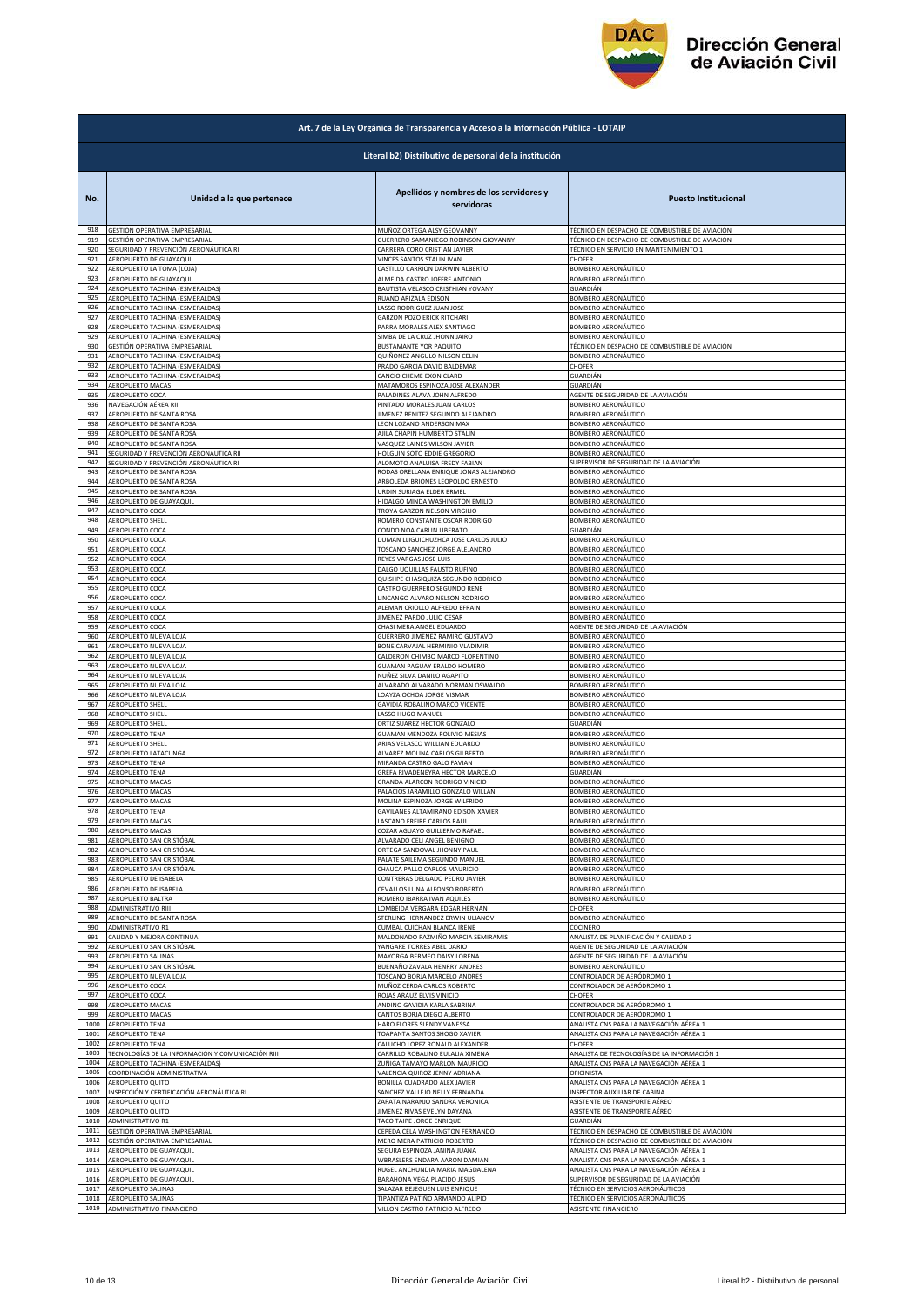

|              | Art. 7 de la Ley Orgánica de Transparencia y Acceso a la Información Pública - LOTAIP |                                                                                               |                                                                                                                          |  |
|--------------|---------------------------------------------------------------------------------------|-----------------------------------------------------------------------------------------------|--------------------------------------------------------------------------------------------------------------------------|--|
|              | Literal b2) Distributivo de personal de la institución                                |                                                                                               |                                                                                                                          |  |
| No.<br>1020  | Unidad a la que pertenece<br><b>FINANCIERO RII</b>                                    | Apellidos y nombres de los servidores y<br>servidoras<br>VILLAVICENCIO PALMA JULIA DEL CARMEN | <b>Puesto Institucional</b><br>ANALISTA FINANCIERO 1                                                                     |  |
| 1021         | AEROPUERTO SAN CRISTÓBAL                                                              | SANTANA SANCHEZ LUIS ARMANDO                                                                  | AGENTE DE SEGURIDAD DE LA AVIACIÓN                                                                                       |  |
| 1022<br>1023 | <b>GESTIÓN OPERATIVA EMPRESARIAL</b><br>NAVEGACIÓN AÉREA RI                           | MONSERRATE PATIÑO DENIS OLIVER<br>BUENAÑO OROZCO SANDRA CECILIA                               | TÉCNICO EN SERVICIO EN MANTENIMIENTO 1<br>ANALISTA EN COMUNICACIONES AFS 1                                               |  |
| 1024         | GESTIÓN OPERATIVA EMPRESARIAL                                                         | MUÑOZ ROMERO EGBERTO IGNACIO                                                                  | TÉCNICO EN DESPACHO DE COMBUSTIBLE DE AVIACIÓN                                                                           |  |
| 1025<br>1026 | GESTIÓN OPERATIVA EMPRESARIAL<br>GESTIÓN OPERATIVA EMPRESARIAL                        | MONTERO GAVILANEZ LUIS FELIPE<br>PIGUAVE ALVARADO RONDIS EUSEBIO                              | TÉCNICO EN DESPACHO DE COMBUSTIBLE DE AVIACIÓN<br>TÉCNICO EN DESPACHO DE COMBUSTIBLE DE AVIACIÓN                         |  |
| 1027         | GESTIÓN OPERATIVA EMPRESARIAL                                                         | TENE MOROCHO MARCO VINICIO                                                                    | TÉCNICO EN DESPACHO DE COMBUSTIBLE DE AVIACIÓN                                                                           |  |
| 1028<br>1029 | GESTIÓN OPERATIVA EMPRESARIAL<br>GESTIÓN OPERATIVA EMPRESARIAL                        | SALINAS CADENA JORGE BENEDICTO<br>CASTILLO RODRIGUEZ MIGUEL ANGEL                             | TÉCNICO EN DESPACHO DE COMBUSTIBLE DE AVIACIÓN<br>TÉCNICO EN DESPACHO DE COMBUSTIBLE DE AVIACIÓN                         |  |
| 1030         | GESTIÓN OPERATIVA EMPRESARIAL                                                         | CORDOVA BERMEO LINDON PATRICIO                                                                | TÉCNICO EN DESPACHO DE COMBUSTIBLE DE AVIACIÓN                                                                           |  |
| 1031<br>1032 | GESTIÓN OPERATIVA EMPRESARIAL<br>SESTIÓN OPERATIVA EMPRESARIAL                        | ZAMBRANO PEÑA GEOVANNY FABRICIO<br>ALVARADO JURADO ANGEL ERNESTO                              | TÉCNICO EN DESPACHO DE COMBUSTIBLE DE AVIACIÓN<br>TÉCNICO EN DESPACHO DE COMBUSTIBLE DE AVIACIÓN                         |  |
| 1033         | <b>AEROPUERTO CUENCA</b>                                                              | <b>GUILLEN IGLESIAS BYRON GUSTAVO</b>                                                         | SUPERVISOR DE SEGURIDAD DE LA AVIACIÓN                                                                                   |  |
| 1034<br>1035 | AEROPUERTO CUENCA<br>AEROPUERTO CUENCA                                                | BONILLA YUCAILLA DIEGO FERNANDO<br>ROMERO INGA MARIA FERNANDA                                 | CONTROLADOR DE AERÓDROMO 1<br>ASISTENTE DE TRANSPORTE AÉREO                                                              |  |
| 1036         | AEROPUERTO CUENCA                                                                     | BERNAL PULLA VERONICA ALEXANDRA                                                               | OFICINISTA                                                                                                               |  |
| 1037<br>1038 | GESTIÓN OPERATIVA EMPRESARIAL<br>AEROPUERTO LATACUNGA                                 | ZARUMA HEREDIA SEGUNDO<br>VILLALVA BARRIGA JAIME MIGUEL                                       | TÉCNICO EN DESPACHO DE COMBUSTIBLE DE AVIACIÓN<br>AGENTE DE SEGURIDAD DE LA AVIACIÓN                                     |  |
| 1039         | RECURSOS HUMANOS RI                                                                   | CHICAIZA CHAUCA FELIX DE JESUS                                                                | CHOFER                                                                                                                   |  |
| 1040<br>1041 | AEROPUERTO LATACUNGA<br>AEROPUERTO LATACUNGA                                          | CHANCUSIG CASA SEGUNDO DANIEL<br>GUAYTA IZA EDISON FABIAN                                     | CHOFER<br>CHOFER                                                                                                         |  |
| 1042         | AEROPUERTO LATACUNGA                                                                  | ALMEIDA PASTRANO DIEGO FRANCISCO                                                              | CHOFER                                                                                                                   |  |
| 1043<br>1044 | AEROPUERTO SHELL<br>AEROPUERTO LA TOMA (LOJA)                                         | HIDALGO MARQUEZ JOSE RAFAEL<br>PALADINES BRAVO CESAR AUGUSTO                                  | CHOFER<br>ANALISTA CNS PARA LA NAVEGACIÓN AÉREA 1                                                                        |  |
| 1045         | AEROPUERTO LA TOMA (LOJA)                                                             | CORDOVA CORDOVA JOSE LUIS                                                                     | AGENTE DE SEGURIDAD DE LA AVIACIÓN                                                                                       |  |
| 1046<br>1047 | GESTIÓN OPERATIVA EMPRESARIAL<br>NAVEGACIÓN AÉREA RI                                  | MOSQUERA ROMERO JOEL GUILLERMO<br>ESTRELLA MENA JENNIFER PAULINA                              | TÉCNICO EN DESPACHO DE COMBUSTIBLE DE AVIACIÓN<br>CONTROLADOR DE AERÓDROMO 1                                             |  |
| 1048         | AEROPUERTO MANTA                                                                      | ECHEVERRIA LUCERO CARLOS FERNANDO                                                             | CONTROLADOR DE AERÓDROMO 1                                                                                               |  |
| 1049<br>1050 | AEROPUERTO MANTA<br><b>AEROPUERTO MANTA</b>                                           | NOLE CURIMILMA MANUEL ENRIQUE<br>ESCALANTE CODENA MIREYA ELIZABETH                            | CONTROLADOR DE AERÓDROMO 1<br>CONTROLADOR DE AERÓDROMO 1                                                                 |  |
| 1051         | AEROPUERTO MANTA                                                                      | MERA CAMACHO MARIA JOSE                                                                       | AGENTE DE SEGURIDAD DE LA AVIACIÓN                                                                                       |  |
| 1052<br>1053 | NAVEGACIÓN AÉREA RI<br>AEROPUERTO TACHINA (ESMERALDAS)                                | CARDENAS AULESTIA LEONARDO ANDRES<br>MACIAS MARIN LUIS EMILIO                                 | CONTROLADOR DE AERÓDROMO 1<br>BOMBERO AERONÁUTICO                                                                        |  |
| 1054         | GESTIÓN OPERATIVA EMPRESARIAL                                                         | VANEGAS VALLE DARIO JAVIER                                                                    | TÉCNICO EN DESPACHO DE COMBUSTIBLE DE AVIACIÓN                                                                           |  |
| 1055<br>1056 | GESTIÓN OPERATIVA EMPRESARIAL<br>AEROPUERTO DE SANTA ROSA                             | GRANDA VALAREZO MARLON HALAIN<br>CARRION LAM ANTONY JOSUE                                     | TÉCNICO EN DESPACHO DE COMBUSTIBLE DE AVIACIÓN<br>BOMBERO AERONÁUTICO                                                    |  |
| 1057         | AEROPUERTO SALINAS                                                                    | MANCHENO MUÑOZ JONATHAN OMAR                                                                  | AGENTE DE SEGURIDAD DE LA AVIACIÓN                                                                                       |  |
| 1058<br>1059 | AEROPUERTO DE GUAYAQUIL<br>AEROPUERTO SALINAS                                         | PADILLA MORA GEOVANNI FRANCISCO<br>ORRALA PITA KAREN TATIANA                                  | TÉCNICO CNS PARA LA NAVEGACIÓN AÉREA<br>AGENTE DE SEGURIDAD DE LA AVIACIÓN                                               |  |
| 1060         | AEROPUERTO COCA                                                                       | CABEZAS GUAYASAMIN LUIS DAVID                                                                 | INSPECTOR DESPACHADOR DE VUELO 1                                                                                         |  |
| 1061<br>1062 | AEROPUERTO LA TOMA (LOJA)<br>AEROPUERTO DE SANTA ROSA                                 | CORDOVA VILLAVICENCIO IVONE MARGOHT<br>CAISAGUANO USHIÑA MARCO ANTONIO                        | AGENTE DE SEGURIDAD DE LA AVIACIÓN<br>INSPECTOR DESPACHADOR DE VUELO 2                                                   |  |
| 1063         | AEROPUERTO DE SANTA ROSA                                                              | MARCA ALEX ELADIO                                                                             | CONSERJE                                                                                                                 |  |
| 1064<br>1065 | AEROPUERTO COCA<br>AEROPUERTO MANTA                                                   | DULCE GRANDA EDMUNDO JAVIER<br>MORA CURIPOMA EDER DANILO                                      | AGENTE DE SEGURIDAD DE LA AVIACIÓN<br>AGENTE DE SEGURIDAD DE LA AVIACIÓN                                                 |  |
| 1066         | ADMINISTRATIVO RII                                                                    | ORTIZ VILLACIS EDUARDO ALBERTO                                                                | CONSERJE                                                                                                                 |  |
|              |                                                                                       |                                                                                               |                                                                                                                          |  |
| 1067<br>1068 | AEROPUERTO DE SANTA ROSA<br>AEROPUERTO DE SANTA ROSA                                  | FEIJOO LOAYZA JAVIER MANRIQUE<br>SUAREZ QUIMI ALEX PAOLO                                      | BOMBERO AERONÁUTICO<br>TÉCNICO CNS PARA LA NAVEGACIÓN AÉREA                                                              |  |
| 1069         | AEROPUERTO LA TOMA (LOJA)                                                             | CORREA PARDO DARWIN DAVID                                                                     | CHOFER                                                                                                                   |  |
| 1070<br>1071 | EGURIDAD Y PREVENCIÓN AERONÁUTICA RIII<br>AEROPUERTO LA TOMA (LOJA)                   | PULLAS GUZMAN PAMELA MICHELLE<br>VERDESOTO RODRIGUEZ MIJAIL ALEJANDRO                         | AGENTE DE SEGURIDAD DE LA AVIACIÓN<br>BOMBERO AERONÁUTICO                                                                |  |
| 1072         | AEROPUERTO LA TOMA (LOJA)                                                             | GRANDA OCAMPOS KLEVER FERNANDO                                                                | AGENTE DE SEGURIDAD DE LA AVIACIÓN                                                                                       |  |
| 1073<br>1074 | AEROPUERTO MANTA<br>NAVEGACIÓN AÉREA RI                                               | SANTILLAN LARA WILLIAM FERNANDO<br>HIDALGO PROAÑO ORLANDO MARCELO                             | CONTROLADOR DE AERÓDROMO 1<br>ANALISTA DE METEOROLOGÍA AERONÁUTICA 1                                                     |  |
| 1075<br>1076 | CAPACITACIÓN NACIONAL                                                                 | RUIZ CHAVEZ VERONICA ALICIA                                                                   | INSTRUCTOR TÉCNICO DE CAPACITACIÓN AERONÁUTICA                                                                           |  |
| 1077         | AEROPUERTO LA TOMA (LOJA)<br>GESTIÓN OPERATIVA EMPRESARIAL                            | CORDOVA LOAIZA CESAR AUGUSTO<br>PALACIOS ZABALA SAUL                                          | BOMBERO AERONÁUTICO<br>TÉCNICO EN DESPACHO DE COMBUSTIBLE DE AVIACIÓN                                                    |  |
| 1078         | SESTIÓN OPERATIVA EMPRESARIAL                                                         | CAMPOVERDE TRIVIÑO OMAR STUGARD                                                               | TÉCNICO EN DESPACHO DE COMBUSTIBLE DE AVIACIÓN                                                                           |  |
| 1079<br>1080 | NAVEGACIÓN AÉREA RI<br>GESTIÓN OPERATIVA EMPRESARIAL                                  | QUINGA MEZA ANGELA ELIZABETH<br>QUIÑONEZ BRIONES JOSE MIGUEL                                  | ANALISTA CNS PARA LA NAVEGACIÓN AÉREA 1<br>TÉCNICO EN DESPACHO DE COMBUSTIBLE DE AVIACIÓN                                |  |
| 1081         | GESTIÓN OPERATIVA EMPRESARIAL                                                         | AREVALO GUARTATANGA JUAN EZEQUIEL                                                             | TÉCNICO EN DESPACHO DE COMBUSTIBLE DE AVIACIÓN                                                                           |  |
| 1082<br>1083 | GESTIÓN OPERATIVA EMPRESARIAL<br>GESTIÓN OPERATIVA EMPRESARIAL                        | MENDOZA CASA LUIS WASHINGTON<br>CHICAIZA GUAYTA WALTER LUIS                                   | TÉCNICO EN DESPACHO DE COMBUSTIBLE DE AVIACIÓN<br>TÉCNICO EN DESPACHO DE COMBUSTIBLE DE AVIACIÓN                         |  |
| 1084         | AEROPUERTO MANTA                                                                      | CEVALLOS PONCE JOSE EPIMENIDES                                                                | AGENTE DE SEGURIDAD DE LA AVIACIÓN                                                                                       |  |
| 1085<br>1086 | AEROPUERTO MANTA<br>GESTIÓN OPERATIVA EMPRESARIAL                                     | INTRIAGO CASANOVA RODY JOSE<br>BAJAÑA OLVERA JULIO RUBEN                                      | AGENTE DE SEGURIDAD DE LA AVIACIÓN<br>TÉCNICO EN DESPACHO DE COMBUSTIBLE DE AVIACIÓN                                     |  |
| 1087         | AEROPUERTO DE GUAYAQUIL                                                               | DELGADO RUGEL ABEL GERMAN                                                                     | INSPECTOR DESPACHADOR DE VUELO 2                                                                                         |  |
| 1088<br>1089 | AEROPUERTO DE GUAYAQUIL<br>AEROPUERTO DE GUAYAQUIL                                    | AGUIRRE FREIRE OSCAR RAUL                                                                     | CONTROLADOR DE AERÓDROMO 1<br>ANALISTA DE METEOROLOGÍA AERONÁUTICA 1                                                     |  |
| 1090         | AEROPUERTO DE SANTA ROSA                                                              | PINO SOLEDISPA MARLON JAVIER<br>ZAMBRANO SILVA JUAN FABRICIO                                  | CONTROLADOR DE AERÓDROMO 1                                                                                               |  |
| 1091         | AEROPUERTO BALTRA                                                                     | DIAZ TORRES ROSA BEATRIZ                                                                      | AGENTE DE SEGURIDAD DE LA AVIACIÓN                                                                                       |  |
| 1092<br>1093 | GESTIÓN OPERATIVA EMPRESARIAL<br>SESTIÓN OPERATIVA EMPRESARIAL                        | ENCALADA SANCHEZ RICHARD PABLO<br>TOAPANTA ALMACHI VICTOR OCTAVIO                             | TÉCNICO EN DESPACHO DE COMBUSTIBLE DE AVIACIÓN<br>TÉCNICO EN DESPACHO DE COMBUSTIBLE DE AVIACIÓN                         |  |
| 1094         | ADMINISTRATIVO RII                                                                    | DELGADO MUÑOZ RUBEN DARIO                                                                     | CHOFER                                                                                                                   |  |
| 1095<br>1096 | GESTIÓN OPERATIVA EMPRESARIAL<br>GESTIÓN OPERATIVA EMPRESARIAL                        | MEJIA PARRA FRANKLIN JAVIER<br>MEZA VERA JESUS JACINTO                                        | TÉCNICO EN DESPACHO DE COMBUSTIBLE DE AVIACIÓN<br>TÉCNICO EN SERVICIO EN MANTENIMIENTO 1                                 |  |
| 1097         | GESTIÓN OPERATIVA EMPRESARIAL                                                         | RONQUILLO VARGAS DANNY COLON                                                                  | TÉCNICO EN DESPACHO DE COMBUSTIBLE DE AVIACIÓN                                                                           |  |
| 1098<br>1099 | AEROPUERTO LATACUNGA                                                                  | QUIJANO ERAZO CARLOS ROBERTO<br>ROSALES ALAÑA RONALD PATRICIO                                 | AGENTE DE SEGURIDAD DE LA AVIACIÓN                                                                                       |  |
| 1100         | AEROPUERTO DE SANTA ROSA<br>ADMINISTRATIVO R1                                         | CATUCUAMBA NICOLALDE FAUSTO WILIAN                                                            | CONTROLADOR DE APROXIMACIÓN NO RADAR<br>GUARDIÁN                                                                         |  |
| 1101<br>1102 | FINANCIERO RI<br>FINANCIERO RI                                                        | VIVAS SIMBAÑA JULIO CESAR                                                                     | ASISTENTE FINANCIERO<br>ANALISTA FINANCIERO 1                                                                            |  |
| 1103         | FINANCIERO RI                                                                         | PROAÑO VALDOSPINOS MARIA FERNANDA<br>QUILUMBA SAMUEZA DANIEL ESTEBAN                          | ANALISTA FINANCIERO 2                                                                                                    |  |
| 1104         | FINANCIERO RI                                                                         | ESTRELLA SILVA LUZ MARINA                                                                     | SECRETARIA                                                                                                               |  |
| 1105<br>1106 | AEROPUERTO DE GUAYAQUIL<br>NAVEGACIÓN AÉREA RI                                        | ORTIZ TAPIA ISMAEL FERNANDO<br>QUEVEDO ESPINOZA NELSON MARCELO                                | CONTROLADOR DE AERÓDROMO 1<br>ANALISTA DE INFORMACIÓN AERONÁUTICA 1                                                      |  |
| 1107         | AEROPUERTO TACHINA (ESMERALDAS)                                                       | CANTOS VERA CESAR AUGUSTO                                                                     | ANALISTA CNS PARA LA NAVEGACIÓN AÉREA 1                                                                                  |  |
| 1108<br>1109 | AEROPUERTO TACHINA (ESMERALDAS)<br>AEROPUERTO TACHINA (ESMERALDAS)                    | BRAVO INTRIAGO DARLINTON LENIN<br>PADILLA QUIÑONEZ LUIS GERARDO                               | BOMBERO AERONÁUTICO<br>BOMBERO AERONÁUTICO                                                                               |  |
| 1110         | AEROPUERTO MANTA                                                                      | <b>IIMENEZ YEROVI JORGE FERNANDO</b>                                                          | INSPECTOR DESPACHADOR DE VUELO 1                                                                                         |  |
| 1111<br>1112 | AEROPUERTO DE GUAYAQUIL<br>AEROPUERTO DE GUAYAQUIL                                    | SANDOVAL PUGA DAISY MABEL<br>LLIGUISACA HIDALGO JORGE RICARDO                                 | ANALISTA DE METEOROLOGÍA AERONÁUTICA 1<br>ANALISTA DE METEOROLOGÍA AERONÁUTICA 1                                         |  |
| 1113         | ADMINISTRATIVO R1                                                                     | GARZON SANDOVAL EDISON FABIAN                                                                 | CHOFER                                                                                                                   |  |
| 1114<br>1115 | AEROPUERTO NUEVA LOJA<br>AEROPUERTO COCA                                              | <b>OJEDA CANO HERNAN JORGE</b><br>MOYA QUINATOA ARTURO JAVIER                                 | AGENTE DE SEGURIDAD DE LA AVIACIÓN<br>AGENTE DE SEGURIDAD DE LA AVIACIÓN                                                 |  |
| 1116<br>1117 | <b>FINANCIERO RI</b>                                                                  | TAPIA LUNA TANIA LORENA                                                                       | SECRETARIA EJECUTIVA 1                                                                                                   |  |
| 1118<br>1119 | AEROPUERTO SHELL<br>AEROPUERTO SHELL<br>AEROPUERTO COCA                               | CAMPOS NAULA MARITZA ELIZABETH<br>VALLE SUAREZ ANGEL FERNANDO<br>CABEZAS MANZANO RAUL VINICIO | ANALISTA CNS PARA LA NAVEGACIÓN AÉREA 1<br>AGENTE DE SEGURIDAD DE LA AVIACIÓN<br>ANALISTA CNS PARA LA NAVEGACIÓN AÉREA 1 |  |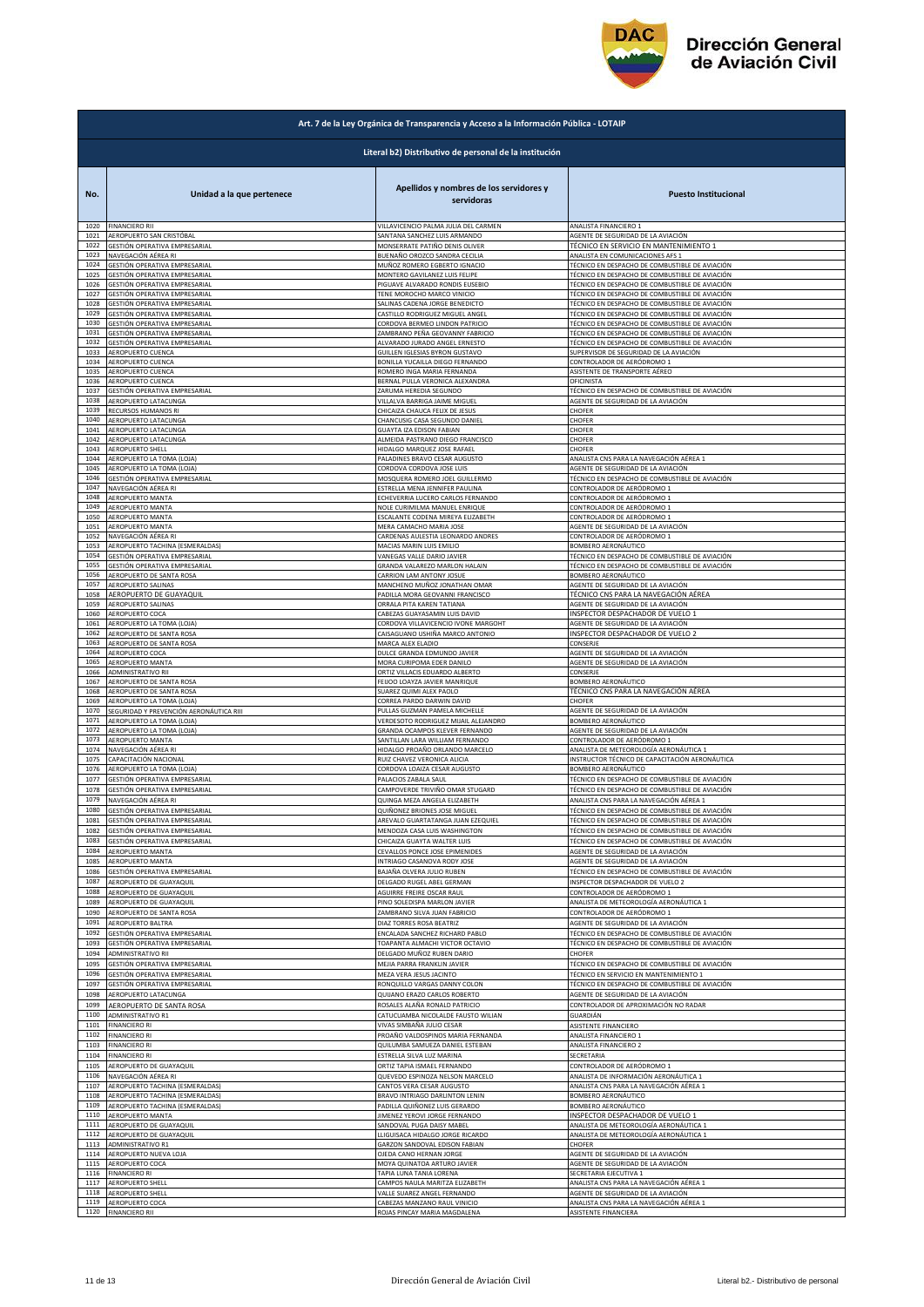

|              | Art. 7 de la Ley Orgánica de Transparencia y Acceso a la Información Pública - LOTAIP |                                                                       |                                                                                  |  |
|--------------|---------------------------------------------------------------------------------------|-----------------------------------------------------------------------|----------------------------------------------------------------------------------|--|
|              | Literal b2) Distributivo de personal de la institución                                |                                                                       |                                                                                  |  |
| No.          | Unidad a la que pertenece                                                             | Apellidos y nombres de los servidores y<br>servidoras                 | <b>Puesto Institucional</b>                                                      |  |
| 1121         | INGENIERÍA AEROPORTUARIA RII                                                          | LOZANO SANTANA EDGAR XAVIER                                           | ANALISTA DE INGENIERÍA AEROPORTUARIA 1                                           |  |
| 1122         | ADMINISTRATIVO RII                                                                    | VILLAGOMEZ ROCA FRANKLIN GERMAN                                       | ASISTENTE DE PROVEEDURÍA                                                         |  |
| 1123         | RECURSOS HUMANOS RII                                                                  | NUÑEZ VACA MARLIN VANESA                                              | OFICINISTA                                                                       |  |
| 1124         | COORDINACIÓN ADMINISTRATIVA                                                           | TOSCANO POZO PAOLA ALEJANDRA                                          | ANALISTA DE RECURSOS HUMANOS 2                                                   |  |
| 1125         | COORDINACIÓN ADMINISTRATIVA                                                           | ULLOA VILLAVICENCIO MERLE LILIANA                                     | SECRETARIA                                                                       |  |
| 1126         | AEROPUERTO SAN CRISTÓBAL                                                              | ESPINOZA VERA JHOVANNY FARID                                          | NSPECTOR DESPACHADOR DE VUELO 1                                                  |  |
| 1127<br>1128 | AEROPUERTO QUITO<br>AEROPUERTO QUITO                                                  | <b>JARAMILLO MAFLA JAIME AUGUSTO</b>                                  | INSPECTOR DE TRANSPORTE AÉREO                                                    |  |
| 1129         | AEROPUERTO QUITO                                                                      | CAICEDO MIRANDA VALERIA KATERINE<br>MELENDEZ SUAREZ MERCEDES CRISTINA | NSPECTOR OPERACIONES DE VUELO<br>SECRETARIA                                      |  |
| 1130         | ADMINISTRATIVO R1                                                                     | MUÑOZ CHISAGUANO WILMAN PATRICIO                                      | CONSERJE                                                                         |  |
| 1131         | <b>ADMINISTRATIVO R1</b>                                                              | BARAHONA LOPEZ STALIN GERMAN                                          | ASISTENTE DE PROVEEDURÍA                                                         |  |
| 1132         | <b>ADMINISTRATIVO R1</b>                                                              | ANDRADE CARRION CARLOS ANDRES                                         | CONSERJE                                                                         |  |
| 1133         | NAVEGACIÓN AÉREA RI                                                                   | PAREDES ATIENCIA ROBERTO CARLOS                                       | ANALISTA CNS PARA LA NAVEGACIÓN AÉREA 1                                          |  |
| 1134         | AEROPUERTO DE GUAYAQUIL                                                               | ESCALANTE GOMEZ RODOLFO RICARDO                                       | MÉDICO GENERAL DE ATENCIÓN INSTITUCIONAL                                         |  |
| 1135         | CAPACITACIÓN NACIONAL                                                                 | NOBOA MALDONADO MARIA GABRIELA                                        | INSTRUCTOR TÉCNICO DE CAPACITACIÓN AERONÁUTICA                                   |  |
| 1136<br>1137 | <b>FINANCIERO RII</b>                                                                 | VANONI SANTOS MARIA SOL<br>MARIN MURILLO WASHINGTON LEONARDO          | ANALISTA FINANCIERO 2                                                            |  |
| 1138         | INGENIERÍA AEROPORTUARIA RII<br>INGENIERÍA AEROPORTUARIA RIII                         | PALACIOS OBANDO MARIA ELIZABETH                                       | ANALISTA DE INGENIERÍA AEROPORTUARIA 1<br>ANALISTA DE INGENIERÍA AEROPORTUARIA 1 |  |
| 1139         | AEROPUERTO LATACUNGA                                                                  | TOBAR ATIAGA MARTIN GUSTAVO DE JESUS                                  | NSPECTOR DESPACHADOR DE VUELO 2                                                  |  |
| 1140         | AEROPUERTO LATACUNGA                                                                  | VASQUEZ CASTRO DARIO XAVIER                                           | ANALISTA CNS PARA LA NAVEGACIÓN AÉREA 1                                          |  |
| 1141         | AEROPUERTO MANTA                                                                      | VILLACRES PINCAY ANGEL MARCELO                                        | ANALISTA DE INFORMACIÓN AERONÁUTICA 1                                            |  |
| 1142         | NAVEGACIÓN AÉREA RII                                                                  | LOPEZ ROMERO NELSON MAURICIO                                          | ADMINISTRADOR AEROPORTUARIO 1                                                    |  |
| 1143         | AEROPUERTO MANTA                                                                      | LIMA TORRES DEMETRIO WLADIMIR                                         | <b>NSPECTOR DESPACHADOR DE VUELO 2</b>                                           |  |
| 1144         | AEROPUERTO MANTA                                                                      | AVEIGA VERA MARIA GABRIELA                                            | ASISTENTE DE TRANSPORTE AÉREO                                                    |  |
| 1145<br>1146 | AEROPUERTO DE SANTA ROSA                                                              | <b>SARMIENTO CABANILLA RONALD JAVIER</b>                              | ANALISTA DE METEOROLOGÍA AERONÁUTICA 1                                           |  |
| 1147         | AEROPUERTO NUEVA LOJA                                                                 | ANDINO GAVIDIA RICHARD PAU                                            | AGENTE DE SEGURIDAD DE LA AVIACIÓN                                               |  |
|              | RECURSOS HUMANOS RII                                                                  | GARCIA MONTESDEOCA MARIA PILAR                                        | PARVULARIO DE CENTRO INFANTIL                                                    |  |
| 1148         | ASESORÍA JURÍDICA RII                                                                 | SAONA BUMACHAR JOSE ENRIQUE                                           | ABOGADO 2                                                                        |  |
| 1149         | RECURSOS HUMANOS RII                                                                  | GUEVARA MENA JORGE FABRICIO                                           | ANALISTA DE RECURSOS HUMANOS 1                                                   |  |
| 1150         | AEROPUERTO TENA                                                                       | GUZMAN GUZMAN EDWIN                                                   | ANALISTA DE COMERCIALIZACIÓN 1                                                   |  |
| 1151         | INSPECCIÓN Y CERTIFICACIÓN AERONÁUTICA RIL                                            | ANCHUNDIA GARCIA CARLOS LUIS                                          | ASISTENTE DE TRANSPORTE AÉREO                                                    |  |
| 1152         | COORDINACIÓN ADMINISTRATIVA                                                           | SALGADO LOMAS JUANA JEANNETH                                          | ASISTENTE FINANCIERO                                                             |  |
| 1153         | AEROPUERTO TENA                                                                       | RIOS CASTRO ERIKA KATERINE                                            | ASISTENTE DE ACTIVOS FIJOS                                                       |  |
| 1154         | COMERCIALIZACIÓN ESPACIOS AEROPORTUARIOS E INMUEBLES RII                              | REINOSO GOMEZ LILIANA NARCISA                                         | ANALISTA DE COMERCIALIZACIÓN 3                                                   |  |
| 1155         | RECURSOS HUMANOS RI                                                                   | CALVOPIÑA ANDRADE ANDREA ALEJANDRA                                    | ANALISTA DE RECURSOS HUMANOS 2                                                   |  |
| 1156         | RECURSOS HUMANOS RI                                                                   | CARDOSO AVALOS MERY ELIZABETH                                         | ANALISTA DE RECURSOS HUMANOS 1                                                   |  |
| 1157         | RECURSOS HUMANOS RI                                                                   | RODRIGUEZ AMORES CARLOS FERNANDO                                      | ASISTENTE DE RECURSOS HUMANOS                                                    |  |
| 1158         | ADMINISTRATIVO RII                                                                    | ZAMBRANO MERCHAN PAMELA MILENA                                        | GUARDALMACÉN 1                                                                   |  |
| 1159         | RECURSOS HUMANOS RII                                                                  | OSORIO CORONEL MONICA ALEXANDRA                                       | ANALISTA DE RECURSOS HUMANOS 2                                                   |  |
| 1160         | RECURSOS HUMANOS RII                                                                  | MORALES MARTILLO KATIUSKA ELIZABETH                                   | DFICINISTA                                                                       |  |
| 1161         | AEROPUERTO QUITO                                                                      | HERRERA ONTANEDA FRANCO ASDRUBAL                                      | ASISTENTE DE RECURSOS HUMANOS                                                    |  |
| 1162         | AEROPUERTO QUITO                                                                      | GALVEZ DELGADO ESTEFANIA ELIZABETH                                    | NSPECTOR DESPACHADOR DE VUELO 2                                                  |  |
| 1163         | AEROPUERTO QUITO                                                                      | ACARO LEON EDGAR PATRICIO                                             | TÉCNICO EN SERVICIOS EN MANTENIMIENTO 1                                          |  |
|              |                                                                                       | <b>ASESORIAS/NIVEL DE APOYO</b>                                       |                                                                                  |  |
| 1164         | COORDINACIÓN GENERAL ADMINISTRATIVA FINANCIERA                                        | ORQUERA VILLENAS EDGAR EDMUNDO                                        | COORDINADOR GENERAL ADMINISTRATIVO FINANCIERO                                    |  |
| 1165         | DIRECCIÓN DE CERTIFICACIÓN DOCUMENTACIÓN Y ARCHIVO                                    | MORA GUERRERO NELSON GUSTAVO                                          | DIRECTOR DE SECRETARIA GENERAL                                                   |  |
| 1166         | DIRECCIÓN DE RELACIONES INTERNACIONALES OACI                                          | SALAZAR CHIRIBOGA MAIDELEN DEL ROCIO                                  | DIRECTOR DE RELACIONES INTERNACIONALES                                           |  |
| 1167         | DIRECCIÓN DE ASESORÍA JURÍDICA                                                        | CALVOPIÑA GARCIA CRISTINA SOFIA                                       | DIRECTOR DE ASESORÍA JURÍDICA                                                    |  |
| 1168         | DIRECCIÓN DE ASUNTOS INTERNOS                                                         | DAVILA REYES ALFONSO XAVIER                                           | DIRECTOR DE ASUNTOS INTERNOS                                                     |  |
| 1169         | DIRECCIÓN FINANCIERA                                                                  | PERALTA CHAVEZ FREDDY HERNAN                                          | DIRECTOR FINANCIERO                                                              |  |
| 1170         | DIRECCIÓN DE PLANIFICACIÓN Y CALIDAD                                                  | SANCHEZ SANCHEZ BETY MARIBEL                                          | DIRECTOR DE PLANIFICACIÓN Y CALIDAD                                              |  |
| 1171         | DIRECCIÓN DE RECURSOS HUMANOS                                                         | AGUILAR ESPINOSA MARIA GABRIELA                                       | DIRECTOR DE RECURSOS HUMANOS                                                     |  |
| 1172         | DIRECCIÓN ADMINISTRATIVA                                                              | GARCIA ACUÑA MALENKOV RAYMUNDO                                        | DIRECTOR ADMINISTRATIVO                                                          |  |
| 1173         | DIRECCIÓN DE COMUNICACIÓN SOCIAL                                                      | CHAVEZ BENAVIDES JULIA EDITH                                          | DIRECTOR DE COMUNICACIÓN SOCIAL                                                  |  |
| 1174         | DIRECCIÓN DE TECNOLOGÍAS DE LA INFORMACIÓN Y COMUNICACIÓN                             | CASTRO QUINDE CARLOS OSWALDO                                          | DIRECTOR DE TECNOLOGÍAS DE INFORMACIÓN Y COMUNICACIÓN                            |  |
| 1175         | DIRECCIÓN DE ASESORÍA JURÍDICA                                                        | HUILCA COBOS RITA MILA                                                | ABOGADO 2                                                                        |  |
| 1176         | DIRECCIÓN DE ASESORÍA JURÍDICA                                                        | VALLE TORO RUTH ELIZABETH                                             | ABOGADO 2                                                                        |  |
| 1177         | DIRECCIÓN DE ASESORÍA JURÍDICA                                                        | QUIMBITA PELAEZ MAYRA ALEJANDRA                                       | ABOGADO 2                                                                        |  |
| 1178         | DIRECCIÓN DE ASESORÍA IURÍDICA                                                        | AGUILA BARRAGAN TELMO ITALO                                           | AROGADO 2                                                                        |  |
| 1179         | DIRECCIÓN DE ASESORÍA JURÍDICA                                                        | CARRION HARO LAURA MARGARITA                                          | SECRETARIA                                                                       |  |
| 1180         | DIRECCIÓN DE ASESORÍA JURÍDICA                                                        | OÑATE CUNALATA DORIS ARIANA                                           | ABOGADO 3                                                                        |  |
| 1181         | DIRECCIÓN DE ASESORÍA JURÍDICA                                                        | VINUEZA ARMIJOS MARLON ROBERTO                                        | ABOGADO 3                                                                        |  |
| 1182         | DIRECCIÓN DE ASESORÍA JURÍDICA                                                        | ARREA VERGARA MELINA NATHALIA                                         | ABOGADO 2                                                                        |  |
| 1183         | DIRECCIÓN DE ASESORÍA JURÍDICA                                                        | ANDAZURI MORALES GUILLERMO XAVIER                                     | ABOGADO 2                                                                        |  |
| 1184         | DIRECCIÓN DE ASESORÍA JURÍDICA                                                        | NIETO PALACIOS JIMENA LUCIA                                           | SECRETARIA                                                                       |  |
| 1185         | DIRECCIÓN DE ASESORÍA JURÍDICA                                                        | HIDALGO BARQUET PRISCILLA FRANCHESKA                                  | ABOGADO 3                                                                        |  |
| 1186         | REGISTRO AERONÁUTICO                                                                  | VELOZ JIMENEZ JAIME OSWALDO                                           | REGISTRADOR AERONÁUTICO                                                          |  |
| 1187         | REGISTRO AERONÁUTICO                                                                  | VALENCIA GONZALEZ CECILIA JANNETH                                     | ABOGADO 2                                                                        |  |
| 1188         | DIRECCIÓN DE COMUNICACIÓN SOCIAL                                                      | ROMERO PINOS MERCY MARIA                                              | PERIODISTA                                                                       |  |
| 1189         | DIRECCIÓN DE COMUNICACIÓN SOCIAL                                                      | <b>JURADO VEGA JAVIER ALEJANDRO</b>                                   | ASISTENTE DE PERIODISMO                                                          |  |
| 1190<br>1191 | DIRECCIÓN DE COMUNICACIÓN SOCIAL<br>DIRECCIÓN DE COMUNICACIÓN SOCIAL                  | TOAPANTA TAPIA LIDIA MARGOT<br>PABON GORDON ALEJANDRO FITZGERALD      | SECRETARIA<br>PERIODISTA 2<br>SECRETARIA EJECUTIVA 2                             |  |
| 1192         | GESTIÓN DE TRÁNSITO AÉREO                                                             | QUIJANO GUERRERO GINA JUDITH                                          | ANALISTA DE PRESUPUESTO 3                                                        |  |
| 1193         | PRESUPUESTO                                                                           | SANDOVAL HILER JORGE HERNAN                                           |                                                                                  |  |
| 1194         | DIRECCIÓN FINANCIERA                                                                  | ANDRADE MENA XAVIER WALTER                                            | <b>TESORERO GENERAL</b>                                                          |  |
| 1195         | SEGURIDAD, BIENESTAR Y SALUD OCUPACIONAL                                              | VALLEJO CABADIANA YOLANDA DEL ROCIO                                   | TRABAJADORA SOCIAI                                                               |  |
| 1196         | DIRECCIÓN DE TECNOLOGÍAS DE LA INFORMACIÓN Y COMUNICACIÓN                             | BASANTES MEJIA ALDO FABIO                                             | ANALISTA DE TECNOLOGÍAS DE LA INFORMACIÓN 3                                      |  |
| 1197         | DIRECCIÓN DE TECNOLOGÍAS DE LA INFORMACIÓN Y COMUNICACIÓN                             | CARDENAS QUENGUAN JUAN CARLOS                                         | ANALISTA DE TECNOLOGÍAS DE LA INFORMACIÓN 1                                      |  |
| 1198         | DIRECCIÓN ADMINISTRATIVA                                                              | VILLARRUEL PONCE EDISON DANILO                                        | ANALISTA ADMINISTRATIVO 3                                                        |  |
| 1199         | DIRECCIÓN ADMINISTRATIVA                                                              | RUBIO MERIZALDE SANDRA DEL CARMEN                                     | ANALISTA DE ACTIVOS FIJOS 2                                                      |  |
| 1200         | ABASTECIMIENTOS                                                                       | MORENO MACIAS RENZO MARCELO                                           | GUARDALMACÉN 1                                                                   |  |
| 1201         | DIRECCIÓN DE CERTIFICACIÓN DOCUMENTACIÓN Y ARCHIVO                                    | GONZALEZ ACOSTA CAROL ESTEFANIA                                       | <b>DFICINISTA</b>                                                                |  |
| 1202         | DIRECCIÓN DE CERTIFICACIÓN DOCUMENTACIÓN Y ARCHIVO                                    | ALMACHE SOLIS ANGELICA DEL ROCIO                                      | OFICINISTA                                                                       |  |
| 1203         | DIRECCIÓN DE CERTIFICACIÓN DOCUMENTACIÓN Y ARCHIVO                                    | <b>SORJA ARAUJO ANDREA ESTEFANIA</b>                                  | SECRETARIA                                                                       |  |
| 1204         | DIRECCIÓN DE ASESORÍA JURÍDICA                                                        | ZAMBRANO CAMPOVERDE VICENTE YOBANI                                    | ABOGADO 2                                                                        |  |
| 1205         | SEGURIDAD, BIENESTAR Y SALUD OCUPACIONAL                                              | VARGAS JARAMILLO FREDDY ALEJANDRO                                     | ANALISTA DE RECURSOS HUMANOS 2                                                   |  |
| 1206         | SEGURIDAD, BIENESTAR Y SALUD OCUPACIONAL                                              | DUARTE CEDEÑO DORA PATRICIA FERNANDA                                  | ODONTÓLOGO DE ATENCIÓN INSTITUCIONAL                                             |  |
| 1207         | SEGURIDAD, BIENESTAR Y SALUD OCUPACIONAL                                              | SALAZAR CERDA GERMAN ALBERTO                                          | MÉDICO ESPECIALISTA DE ATENCIÓN INSTITUCIONAL                                    |  |
| 1208         | ADMINISTRACIÓN DEL TALENTO HUMANO                                                     | TORRES PIEDRA KATY PATRICIA                                           | ANALISTA DE RECURSOS HUMANOS 3                                                   |  |
| 1209         | ADMINISTRACIÓN DEL TALENTO HUMANO                                                     | ALMEIDA HERRERA TANIA ALEJANDRA                                       | ANALISTA DE RECURSOS HUMANOS 2                                                   |  |
| 1210         | DIRECCIÓN DE TECNOLOGÍAS DE LA INFORMACIÓN Y COMUNICACIÓN                             | CHICAIZA CHAUCA EDISON XAVIER                                         | ANALISTA DE TECNOLOGÍAS DE LA INFORMACIÓN 2                                      |  |
| 1211<br>1212 | ADMINISTRACIÓN DEL TALENTO HUMANO                                                     | <b>IIJON SANCHEZ HUGO ERNESTO</b>                                     | ANALISTA DE RECURSOS HUMANOS 3<br>ABOGADO 3                                      |  |
| 1213         | DIRECCIÓN DE ASESORÍA JURÍDICA<br>ADMINISTRACIÓN DEL TALENTO HUMANO                   | DAVALOS MOSCOSO ISABEL DE LOURDES<br>ESPINOZA ROMAN CARLOS MARCELO    | ASISTENTE DE RECURSOS HUMANOS                                                    |  |
| 1214         | DIRECCIÓN DE ASESORÍA JURÍDICA                                                        | FUENTES LUCERO JAIME ERNESTO                                          | ABOGADO 1                                                                        |  |
| 1215         | DIRECCIÓN DE PLANIFICACIÓN Y CALIDAD                                                  | PADILLA JIMENEZ SILVIA ELIZABETH                                      | ANALISTA DE PLANIFICACIÓN Y CALIDAD 2                                            |  |
| 1216         | DIRECCIÓN DE PLANIFICACIÓN Y CALIDAD                                                  | EGAS ANDRADE STEPHANIE CAROLINA                                       | ASISTENTE DE PLANIFICACIÓN Y CALIDAD                                             |  |
| 1217         | COORDINACIÓN ADMINISTRATIVA                                                           | MARTINEZ LEON CARLOS RODRIGO                                          | ANALISTA FINANCIERO 1                                                            |  |
| 1218         | DIRECCIÓN DE ASESORÍA JURÍDICA                                                        | RODRIGUEZ BERMEO MIRIAM PATRICIA                                      | ABOGADO 2                                                                        |  |
| 1219         | DIRECCIÓN DE ASESORÍA JURÍDICA                                                        | SALVADOR JARAMILLO MARGIE IVONNE                                      | ASISTENTE DE ABOGACÍA                                                            |  |
| 1220         | DIRECCIÓN DE ASESORÍA JURÍDICA                                                        | MUÑOZ PAREDES FRANKS DAVID                                            | OFICINISTA                                                                       |  |
|              | 1221 DIRECCIÓN DE ASESORÍA JURÍDICA                                                   | EGAS DE LA TORRE MONICA ELIZABETH                                     | ASISTENTE                                                                        |  |